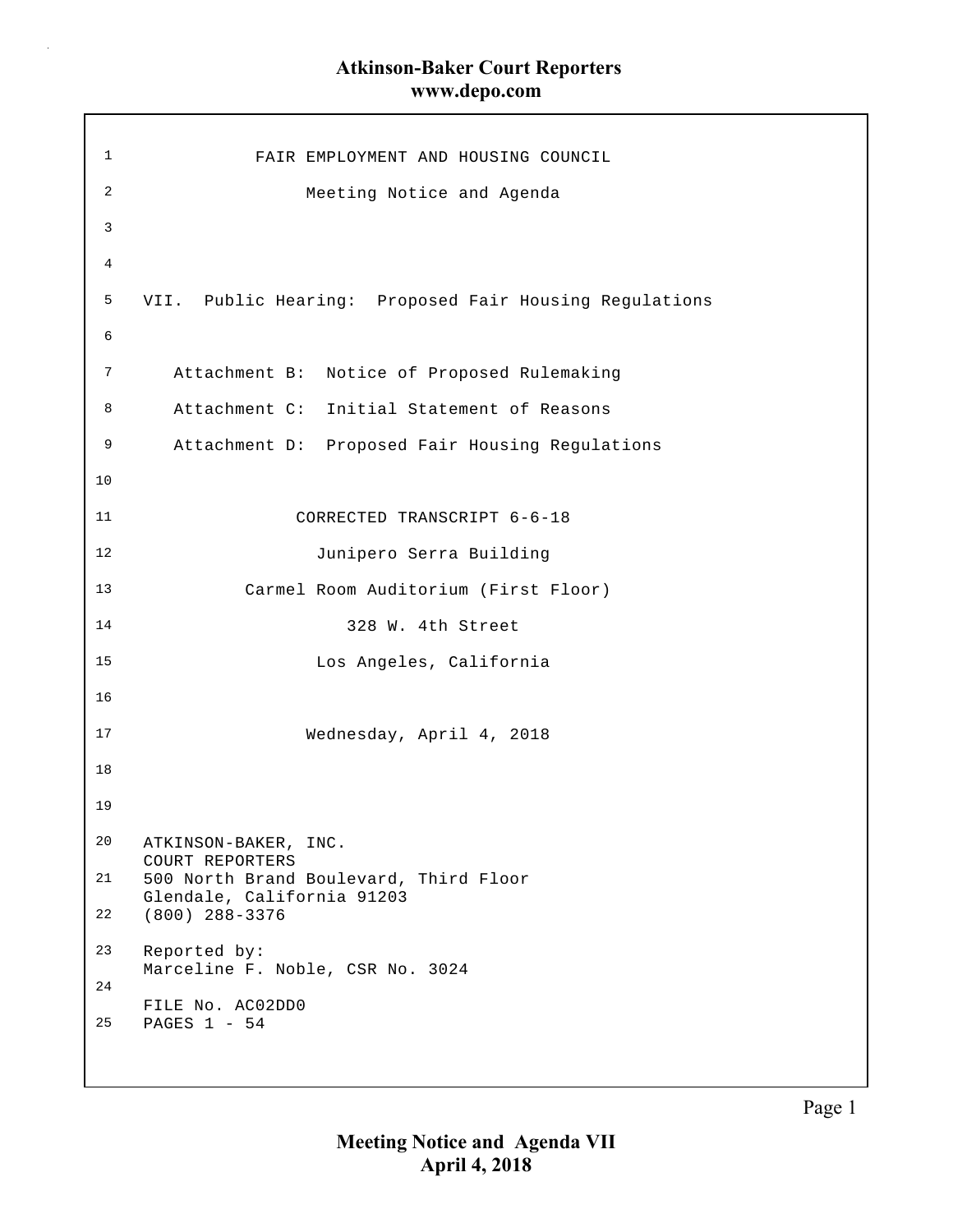| $\mathbf{1}$   | APPEARANCES:                                               | $\mathbf{1}$     | the FEHA and as set forth in Government Code Section     |
|----------------|------------------------------------------------------------|------------------|----------------------------------------------------------|
| $\overline{a}$ | CHAIRMAN CHAYA MANDELBAUM<br>COUNCIL MEMBER DARA SCHUR     | $\sqrt{2}$       | 12900, et seq.                                           |
| 3              | COUNCIL MEMBER LISA CISNEROS                               | 3                | As relates to housing of FEHA prohibits                  |
|                | COUNCIL MEMBER JOSEPH ORTIZ                                | $\,4$            | harassment and discrimination because of race, color,    |
| 4              | COUNCIL MEMBER DALE BRODSKY<br>COUNCIL MEMBER TIM IGLESIAS | 5                | religion, sex, gender, gender identity, gender           |
| 5              |                                                            | 6                | expression, sexual orientation, marital status, national |
|                | DIRECTOR KEVIN KISH                                        | $\sqrt{ }$       | origin, ancestry, familial status, source of income,     |
| 6              | HOLLY A. THOMAS<br><b>BRIAN SPERBER</b>                    | 8                | disability or genetic information.                       |
| $\sqrt{ }$     |                                                            | 9                | The proposed regulations are slated to be                |
| 8              |                                                            | 10               | here in the California Code of Regulations at Title 2,   |
| 9<br>10        | <b>SPEAKERS</b><br><b>WHITNEY PROUT</b>                    | 11               | Sections 12005, 12010, 12060 through -63, 12100, 12120,  |
|                | SANJAY WAGLE                                               | 12               | 130, 155, 161, 162, 176 through 180, 185 and 265 through |
| 11             | <b>JANET POWERS</b>                                        | 13               | 271.                                                     |
| 12             | DIANE DUMAS<br>SRI PANCHALAM                               | 14               | Copies of the proposed amendments are                    |
|                | <b>SCOTT CHANG</b>                                         | 15               | available in the back of the room and are reflected in   |
| 13             | <b>DENISE MCGRANAHAN</b>                                   | 16               | Attachment D to the materials and the notice and Initial |
| 14             | DIANA PRADO<br>ADRIENNA WONG                               | 17               | Statement of Reasons are reflected in Attachments B and  |
| 15             |                                                            | 18               | C respectively.                                          |
| 16             |                                                            | 19               | The text of the Council's proposed                       |
| 17<br>18       |                                                            | 20               | records -- regulations are also available on the         |
| 19             |                                                            | 21               | Council's web page.                                      |
| 20             |                                                            | 22               | We're holding this public hearing as part of             |
| 21<br>22       |                                                            | 23               | the formal rulemaking process. We noticed the hearing    |
| 23             |                                                            | 24               | more than 45 days ago in the California Regulatory       |
| 24             |                                                            | 25               | Notice Register published on February 16th, 2018, and    |
| 25             |                                                            |                  |                                                          |
|                | Page 2                                                     |                  | Page 4                                                   |
|                |                                                            |                  |                                                          |
|                |                                                            |                  |                                                          |
| $\mathbf{1}$   | Los Angeles, California, Wednesday, April 4, 2018          | $\mathbf{1}$     | also via e-mail to the thousands of individuals and      |
| $\sqrt{2}$     | 10:13 a.m. - 11:26 a.m.                                    | $\,2$            | stakeholders on the Council's e-mail list. It was also   |
| 3              |                                                            | 3                | placed on the Council's web page.                        |
| 4              | CHAIRMAN MANDELBAUM: We are now ready to                   | $\overline{4}$   | Pursuant to that notice, we are taking                   |
| 5              | start our doubleheader of public hearing, 45-day           | 5                | testimony here today and we will also accept written     |
| 6              | hearing. We're going to start with the proposed Fair       | 6                | comments to the proposed regulations until 5 p.m. today, |
| $\sqrt{ }$     | Housing ones.                                              | $\boldsymbol{7}$ | April 4th.                                               |
| 8              | So thank you for attending our Fair Housing                | 8                | You may e-mail written comments to Council               |
| 9              | public hearing here in Los Angeles.                        | 9                | at DFEHCouncil@DFEH.ca.gov or if you prefer to mail them |
| 10             | It is April 4th and we've made introductions               | 10               | instead, you can do so in care of Brian Sperber at the   |
| 11             | for purposes of the meeting, but allow me to reintroduce   | 11               | DFEH's Los Angeles office located exactly where we are   |
| 12             | myself and my colleagues for purposes of today's hearing   | 12               | right now, 320 West 4th Street, 10th floor, Los Angeles, |
| 13             | and subsequent rulemaking transcript.                      | 13               | California, 90013.                                       |
| 14             | I'm Chaya Mandelbaum. I'm chairperson of                   | 14               | If you brought a written copy of your                    |
| 15             | the Fair Employment and Housing Council. And joining me    | 15               | comments and you don't plan to separately submit them,   |
| 16             | today are colleagues of mine on the council, Council       | 16               | please make sure you get them to Brian Sperber before    |
| 17             | Members Iglesias, Schur and Ortiz, along with ex-officio   | $17$             | our proceedings conclude.                                |
| 18             | member and director of the department, Kevin Kish.         | 18               | Anyone who testifies here today or submits               |
| 19             | The purpose of today's public comment                      | 19               | written comments will receive a copy of any changes or   |
| 20             | hearing is to receive comments related to the issuance     | 20               | amendments the Council makes to the proposed regulations |
| 21             | of amendments to the Fair Employment and Housing Act       | 21               | as will anyone who makes such a request.                 |
| 22             | regulations to add Fair Housing regulations for the        | 22               | Also, anyone who testifies will have a                   |
| 23             | first time.                                                | 23               | 15-day period within which to make written comments if   |
| 24             | The rulemaking clarifies, makes specific and               | 24               | there are any further changes made in response to this   |
| 25             | supplements the existing state regulations interpreting    | 25               | round of public comments during the rulemaking process.  |
|                | Page 3                                                     |                  | Page 5                                                   |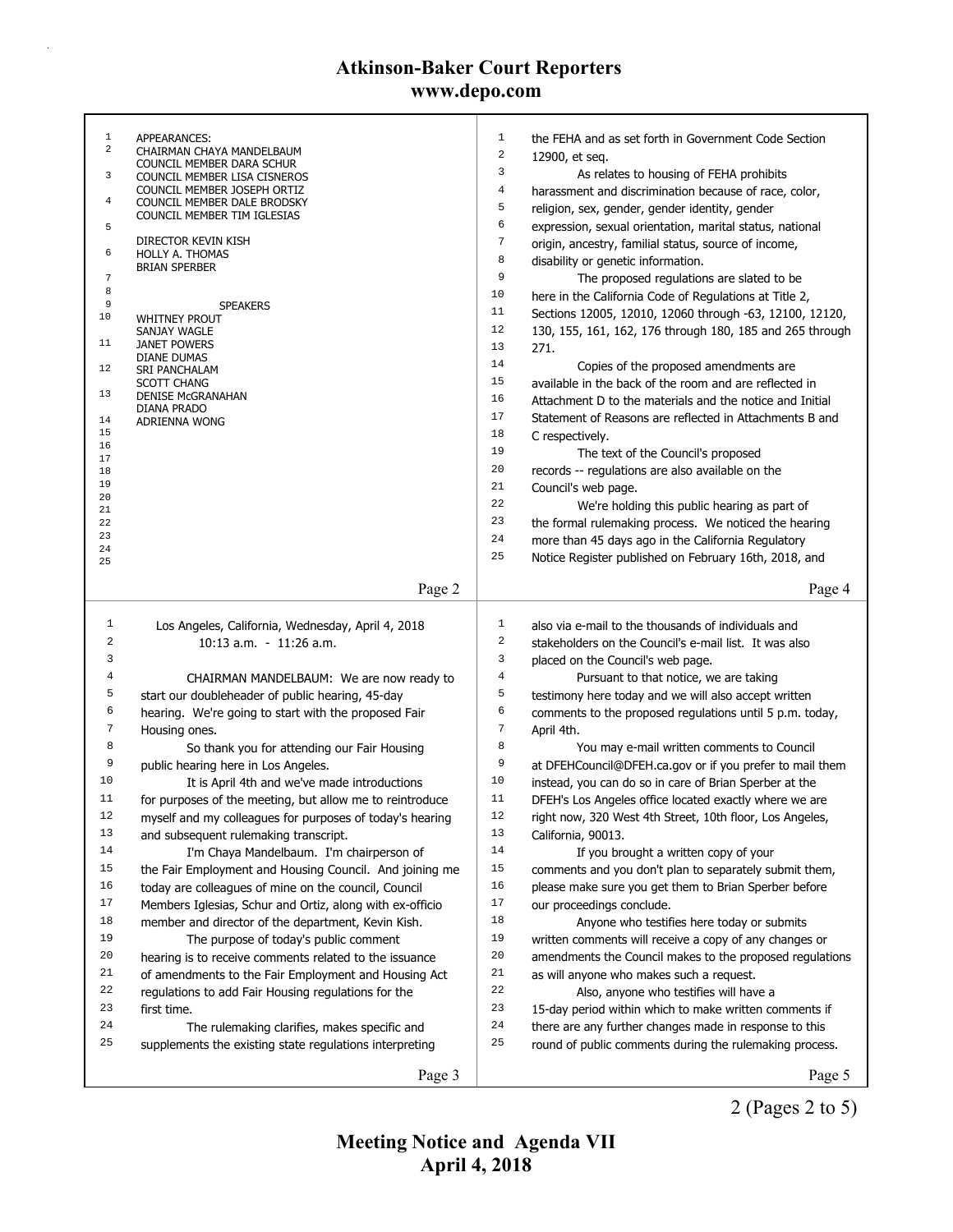| 1                | We'll consider each comment here today as                | 1                | standards that the Council's relying on is this causal   |
|------------------|----------------------------------------------------------|------------------|----------------------------------------------------------|
| $\boldsymbol{2}$ | well as all written comments received and we'll respond  | $\sqrt{2}$       | link that's stated in Walker and the other cases.        |
| 3                | to the comments in the Final Statement of Reason which   | 3                | As I review those, because that standard                 |
| $\,4$            | will become part of the Council's rulemaking record.     | $\overline{4}$   | says that once that prima facie showing has been made,   |
| 5                | The hearing is being transcribed by a                    | 5                | the burden shifts back to the respondent to show a       |
| 6                | certified court reporter and the transcript of the       | 6                | legitimate nonretaliatory, nondiscriminatory reason.     |
| 7                | hearing will be available as well as part of the         | $\boldsymbol{7}$ | That indicates that there's more flexibility             |
| 8                | Council's official ruling record.                        | 8                | in that standard which essentially there is a legitimate |
| 9                | Because the hearing is being transcribed,                | 9                | reason for taking the adverse action that it's not       |
| 10               | it's critical that anyone speak, do so clearly,          | 10               | retaliation.                                             |
| 11               | relatively slowly and that only one person speaks at a   | 11               | I provided extensive comments on this, but               |
| 12               | time.                                                    | 12               | I'd encourage the Council to consider a but-for          |
| 13               | You'll not be sworn in when you testify, but             | 13               | causation standard for that retaliation standard in this |
| 14               | we do ask that you come to the front of the room and     | 14               | section and that that will be consistent with both the   |
| 15               | speak into the microphone so that the court reporter can | 15               | F.H.A. and more in line with the dominant purpose        |
| 16               | take down your comments.                                 | 16               | standard required by FEHA.                               |
| 17               | Please begin by stating and spelling your                | 17               | My second comment relates to section -- I                |
| 18               | name and stating any affiliation you're speaking on      | 18               | believe it's 12185. This has to do with assistance       |
| 19               | behalf of.                                               | 19               | animals. And this is subsection B, the section which     |
| 20               |                                                          | 20               |                                                          |
| 21               | We will hear written -- hear testimony,                  | 21               | relates to questions, the inquiry that can be made when  |
| 22               | rather, until all those wishing to do so have had an     | 22               | the animal in question is a service animal.              |
| 23               | opportunity.                                             | 23               | My understanding is that the Council is                  |
| 24               | And without further ado, we're ready to                  | 24               | proposing this regulation to comply with the Unruh Act   |
| 25               | begin.                                                   | 25               | and the American With Disabilities Act to the extent     |
|                  | So would someone like to kick off our public             |                  | that it applies.                                         |
|                  | Page 6                                                   |                  | Page 8                                                   |
|                  |                                                          |                  |                                                          |
|                  |                                                          |                  |                                                          |
|                  |                                                          | $1\,$            |                                                          |
| 1                | hearing?                                                 |                  | I have reviewed those sections. I think                  |
| $\sqrt{2}$       | MS. PROUT: Good morning. Whitney Prout                   | $\sqrt{2}$       | this section expands the ADA limits on inquiries that    |
| $\mathsf 3$      | with the California Apartment Association. P-r-o-u-t.    | 3                | can be made regarding service animals beyond what's      |
| $\,4$            | All right. So, first of all, I'd like to                 | $\overline{4}$   | required by the Unruh Act.                               |
| 5                | thank the Council for their continued work on this. I    | 5                | Again, I'm providing extensive written                   |
| 6                | think we're getting close to hopefully being able to     | 6                | comments on this, but I would encourage the Council to   |
| 7                | finalize these. I do have written comments which I will  | 7                | consider amending this so that to the extent the service |
| 8                | submit by 5 p.m. today. I just have an e-mail to make    | 8                | animal in question will not be in an area of public      |
| 9                | yet. I'm going to limit my comments to three different   | 9                | accommodation, not a public entity or outside of the     |
| 10               | sections today.                                          | 10               | ADA. That it is permitted for the housing provider to    |
| 11               | The first one relates to the retaliation                 | 11               | request verification just of basically the two questions |
| 12               | section, this is 12130, specifically subsections A and   | 12               | that are stated here, which is that there is a           |
| 13               | E. These are the subsections which deal with the         | 13               | disability and that the animal's been trained to perform |
| 14               | standards that's applied to what's required to prove     | 14               | a task related to that disability.                       |
| 15               | retaliation.                                             | 15               | So I'd ask the Council to consider that.                 |
| 16               | The Council has stated that essentially if a             | 16               | My final -- my final comment relates to                  |
| 17               | purpose for the adverse action is retaliation, then      | 17               | Article 24, consideration of criminal history            |
| 18               | that's a sufficient showing.                             | 18               | information and housing. And generally I continue to be  |
| 19               | As I've stated before, I'm -- I'm concerned              | 19               | and the DA continues to be concerned that the            |
| 20               | with that. As we all know, FEHA requires a dominant      | 20               | regulations as written do not provide sufficient         |
| 21               | purpose. I understand the Council's position that        | 21               | guidance for a housing provider to create a coherent     |
| 22               | that's inconsistent with the F.H.A. and that we need to  | 22               | criminal history information practice policy that's      |
| 23               | be consistent with that for the purposes of equivalents; | 23               | compliant with these regulations.                        |
| 24               | however, I did review the cases that were cited in the   | 24               | The regulations allow for use of a bright                |
| 25               | Initial Statement of Reasons, and it looks like the      | 25               | line practice; however, in actually reviewing the        |
|                  | Page 7                                                   |                  | Page 9                                                   |

3 (Pages 6 to 9)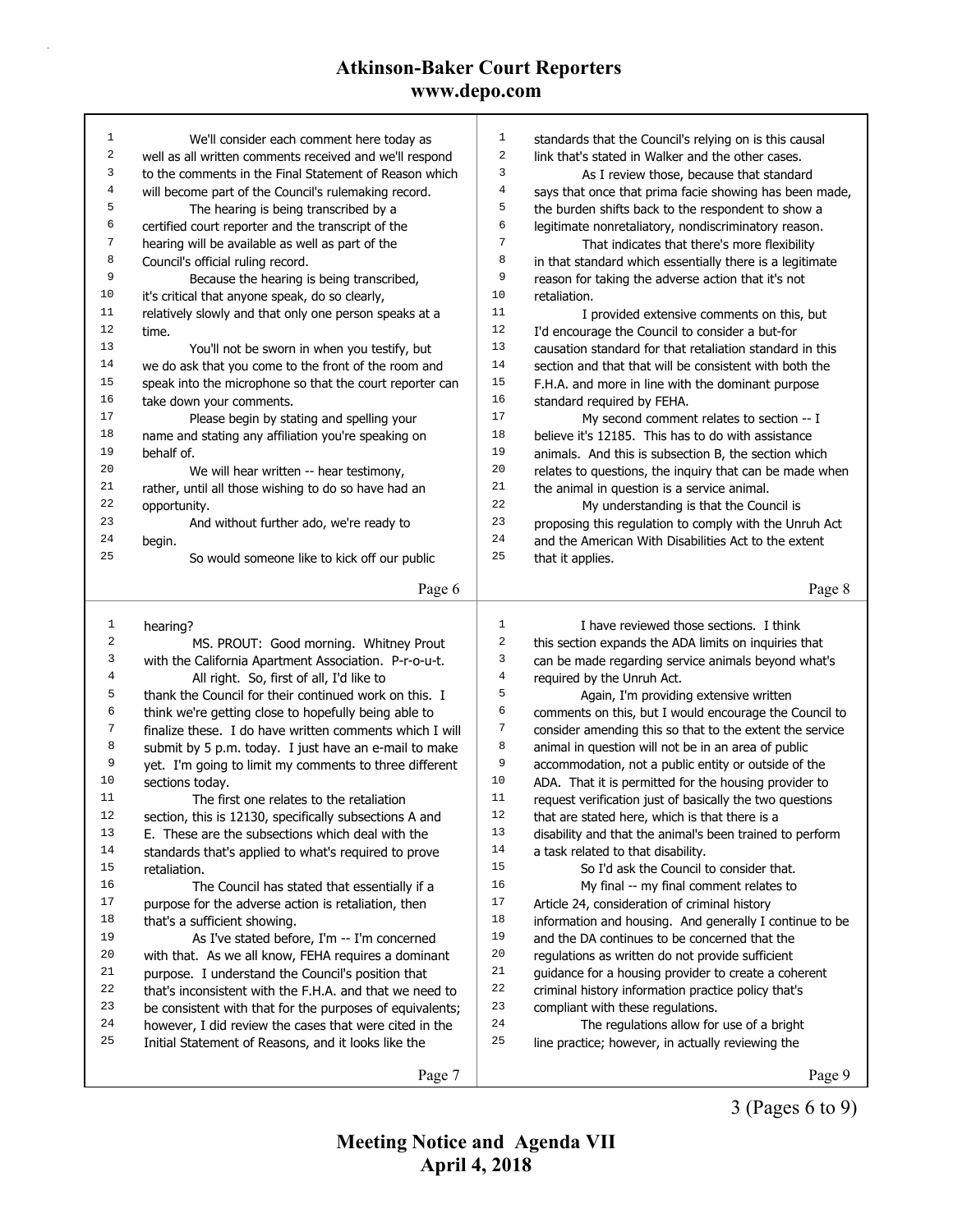| $\mathbf{1}$     | specific requirements of this section, it appears that                                                              | $\mathbf{1}$ | fact that burdens were sometimes put on the defendants   |
|------------------|---------------------------------------------------------------------------------------------------------------------|--------------|----------------------------------------------------------|
| $\mathbf 2$      | that's actually not permitted, that you have to consider                                                            | 2            | as a basis for the Council going ahead and putting the   |
| 3                | mitigating information, conducted individualized content                                                            | 3            | burden -- putting this prong -- as on the business. We   |
| $\overline{4}$   | because that's considered a less discriminatory                                                                     | 4            | don't believe that that -- we actually think that shows  |
| 5                | alternative.                                                                                                        | 5            | the opposite, which is that means the legislature did    |
| 6                | I provided written comments on the areas                                                                            | 6            | look at that, was aware that they could have considered  |
| 7                | that I -- specifically are unclear and can use                                                                      | 7            | that and could have changed the prong, they could have   |
| 8                | clarification, but DA would continue to urge the Council                                                            | 8            | gone ahead and said that yes, the business must also     |
| 9                | to keep in mind the ability to create a compliant                                                                   | 9            | prove that there is a more feasible alternative that has |
| 10               | practice based on these regulations, which at this point                                                            | 10           | a less discriminatory impact. But it did not.            |
| 11               | are still unclear.                                                                                                  | 11           | So we think that the Council should not                  |
| 12               | So unless the Council has questions for me,                                                                         | 12           | change what the legislature, I guess, did not decide to  |
| 13               | I will end there.                                                                                                   | 13           | change either and to continue following Government Code  |
| 14               | CHAIRMAN MANDELBAUM: Thank you. Appreciate                                                                          | 14           | 12955.8, subdivision B-1, and use that standard for that |
| 15               | it. Look forward to your written comments.                                                                          | 15           | particular prong. It should not be placed on business.   |
| 16               | MS. PROUT: Thank you.                                                                                               | 16           | If the Council wants to leave it open for                |
| $17\,$           | MR. WAGLE: Good morning. Sanjay,                                                                                    | 17           | the Government Code and not follow HUD, that's one       |
| 18               | S-a-n-j-a-y, Wagle, W-a-g-l-e. I'm with the California                                                              | 18           | thing, but it should not be shifting that burden to      |
| 19               | Association of Realtors.                                                                                            | 19           | business.                                                |
| 20               | Good morning. We'd like to, first of all,                                                                           | 20           | The second comment I'm going to be making is             |
| 21               | thank the Council for their work on these regulations,                                                              | 21           | regarding the service animal issue, and that's also      |
| 22               | and as well as throughout the process. We stated this                                                               | 22           | 12185(b). We join with the California Apartment          |
| 23               | at one of our previous hearings. We appreciate that we                                                              | 23           | Association in disagreeing with the Council 's           |
| 24               | believe our comments have been considered, carefully                                                                | 24           | limitation to an inquiry for service animals to simply   |
| 25               | considered throughout this process and that we have been                                                            | 25           | the two question limitation.                             |
|                  | Page 10                                                                                                             |              | Page 12                                                  |
|                  |                                                                                                                     |              |                                                          |
|                  |                                                                                                                     |              |                                                          |
| $\mathbf{1}$     | heard.                                                                                                              | 1            | The ADA of which the Unruh Act is                        |
| 2                | I'm going to just -- we are going to submit                                                                         | 2            | co-extensive applies only to public accommodations.      |
| 3                | written comments prior to 5 o'clock today.                                                                          | 3            | Most courts have held that aside from the commercial     |
| 4                | I am going to raise just two -- two matters                                                                         | 4            | leasing office or perhaps in the properties are being    |
| 5                | in my public comments today.                                                                                        | 5            | shown, it does not apply to the actual residents         |
| 6                | The first concerns burden shifting in                                                                               | 6            | themselves. Residential apartment complexes do not fall  |
| $\boldsymbol{7}$ | discriminatory effect cases, that's Section 12062, A and                                                            | 7            | within the ADA definition of public accommodation.       |
| 8                | B of the regs. Under both -- under federal law, the                                                                 | 8            | Civil Code Sections 54.1 and 54.2, the authorities cited |
| 9                | allocation of the burden of proof for proving a less                                                                | 9            | for the proposed section is quiet on the issue of        |
| 10               | restrictive alternative under federal law rests on the                                                              | 10           | verification.                                            |
| 11               | plaintiff in discriminatory effect cases.                                                                           | 11           | However, in Auburn Woods, the case which                 |
| 12               | The Council has gone ahead and placed this                                                                          | 12           | actually established in California the -- a lot of the   |
| 13               | burden on the defendant, on the business or the                                                                     | 13           | reasonable accommodation analysis for support animals,   |
| 14               | nonbusiness entity.                                                                                                 | 14           | does reference service animals and suggest that          |
| 15               | Government Code under California law leaves                                                                         | 15           | verification is appropriate.                             |
| 16               | this provision open. It simply says that any violation                                                              | 16           | In that case, it stated -- and this is a                 |
| 17               | pursuant to that subdivision, which is Government Code                                                              | 17           | quote from the case -- "that it is not disputed that     |
| 18               | 12955.8, shall consider the feasible alternatives, but                                                              | 18           | Auburn Woods may have been entitled to further factual   |
| 19               | it doesn't actually place where the burden of proof                                                                 | 19           | information, including medical documentation supporting  |
| 20               | would lie.                                                                                                          | 20           | information."                                            |
| 21               | The Council in its initial -- in its                                                                                | 21           | And then the Court also stated, however,                 |
| 22               |                                                                                                                     | 22           | "and because a service animal was not at issue here,     |
| 23               | Statement of Reasons states that based on a precedential<br>decision by the DFEH, as well as the fact that the      | 23           | there was no requirement that the" -- "that the" --      |
| 24               |                                                                                                                     | 24           | let's say "plaintiffs present evidence that their dog    |
| 25               | legislative analysts and the legislative history to the<br>enactment of that Government Code section considered the | 25           | was specifically trained to alleviate their disability." |
|                  | Page 11                                                                                                             |              | Page 13                                                  |

4 (Pages 10 to 13)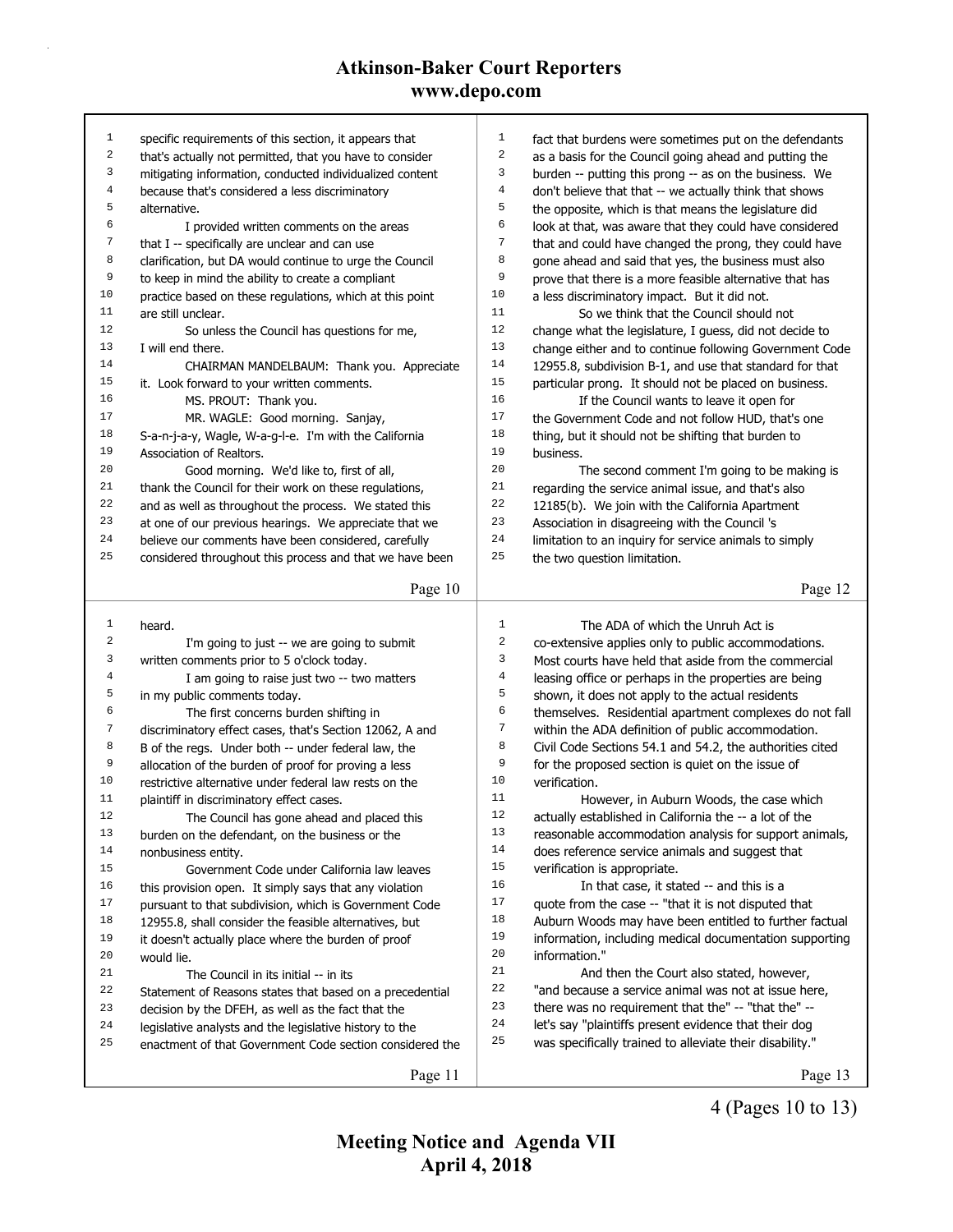| $\mathbf{1}$ |                                                          |                |                                                          |
|--------------|----------------------------------------------------------|----------------|----------------------------------------------------------|
|              | So in that case, the Court alluded to that you could     | $\mathbf 1$    | make that determination.                                 |
| $\sqrt{2}$   | require a showing of some verification for a service     | $\,2$          | COUNCIL MEMBER SCHUR: Thank you.                         |
| 3            | animal.                                                  | 3              | MR. WAGLE: Okay? All right. Thank you                    |
| 4            | As far as the standard, we don't believe it              | $\overline{4}$ | very much. And again, thank you for the opportunity to   |
| 5            | would necessarily have to be the full reasonable         | 5              | speak to council.                                        |
| 6            | accommodation analysis, but it would be basically to be  | 6              | CHAIRMAN MANDELBAUM: Thank you. We                       |
| 7            | allowed to verify those two questions. So to verify for  | 7              | appreciate your comments, as always.                     |
| 8            | a nonobvious disability that is, in fact, a disability   | 8              | Any other people wishing to provide -- I                 |
| 9            | and to verify for a nonobvious nexus between the service | 9              | have a feeling we're going to hear the word "community." |
| 10           | animal and a disability, a verification that that animal | 10             | MS. POWERS: Janet Powers, P-o-w-e-r-s. I'm               |
| 11           | is, in fact, a service animal.                           | 11             | with Fiore, Racobs & Powers and I'm also here today on   |
| 12           | So we believe verification should be                     | 12             | behalf of the California Legislature Action Committee of |
| 13           | permitted for those two sections.                        | 13             | Community Associations Institute. There's a mouthful.    |
| 14           | And bottom line, our -- we believe that this             | 14             | Again, I want to echo some of the sentiments             |
| 15           | is persuasive under the law that there should be allowed | 15             | that have already been expressed about how much hard     |
| 16           | to ask for verification in the context of service        | 16             | work the Council has committed to these. I feel you're   |
| 17           | animals. And just a -- just as a general matter, we      | 17             | close to the end of a very long road here, but this is   |
| 18           | also believe that as a matter of policy this would be a  | 18             | such a historic event that I think it's really been      |
| 19           | disaster. I think we can just look around us, even in    | 19             | worth all the time and effort that you've all put into   |
| 20           | where it is allowed for it in public accommodations,     | 20             | it and, congratulations, close to the top of             |
| 21           | that people are clearly taking advantage. We live in an  | 21             | Mount Everest here. And thanks also for the opportunity  |
| 22           | era where right now there are people who abuse the law   | 22             | that you've given me to come and harass you and torture  |
| 23           | when it comes to support -- support animals.             | 23             | you and speak to you over the past year and a half on    |
| 24           | But their verification actually has to                   | 24             | these various regulations.                               |
| 25           | happen. A service animal standard without any            | 25             | I did submit some written comments, but                  |
|              |                                                          |                |                                                          |
|              | Page 14                                                  |                | Page 16                                                  |
|              |                                                          |                |                                                          |
| $\mathbf{1}$ | verification would just open the door to basically all   | $1\,$<br>2     | while I was taking the train up today from Orange County |
| 2            | sorts of problems going forward.                         |                | and had a moment of peace, I actually went through them  |
| 3            |                                                          |                |                                                          |
|              | I think we all know what would follow from               | 3              | again, and I have some further thoughts that I'll go     |
| 4            | that because everybody would just know this is the way I | $\bf 4$        | back and put in writing and send them to Mr. Sperber.    |
| 5            | get my animal in.                                        | 5              | I think first anecdotally with regard to                 |
| 6            | But regardless of the consequences, we                   | 6              | Section 12005, I'm here to just let you know that since  |
| 7            | believe the law does support verification for the -- for | 7              | the infamous peacock incident occurred on the plane,     |
| 8            | the service animals to come and we also will be          | 8              | requests for reasonable accommodations in community      |
| 9            | submitting written comments.                             | 9              | associations that we represent have been up about ten    |
| 10           | COUNCIL MEMBER SCHUR: I have a question,                 | 10             | percent. But no requests for peacocks.                   |
| 11           | Mr. Wagle.                                               | 11             | Other types of poultry are -- are definitely             |
| 12           | My mic on? Yes.                                          | 12             | on the rise, but, apparently, since you can't bring one  |
| 13           | Given that the government -- I'm going back              | 13             | on the plane, peacocks are now in disfavor.              |
| 14           | to your first point about shifting -- the burden         | 14             | Under person in section -- we're still on                |
| 15           | shifting.                                                | 15             | 12005(v), as in Victor. The definition of persons        |
| 16           | Given that the Government Code does not                  | 16             | references community associations, condominiums, planned |
| $17\,$       | allocate the burden, in the absence of direction from    | 17             | developments and other common interest developments, but |
| 18           | the Council, how would you propose that the courts would | 18             | earlier under the general prefatory language you do      |
| 19           | determine the appropriate burden?                        | 19             | colloquially define these as HOAs. So I'm not sure if    |
| 20           | MR. WAGLE: Well, I think the legislature,                | 20             | you're just defining them early on so everybody knows    |
| 21           | for whatever reason, went ahead and left that open.      | 21             | what the heck we're talking about as an HOA or if you    |
| 22           | Presumably that leaves it open to the courts based on    | $2\sqrt{2}$    | want to keep that consistent, you could also add in HOA  |
| 23           | the facts and circumstances of the given case to maybe   | 23             | language under (v), as in Victor, 5.                     |
| 24           | make that determination, but I just don't think that     | 24             | I remain concerned about the direct                      |
| 25           | that provides sufficient direction for the Council to    | 25             | liability and vicarious liability of language in 12010,  |
|              | Page 15                                                  |                | Page 17                                                  |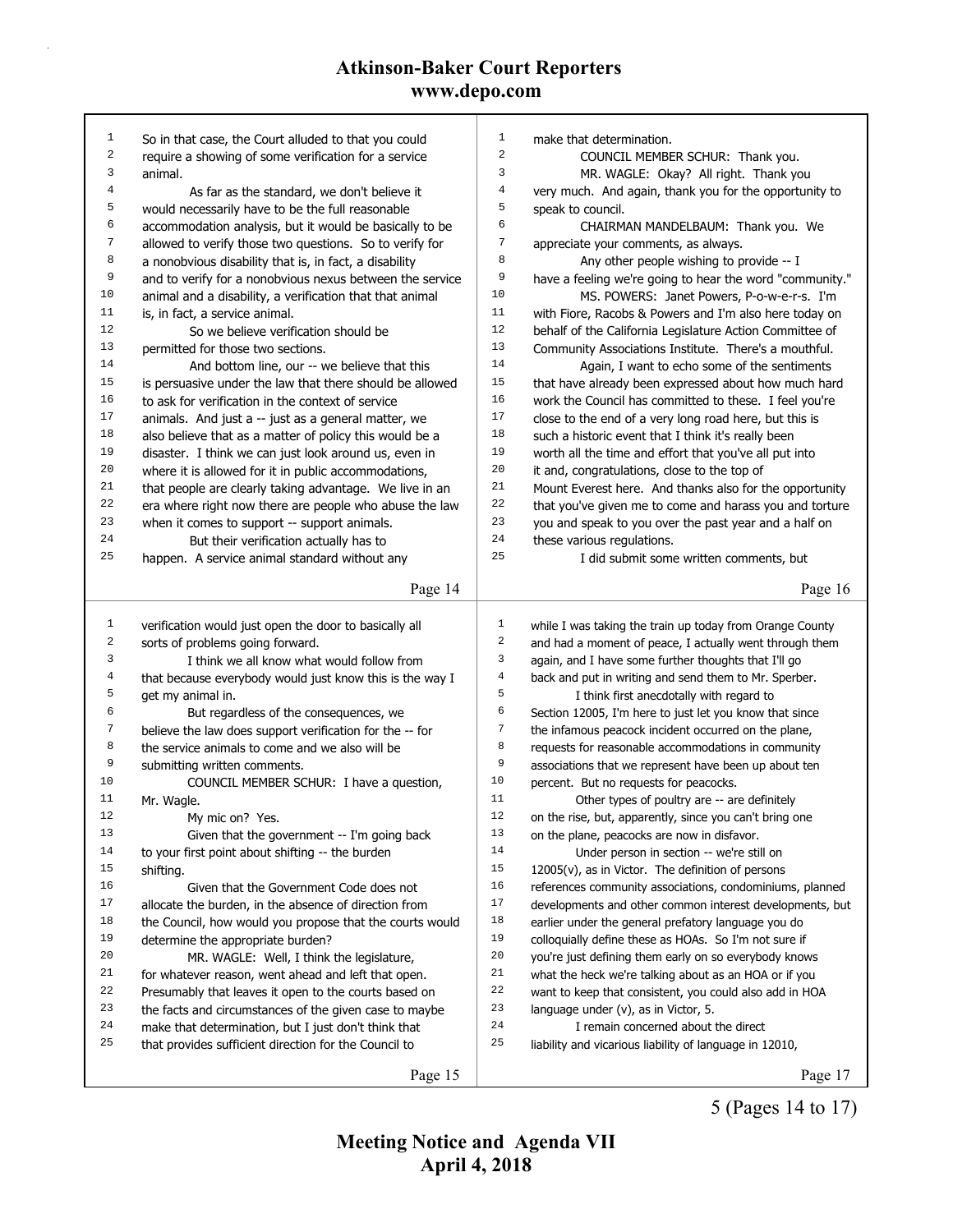| 1              | and I think the reason for that is, as you know, I come                                                         | 1              | They have a relationship likened to                                                                              |
|----------------|-----------------------------------------------------------------------------------------------------------------|----------------|------------------------------------------------------------------------------------------------------------------|
| 2              | and I talk about community associations. Most of the                                                            | 2              | Hatfields and McCoys and they engage in a variety of                                                             |
| 3              | people who serve on the board of directors of these                                                             | 3              | really despicable, horrible behavior toward each other.                                                          |
| 4              | associations are volunteer homeowners who are foolish                                                           | $\overline{4}$ | The association's ability to control that is                                                                     |
| 5              | enough to run for the board of directors and spend their                                                        | 5              | extremely limited. We try to corral it generally as a                                                            |
| 6              | spare time working on behalf of the community. They                                                             | 6              | nuisance if we're aware of it. But certainly that can,                                                           |
| 7              | don't get a salary.                                                                                             | 7              | and we do occasionally see it, rise to the level of                                                              |
| 8              | Most of them have little to no training in                                                                      | 8              | something that would be discrimination based upon a                                                              |
| 9              | any kind of anything having to do with the governance of                                                        | $\mathsf 9$    | protected class.                                                                                                 |
| 10             | the association real property or Fair Housing matters.                                                          | 10             | But the association doesn't really have                                                                          |
| 11             | Just by numerous bills that have been                                                                           | 11             | specific authority in its governing documents to take on                                                         |
| 12             | introduced over the years in Sacramento, there is no                                                            | 12             | this kind of challenge. And so I'm here to again                                                                 |
| 13             | mandatory education for directors of community                                                                  | 13             | encourage you to give us that authority, give us that                                                            |
| 14             | associations, and perhaps some day there will be and we                                                         | 14             | power. Give us some tools to fight this. We have none                                                            |
| 15             | can include a lot more information that we think                                                                | $15$           | currently.                                                                                                       |
| 16             | directors should have.                                                                                          | 16             | Most associations are not able to evict                                                                          |
| 17             | But I am a little bit concerned about                                                                           | 17             | people who act badly. We can't evict owners. We can't                                                            |
| 18             | holding volunteer directors to the same standard of care                                                        | 18             | even evict the tenants of owners for conduct that would                                                          |
| 19             | as, perhaps, others that you're considering here in the                                                         | 19             | rise to the level of discriminatory behavior.                                                                    |
| 20             | definition of person. It's very hard for me to                                                                  | 20             | So our -- our arsenal here is very, very                                                                         |
| 21             | understand how I'm going to explain to a board of                                                               | 21             | limited. We can hold a hearing. We can fine the owner                                                            |
| 22             | directors as their legal counsel that they're going to                                                          | 22             | of the property. We can request that the owner take                                                              |
| 23             | have liability regardless of whether they knew or should                                                        | 23             | action. But our relationship, particularly with the                                                              |
| 24             | have known about the conduct that resulted in the                                                               | 24             | tenant, is very limited.                                                                                         |
| 25             | discriminatory housing practice.                                                                                | 25             | So while you're putting a burden on the                                                                          |
|                | Page 18                                                                                                         |                | Page 20                                                                                                          |
|                |                                                                                                                 |                |                                                                                                                  |
|                |                                                                                                                 |                |                                                                                                                  |
| $\mathbf{1}$   |                                                                                                                 | $\mathbf{1}$   |                                                                                                                  |
| 2              | They do their best to watch out for managers                                                                    | $\sqrt{2}$     | association to try to deal with the problem, we just                                                             |
| 3              | or other vendors of services, independent contractors,                                                          | 3              | really don't have a lot of tools and authority in place                                                          |
| 4              | but I think this one is really going to take some doing                                                         | 4              | to take appropriate action against these wrongdoers,<br>even if the association's board of directors come to the |
| 5              | for me to explain how a volunteer who meets once a month                                                        | 5              |                                                                                                                  |
| 6              | is going to have the ability to oversee or somehow                                                              | 6              | conclusion after a hearing that, yes, such                                                                       |
| $\overline{7}$ | control the activities to the degree that I think the                                                           | $\sqrt{ }$     | discriminatory practices have occurred, our ability is<br>extremely limited.                                     |
| 8              | Council is -- is anticipating here.<br>So I would love to see a carveout of some                                | 8              | We just need some help here. Put some                                                                            |
| 9              |                                                                                                                 | 9              | authority in the ring. Give us a little teeth that                                                               |
| 10             | sort, or at least a reference to the fact that there may<br>be differences in the standard of care here.        | 10             | would indicate that upon discovery or determination that                                                         |
| 11             |                                                                                                                 | 11             | such discriminatory actions occurred that we have the                                                            |
| 12             | We've kind of talked about this previously,<br>but I think this would be an opportunity for the Council         | 12             | ability to take appropriate action, such as evicting a                                                           |
| 13             | to acknowledge that not all businesses are created                                                              | 13             | tenant or some other type of tool that we could use.                                                             |
| 14             | equal.                                                                                                          | 14             | On retaliation, I want to echo some of                                                                           |
| 15             | The next section that I wanted to just talk                                                                     | 15             | the -- I'm sorry, 12130, I want to echo some of the                                                              |
| 16             |                                                                                                                 | 16             | comments made previously. I do think the standard                                                                |
| 17             | quickly is something that I did make a comment on at<br>Section 12120, harassment. I certainly understand and I | 17             | really -- a but-for standard would be much clearer and                                                           |
| 18             | appreciate and applaud the Council's concerns with                                                              | 18             | easier for a lot of us who have to advise these entities                                                         |
| 19             | regard to trying to eliminate or at least reduce hostile                                                        | 19             | to implement. And I'm particularly concerned and I did                                                           |
| 20             | environment harassment.                                                                                         | 20             | put in my -- my -- my comments that I think associations                                                         |
| 21             | But I think one difficulty that we continue                                                                     | 21             | are going to be a little bit hard-pressed in terms of                                                            |
| 22             | to have with the associations is that often the type of                                                         | 22             | some of the limitations that you put in the section with                                                         |
| 23             | harassment that we see is resident-on-resident                                                                  | 23             | regard to disclosure.                                                                                            |
| 24             | harassment. One resident lives next door to another                                                             | 24             | We have a variety of financial disclosure                                                                        |
| 25             | resident that they can't stand.                                                                                 | 25             | duties to our membership that are imposed by the then                                                            |
|                | Page 19                                                                                                         |                | Page 21                                                                                                          |

6 (Pages 18 to 21)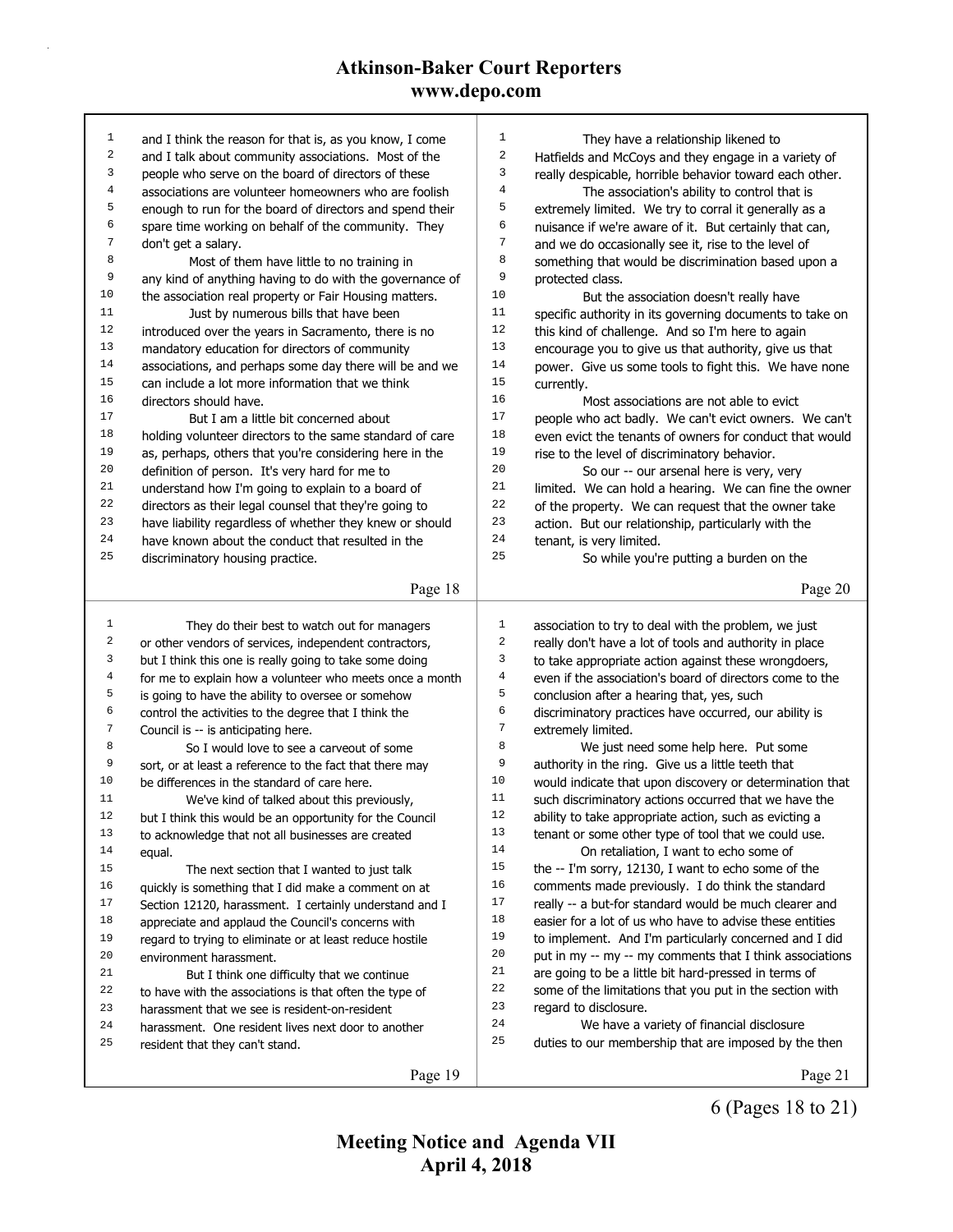| 1            | Stirling Common Interest Development Act and certainly   | $\mathbf{1}$ | law -- you already put that in 12270 based on previous   |
|--------------|----------------------------------------------------------|--------------|----------------------------------------------------------|
| 2            | something where we're looking at a protected activity.   | 2            | remarks that I made, I would really appreciate if you    |
| 3            | We want people to be able to file DFEH. We want them to  | 3            | could put it in here also that we have to follow both    |
| 4            | be able to implement whatever recourse they may think is | 4            | the Corporations Code and -- and the regulation.         |
| 5            | appropriate. And certainly an association has no         | 5            | So in acknowledgment that if the area is                 |
| 6            | obvious intent to retaliate, but when I see the language | 6            | already addressed by a federal or state law with regard  |
| 7            | in I think it's -- I think it's C, that if we disclose   | 7            | to criminal background history, that would be terrific.  |
| 8            | the fact that someone has filed a Fair Housing           | 8            | Just a couple more comments and I will let               |
| 9            | Complaint, we may be in violation of the retaliation     | 9            | you move on.                                             |
| 10           | section while we're looking at having to disclose        | 10           | Section 12178 regarding establishing that a              |
| 11           | certain information to our members.                      | 11           | reasonable accommodation is necessary. I remain          |
| 12           | So, for example, many times when a person                | 12           | troubled by self-verification. $I - I$ have to say this  |
| 13           | files a Fair Housing Complaint, it's not covered by      | 13           | is -- this is a little bit problematic. And I'm          |
| 14           | insurance. They may tender the claim to their insurance  | 14           | concerned with Section T, as in -- maybe it's --         |
| 15           | carrier, but sometimes the insurance carrier determines  | 15           | unfortunately, I scanned these in so that I could        |
| 16           | that the association is guilty until proven innocent of  | 16           | provide my comments in Word and as a result I think it   |
| 17           | that wrongdoing.                                         | 17           | might not have -- anyway, the section that combines that |
| 18           | So by -- by tendering the Complaint to the               | 18           | depending on the individual circumstances information    |
| 19           | insurance carrier, they are already making the           | 19           | establishing that the individual has a disability can    |
| 20           | assumption that the association might have engaged in    | 20           | usually be provided directly by the individual with the  |
| 21           | intentional, willful type of discriminatory activity and | 21           | disability through a variety of means, such as a         |
| 22           | must be excluded from policy coverage.                   | 22           | credible statement or documentation of receipt of        |
| 23           | So where we're going with this is that often             | 23           | disability benefits.                                     |
| 24           | we have to disclose to our membership, if there is a     | 24           | A credible statement is one that a                       |
| 25           | financial situation that has been created, that the      | 25           | reasonable person would believe is true based on the     |
|              |                                                          |              |                                                          |
|              | Page 22                                                  |              | Page 24                                                  |
|              |                                                          |              |                                                          |
|              |                                                          |              |                                                          |
| $\mathbf{1}$ | members at some point may have a special assessment or   | $\mathbf{1}$ | available information.                                   |
| 2            | other financial implications against them.               | 2            | I find that the language can usually be                  |
| 3            | So I just want to put in there that while                | 3            | provided is a little bit difficult to parse here because |
| 4            | we -- we have a duty under Davis-Stirling to disclose    | 4            | I think what you're trying to say is that the individual |
| 5            | when a special assessment may be levied, we don't want   | 5            | can or may be able to provide information themselves, in |
| 6            | to be appearing retaliatory by publishing a disclosure   | 6            | other words, self-verify, as opposed to the information  |
| 7            | statement to the members, say, hey, we've got a Fair     | 7            | coming from a third party.                               |
| 8            | Housing Complaint against us, but we will have a duty to | 8            | But that's a little bit vague. So I'm not                |
| 9            | at least notify our members that there may be a          | 9            | sure if you're indicating that feasibly they can provide |
| 10           | financial ramification to the filing of -- of that       | 10           | it versus is it part of the reliable verification        |
| 11           | Complaint.                                               | 11           | process?                                                 |
| 12           | So I'm concerned about that raising --                   | 12           | And while I understand the idea that a                   |
| 13           | raising a red flag in terms of retaliation.              | 13           | credible statement is something that a reasonable person |
| 14           | On 12162, the specific practices related to              | 14           | would believe is true, are we talking about a written    |
| 15           | land use. In terms of that section, it also is covered   | 15           | statement that says the person is disabled and what the  |
| 16           | by the criminal history and background sections.         | 16           | nexus is?                                                |
| 17           | I previously discussed and I put it in my                | 17           | What is the credible statement that                      |
| 18           | written comments, too, that in California, under the     | 18           | you're -- you're talking about here?                     |
| 19           | Corporations Code, associations have the ability to      | 19           | And, again, I remained concerned about                   |
| 20           | remove a director who has been convicted of a felony.    | 20           | self-verification, because in my experience, many people |
| 21           | And the difficulty that we have here is that             | 21           | are able to produce a piece of paper that says I am      |
| 22           | it will be helpful if you could add the same language    | 22           | disabled and I require this particular disability (sic). |
| 23           | that you have in 12270, it would be great if you could   | 23           | But it's not something that I think the association      |
| 24           | put it in 12162 that if the activity regarding criminal  | 24           | would feel that it was reliable necessarily.             |
| 25           | background history is permitted by state or federal      | 25           | So that may continue to prove a little bit               |
|              | Page 23                                                  |              | Page 25                                                  |

7 (Pages 22 to 25)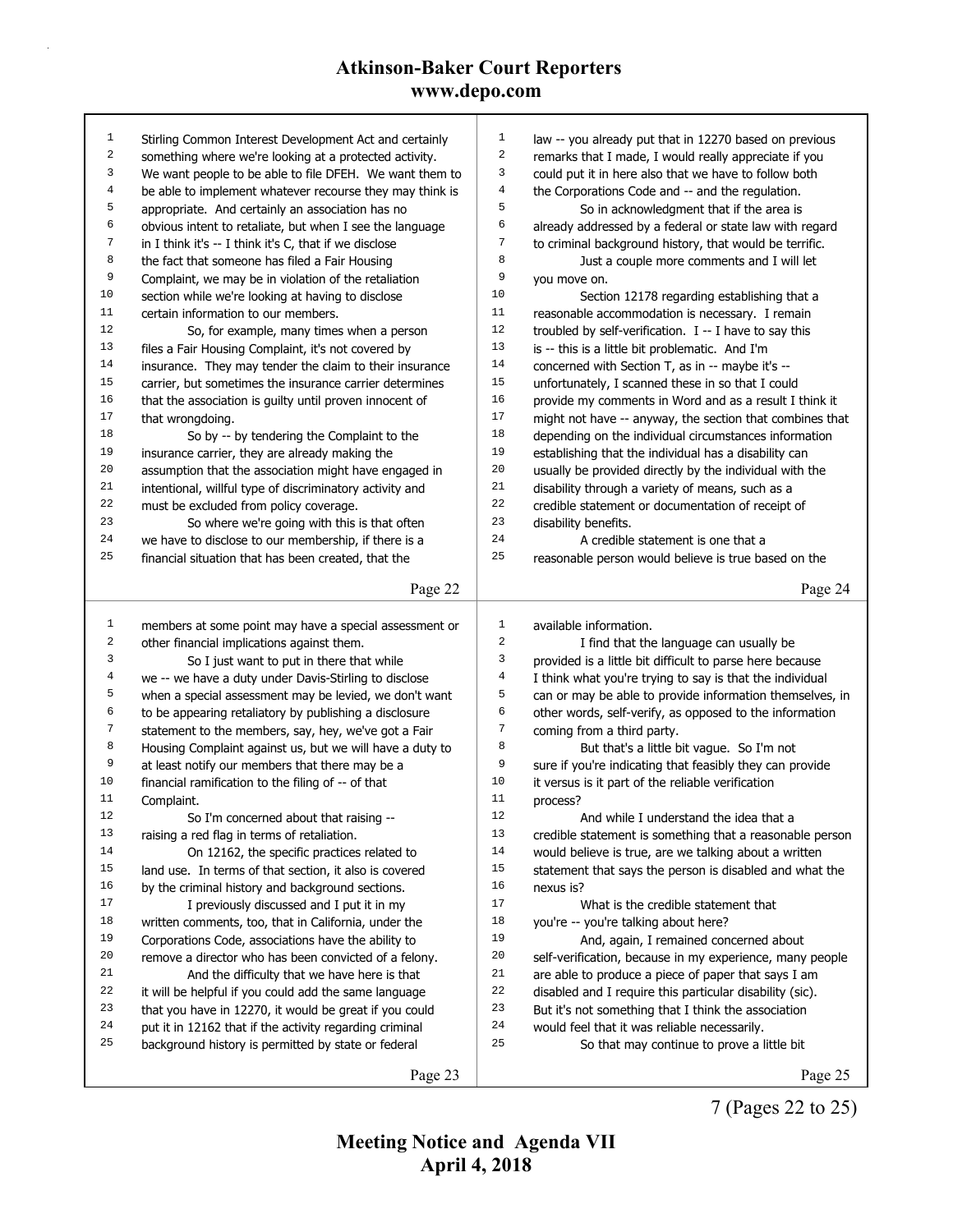| 1              |                                                                     | $\mathbf{1}$     |                                                          |
|----------------|---------------------------------------------------------------------|------------------|----------------------------------------------------------|
| 2              | of a stalemate.                                                     | $\boldsymbol{2}$ | are having an unrealistic expectation of the animal      |
| 3              | With regard to assistance animals in 12185,                         | 3                | themselves, and many people do, or the association will  |
| 4              | I am also concerned with the two questions regarding the            | $\bf 4$          | have liability when the person drowns in the             |
| 5              | service animal.                                                     | 5                | association's common area swimming pool because the      |
| 6              | To put this in a practicable context for how                        | 6                | animal is unable to accomplish that task.                |
|                | associations would deal with these matters, frankly,                |                  | COUNCIL MEMBER SCHUR: Ms. Powers, did you                |
| 7              | we're really not concerned when we see the animals that             | $\boldsymbol{7}$ | propose language on this in your --                      |
| 8              | are clearly trained by Canine Companions For                        | 8<br>9           | MS. POWERS: No. But I will get on my train               |
| 9              | Independence, Guide Dogs for the Blind. I mean, that's              |                  | and do that. Yes. I will come up with some proposed      |
| 10             | a very obvious situation.                                           | 10               | language.                                                |
| 11             | But what we're encountering is a person with                        | 11               | Lastly, I -- I want to just comment quickly              |
| 12             | an obvious disability, a readily apparent disability is             | 12               | that I am extremely thankful that the common interest    |
| 13             | proposing to have a service animal that doesn't bear any            | 13               | development community is now going to have some really   |
| 14             | resemblance to what the person with the disability is               | 14               | fine regulations to work with. I know how much hard      |
| 15             | requesting.                                                         | 15               | work you've put in and we're really excited about the    |
| 16             | Here's an example from my desk.                                     | 16               | ability to have something that we could point to board   |
| 17             | A woman who had -- clearly was able to                              | 17               | members and managers of associations to give them some   |
| 18             | provide very reliable self-verification that she was                | 18               | guidance and I think this is a wonderful tool, and thank |
| 19             | disabled. She advised us she had diabetes; she advised              | 19               | you all very much for your time.                         |
| 20             | us that she met the definition of being disabled because            | 20               | CHAIRMAN MANDELBAUM: Thank you.                          |
| 21             | she was at least 150 to 200 pounds overweight. She was              | 21               | Further comments on the Fair Housing                     |
| 22             | obese. And she required an animal to accompany her not              | 22               | regulations?                                             |
| 23             | only to the pool area, but to possibly jump into the                | 23               | MS. DUMAS: Good morning. My name is Diane                |
| 24             | pool at the association and save her.                               | 24               | Dumas and I am one of those volunteer homeowners on the  |
| 25             | Now, the animal that she had identified as                          | 25               | board of directors in my association. So I -- I did      |
|                |                                                                     |                  |                                                          |
|                | Page 26                                                             |                  | Page 28                                                  |
|                |                                                                     |                  |                                                          |
|                |                                                                     |                  |                                                          |
| 1              | her service animal to accomplish this task of a woman               | $\mathbf{1}$     | want to comment on a couple of these regulations. And    |
| 2              | who had to weigh at least 380 to -90 pounds out of a                | $\sqrt{2}$       | if you look at it from the perspective of the volunteer  |
| 3              | pool was a 25-pound dog.                                            | 3                | board member trying to enforce these rules, if it comes  |
| $\overline{4}$ | So if we are limited to asking these two                            | $\,4$            | different. We have a number of people -- well, our       |
| 5              | questions regarding an animal that has been identified              | 5                | homeowner association currently allows a limitation of   |
| 6              | as a service animal, we have absolutely no reason to                | 6                | one pet per unit. We also have people applying for       |
| 7              | believe that the 25-pound animal can accomplish that                | $\boldsymbol{7}$ | reasonable accommodation based on stress or PTSD.        |
| 8              | task.                                                               | 8                | The ones that require service animals, those             |
| 9              | So we don't want to -- we are not looking to                        | 9                | are easy, and we can approve those right away. It's the  |
| 10             | ask for a demonstration. We do not want a                           | 10               | ones where you can't quite tell how disabled they are    |
| 11             | demonstration. We are not looking for that. But                     | 11               | and what exactly they need these animals to do.          |
| 12             | without the ability to ask a few more questions                     | 12               | And I would like a little bit more latitude              |
| 13             | concerning the animal's ability to perform the task that            | 13               | to be able to ask questions without running afoul of the |
| 14             | has been identified as the reason it is a service                   | 14               | regulations that limit us to -- for example, if a        |
| 15             | animal, we fear that there will be bad consequences to              | 15               | podiatrist certifies this person with a psychiatric or   |
| 16             | that.                                                               | 16               | psychological disability. I'd like to be able to         |
| 17             | And I don't think that we're looking for                            | 17               | question them a little bit while understanding that,     |
| 18             | obvious situations. I think we just need a few more                 | 18               | yeah, they have a right to privacy.                      |
| 19             | questions that would put this under a reasonableness                | 19               | But I'm particularly concerned on                        |
| 20             | category of if it is readily apparent that the animal               | 20               | Section 12185, the No. 4 on page 33 that says an         |
| 21             | that's been identified with a task is not going to be               | 21               | individual may have more than one assistance animal.     |
| 22             | able to accomplish it, I -- I think there has to be a --            | 22               | And I'm looking at it from the standpoint of a number of |
| 23             |                                                                     | 23               | our homeowners. And in a one-bedroom apartment with two  |
| 24             | an amount of common sense and an approach to this that              | 24               |                                                          |
| 25             | is not going to put either the disabled person in a                 | 25               | people occupying the one bedroom, they're looking at it  |
|                | position of -- of, frankly, potentially drowning if they<br>Page 27 |                  | possibly -- each person gets to have two assistance      |

8 (Pages 26 to 29)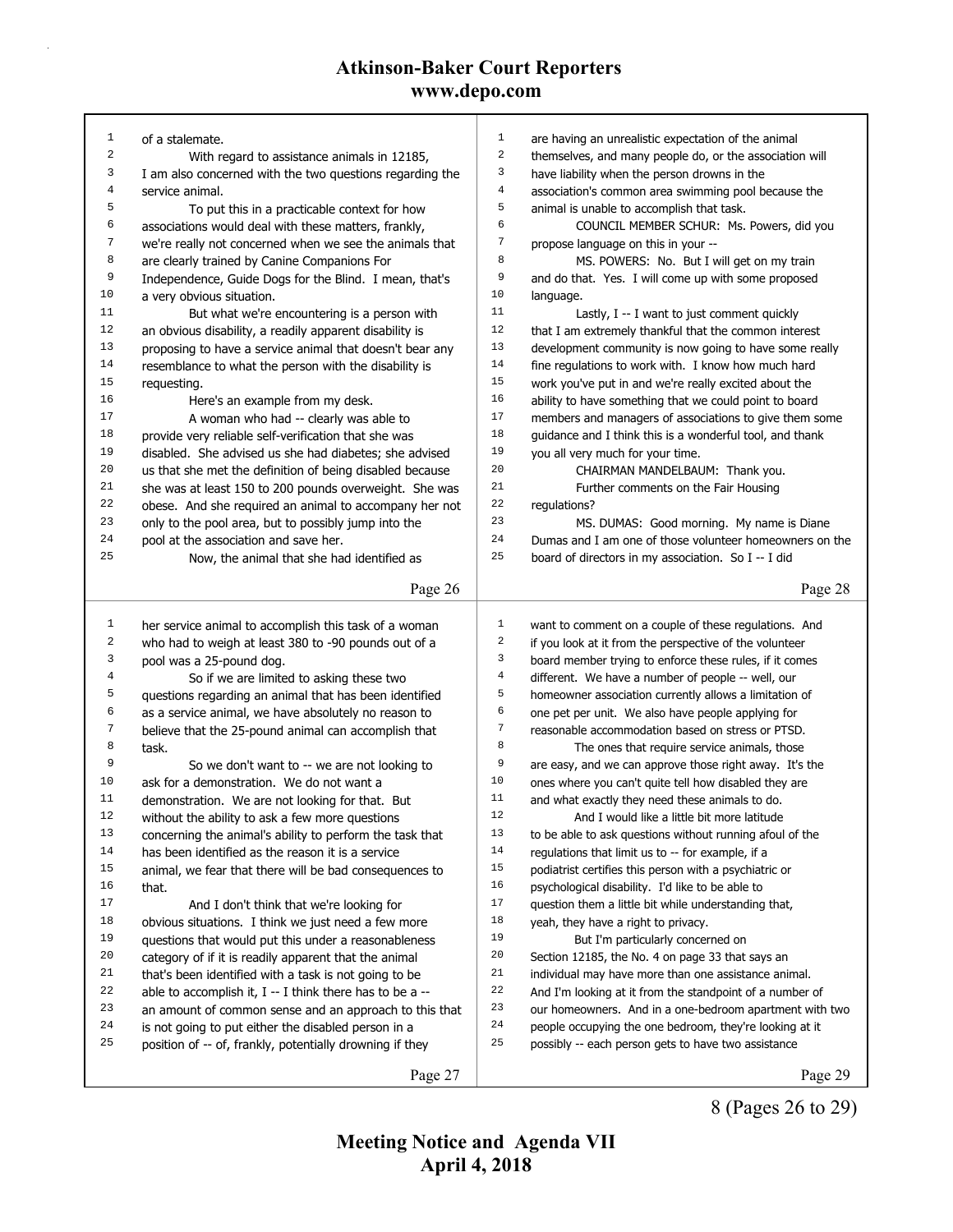| $\mathbf{1}$     | animals and -- plus the pet that's allowed. That means   | $\mathbf 1$             | is this person actually treating? I mean, is the doctor  |
|------------------|----------------------------------------------------------|-------------------------|----------------------------------------------------------|
| $\boldsymbol{2}$ | five animals could be -- five dogs can be in a           | $\sqrt{2}$              | actually treating this patient who is asking for an      |
| 3                | one-bedroom unit.                                        | $\overline{\mathbf{3}}$ | accommodation or was this a one-time thing just to go in |
| $\,4$            | So you have to kind of look at it from the               | $\,4$                   | and get my pet Dachshund.                                |
| 5                | standpoint, oh, boy, what can we get away with?          | 5                       | I have written my comments and submitted                 |
| 6                | And we're trying to be fair, but some of                 | 6                       | them, but I do hope that while it's not as professional  |
| 7                | these people are really pushing it. We want -- we want   | 7                       | as Ms. Powers or some of the others, that from a         |
| 8                | to allow people to have their accommodations, but then   | 8                       | homeowner standpoint and volunteer, we take these        |
| 9                | there are the people who just push the limits.           | 9                       | seriously and we're trying to do the right thing.        |
| 10               | So that's what I'm really troubled by that               | 10                      | Thank you.                                               |
| 11               | more -- more than one assistance animal.                 | 11                      | COUNCIL MEMBER SCHUR: Ms. Dumas. Thank you               |
| 12               | I'm also curious. I don't understand why                 | $1\,2$                  | very much for your service both to the homeowner         |
| 13               | there's the additional -- I guess, in Section 12005, the | 13                      | association and to take the time to come talk to us.     |
| 14               | additional term of assistance animal, because it's       | 14                      | I want to clarify one thing for you. The                 |
| 15               | already been enough to try to have people think in terms | 15                      | reason we use the term "assistant animal" is that there  |
| 16               | of a service versus a support animal. But now that       | 16                      | are some things that apply to both service animals and   |
| 17               | we've got this additional term of assistance animal,     | 17                      | support animals such as the fact that the homeowner's    |
| 18               | it's -- it's confusing.                                  | 18                      | association and the owner can set reasonable rules.      |
| 19               | On the one hand, it seems as though it -- if             | 19                      | Think of it as a Lab dog, they can't create              |
| 20               | you're lumping everything for the sake of complying with | 20                      | a disturbance, they have to be well trained, they can't  |
| 21               | the rules, I can understand you'd rather not say         | 21                      | create problems in the complex.                          |
| 22               | "support" and "service" and it's easier to say           | 22                      | But there are other provisions where we                  |
| 23               | "assistance," that's the reason. I don't know.           | 23                      | still do retain the differences in terms of the amount   |
| 24               | But on the other hand, it kind of seems like             | 24                      | of verification.                                         |
| 25               | it bundles the people with the greatest need with the    | 25                      | So for emotional support animals, you can                |
|                  |                                                          |                         |                                                          |
|                  | Page 30                                                  |                         | Page 32                                                  |
|                  |                                                          |                         |                                                          |
|                  |                                                          |                         |                                                          |
| 1                | people with the least need all in the one lump-sum       | $1\,$                   | get additional information. So I just want to make sure  |
| $\boldsymbol{2}$ | column, assistance animal. And really would like to go   | $\sqrt{2}$              | you understood that there are some things that apply to  |
| 3                | back to having the two terms so that we can pass these   | 3                       | both kinds of dogs and other things that are separate    |
| $\,4$            | terms down because they will -- they will try to push    | $\,4$                   | for animals. And that's why we use three different       |
| 5                | it.                                                      | 5                       | terms. Assistance animals for the rules that homeowners  |
| 6                | Let's see. What else?                                    | 6                       | can set for all the animals and then different rules     |
| 7                | Again, in Section 12179, it provides the                 | $\boldsymbol{7}$        | that apply to service animals because of the various     |
| 8                | reason for denial of reasonable accommodation. There's   | $\,8\,$                 | laws and support animals. I just thought that would be   |
| 9                | no disability-related need for the requested             | 9                       | helpful for you to know that.                            |
| 10               | accommodation.                                           | 10                      | THE WITNESS: So you're keeping three,                    |
| 11               | Is one visit to a health practitioner                    | 11                      | you're not having that one replace the other two?        |
| 12               | sufficient to warrant a professional diagnosis of        | 12                      | COUNCIL MEMBER SCHUR: Correct. The                       |
| 13               | disability for the purposes of getting a reasonable      | 13                      | regulations distinguish the different points.            |
| 14               | accommodation for a stress condition? And the reason     | 14                      | THE WITNESS: Okay. Thank you. Thanks for                 |
| 15               | why I ask that is because they are going online and      | 15                      | your work, too.                                          |
| 16               | getting these things online. There is an additional      | 16                      | CHAIRMAN MANDELBAUM: Other Fair Housing                  |
| 17               | fee, I guess you pay to have an actual letter from a     | 17                      | regulation comments?                                     |
| 18               | psychologist or somebody on this online program that     | 18                      | MS. PANCHALAM: Good morning, how are you?                |
| 19               | they may -- I don't know if they do or not -- talk to    | 19                      | My name is Sri and I will totally spell that for you.    |
| 20               | that person one time just to get a certification so they | 20                      | First name Sri, S-r-i. Last name Panchalam, P-a-n as in  |
| 21               | can have their two large Poodles or St. Bernards and     | 21                      | pan, c-h-a as in cha-cha, and l-a-m, as in lamb without  |
| 22               | whatever it is that exceeds our 30-pound limit on        | 22                      | a B.                                                     |
| 23               | animals.                                                 | 23                      | CHAIRMAN MANDELBAUM: As you can imagine,                 |
| 24               | So I guess what I'm saying is if there could             | 24                      | with the last name Mandelbaum I've come up with similar  |
| 25               | be a way that we could question -- go back and question  | 25                      | descriptions.                                            |
|                  | Page 31                                                  |                         | Page 33                                                  |

9 (Pages 30 to 33)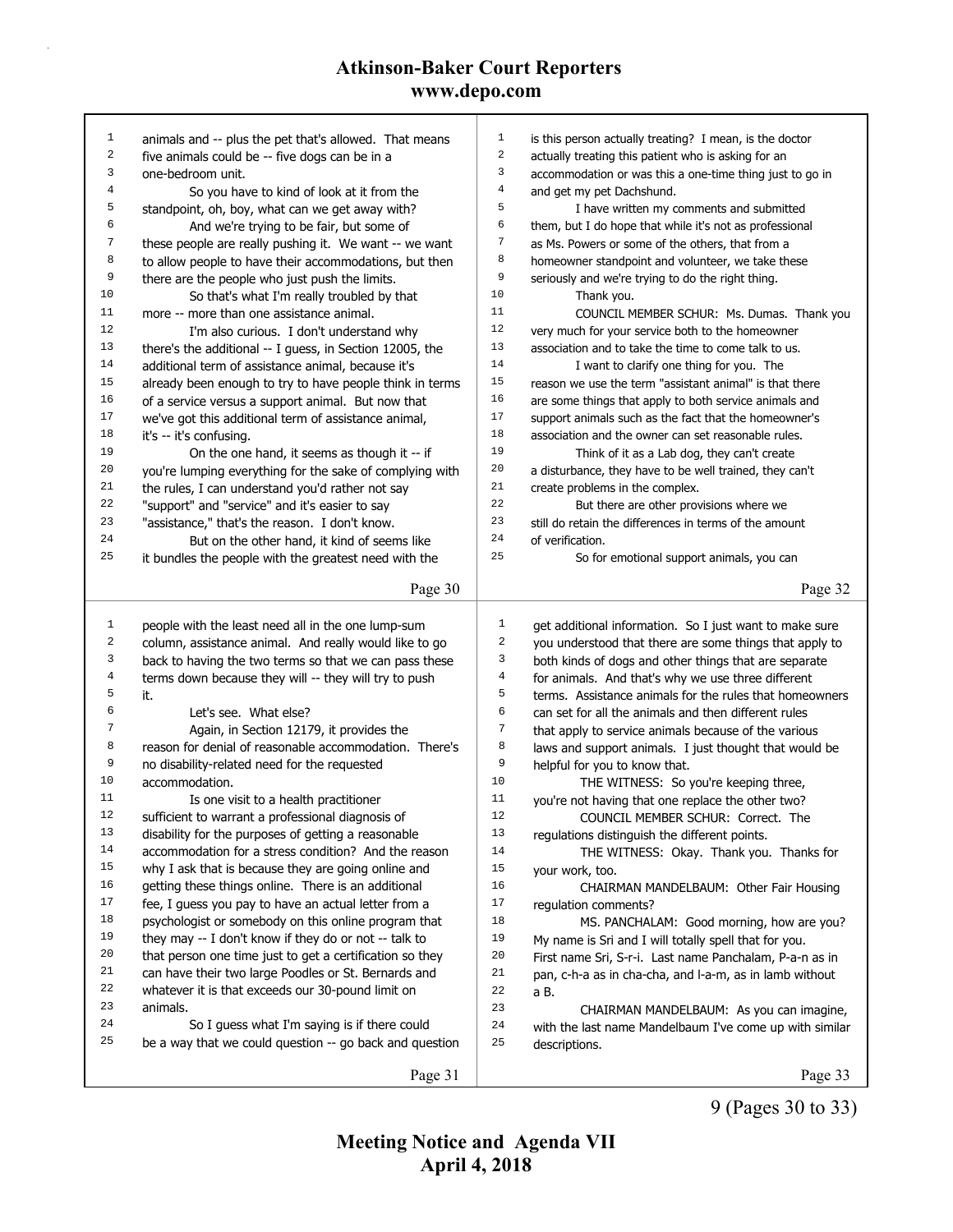| 1                | MS. PANCHALAM: And I always introduce                    | 1     | entirely -- is entirely consistent with that.            |
|------------------|----------------------------------------------------------|-------|----------------------------------------------------------|
| 2                | myself as Sri. So good morning.                          | 2     | And with some of the concerns that housing               |
| 3                | So my comments focus, as many have today, on             | 3     | providers have presented today, I just wanted to point   |
| 4                | the assistance animal provisions of the Council proposed | 4     | out that there are already distinct provisions in the    |
| 5                | regulation. And I just wanted to start out by saying     | 5     | law that requires for a number of limitations, you know, |
| 6                | thank you. I know that this has been such a long         | 6     | on animals that already protect some of the concerns     |
| 7                | process and you have processed so many comments thus far | 7     | that have been presented, such as that you have to have  |
| 8                | from the entire community on many sides of the aisle and | 8     | control over the animal, that you have to be able to     |
| 9                | via legal services providers and as individual residents | 9     | take care of the animal and related items like that.     |
| 10               | of California, we really appreciate the work and thought | 10    | And then there was also a comment about                  |
| 11               | that has gone into it to create the regulation in the    | 11    | service animals being a greater need than an emotional   |
| 12               | forms that they are today.                               | 12    | support animal. And I wanted to highlight for that       |
| 13               | Regarding assistance animals, we appreciate              | 13    | that, you know, in our experience, an emotional support  |
| 14               | very much the Council's recognition of a person's unique | 14    | animal can be just as valuable as how people or service  |
| 15               | right in housing to use the service animal. This is      | 15    | animals would be. And for us, there are many clients,    |
| 16               | greatly needed especially because of a lot of the        | 16    | for example, they cannot even leave their homes or       |
| 17               | confusion with housing providers and tenants alike that  | $17$  | access the community without the support that an         |
| 18               | we've experienced in the course of -- some of which we   | 18    | emotional support animal provides, which can be          |
| 19               | actually heard today.                                    | 19    | incredibly meaningful.                                   |
| 20               | And we feel that the Council's regulations               | 20    | And I also want to address some issues                   |
| 21               | are reasonable and entirely consistent with federal and  | 21    | related -- we understand, for example, the Council's     |
| 22               | state law in allowing service animals by right and       | 22    | been asked to address in these regulations issues        |
| 23               | emotional support animals as a reasonable accommodation. | 23    | related to fraud and, you know, online verification      |
| 24               | And I believe there was a comment earlier                | 24    | processes and things like that.                          |
| 25               | about it being an incorrect extension of the law to      | 25    | And that we adjust as we have in our                     |
|                  | Page 34                                                  |       | Page 36                                                  |
|                  |                                                          |       |                                                          |
| 1                | include the two inquiry analysis, and this is something  | 1     | comments the requirement for the person verifying the    |
| $\sqrt{2}$       | that we addressed in our comment and I just wanted to    | 2     | need for a support animal, track the options already     |
| 3                | highlight this here.                                     | 3     | outlined in 12178. And -- and we appreciate the          |
| $\overline{4}$   | As the Council's aware, the service animals              | $\,4$ | provision require that whoever is conducting an          |
| 5                | are permitted as a right in all businesses, including    | 5     | assessment of the person have a personal knowledge of    |
| 6                | housing, such as rental properties, and do not require   | 6     | the person's disability and for questions -- and if      |
| $\boldsymbol{7}$ | going through the reasonable accommodations process.     | 7     | there is additional information that is required, it is  |
| 8                | And to highlight the Unruh Act, also prohibits the       | 8     | in the circumstance that the person doesn't have         |
| 9                | restriction or denial of a tenant and their guest access | 9     | personal knowledge of the disability and that the person |
| 10               | to facilities and services in an apartment complex.      | 10    | with the disability is allowed the opportunity to        |
| 11               | And so for the purposes of the analysis, the             | 11    | provide additional information in that circumstance.     |
| 12               | two-question analysis is entirely appropriate here for   | 12    | Those kinds of things I think do protect and             |
| 13               | the service animals and the reasonable accommodation     | 13    | are consistent with federal and state law in how the     |
| 14               | analysis for what we think of as emotional support       | 14    | Council can shape these regulations in making sure that  |
| 15               | animals.                                                 | 15    | people with disabilities have access but are not faced   |
| 16               | And also to point out that the two                       | 16    | with unreasonable barriers in trying to be able to be    |
| 17               | inquiry -- the two-question analysis for service animals | 17    | supported in the community and in their housing.         |
| 18               | is consistent with Unruh issue, the FEH issue and the    | 18    | That's all I have.                                       |
| 19               | service.                                                 | 19    | Thanks.                                                  |
| 20               | With the two inquiry analysis, I was saying              | 20    | CHAIRMAN MANDELBAUM: Thank you.                          |
| 21               | it's consistent with the guidance in that it asks the    | 21    | MR. CHANG: Good morning. I'm Scott Chang,                |
| 22               |                                                          | 22    | director of litigation for the Housing Rights Center in  |
|                  | two questions, is the dog a service animal required      |       |                                                          |
| 23               | because of a disability, and what work or task has the   | 23    | Los Angeles where Fair Housing organization here in      |
| 24               | dog been trained to perform?                             | 24    | Los Angeles.                                             |
| 25               | Now, what the Council has presented here is              | 25    | I'm here on behalf of a number of legal                  |
|                  | Page 35                                                  |       | Page 37                                                  |

10 (Pages 34 to 37)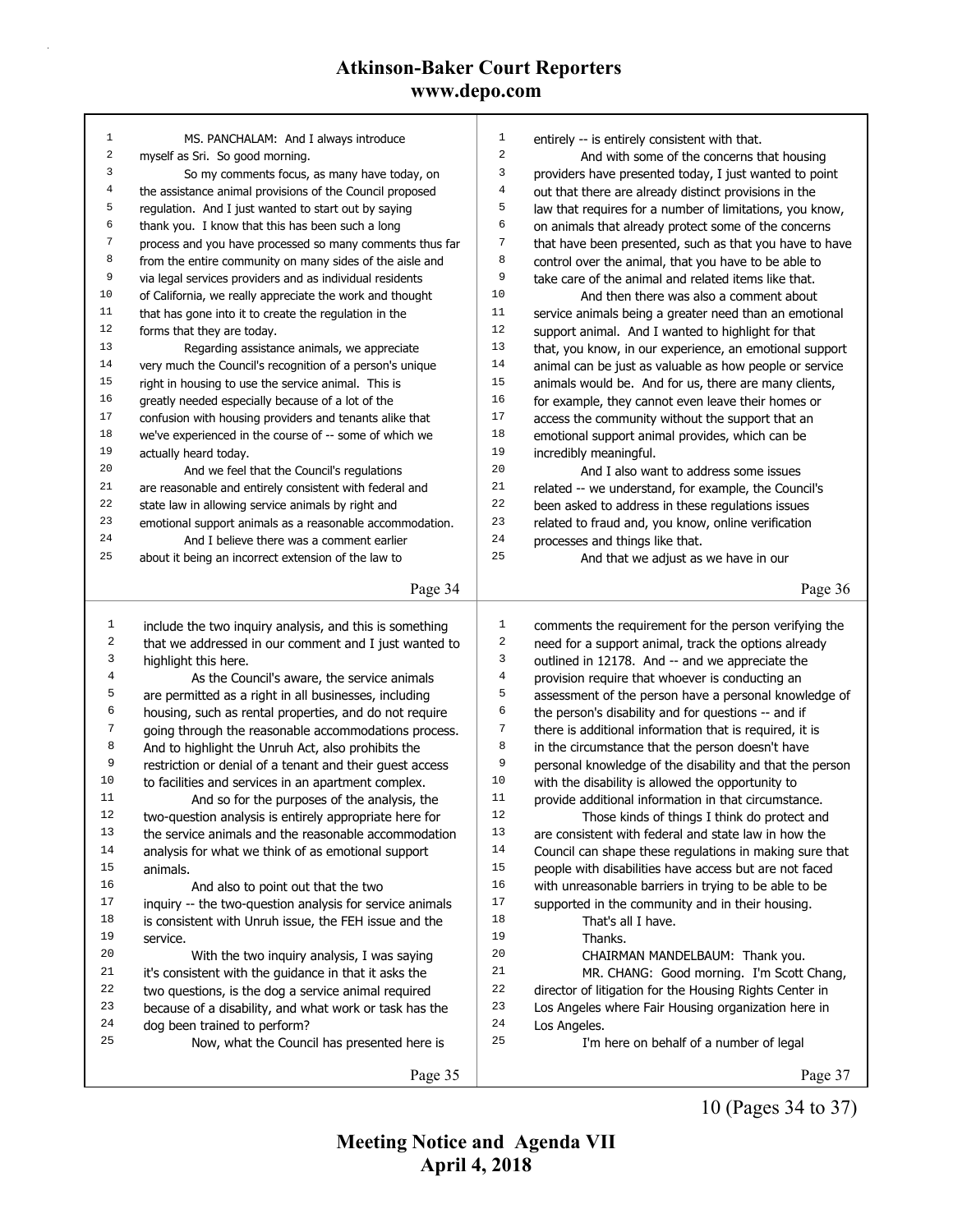| $\mathbf 1$             | services and Fair Housing organizations, including       | 1              | Denise McGranahan, M-c-G-r-a-n-a-h-a-n.                  |
|-------------------------|----------------------------------------------------------|----------------|----------------------------------------------------------|
| 2                       | Western Center on Law and Poverty, National Housing Law  | $\sqrt{2}$     | THE REPORTER: Thank you.                                 |
| 3                       | Project that have been providing comments to the Council | 3              | MS. McGRANAHAN: I'm from the Legal Aid                   |
| $\overline{\mathbf{4}}$ | on Council's proposed regulations, which the Council     | $\overline{4}$ | Foundation of Los Angeles.                               |
| 5                       | first proposed them in 2015.                             | 5              | LAFLA is one of the largest law firms that               |
| 6                       | We submitted written comments yesterday.                 | 6              | represent indigent persons in the country and many of    |
| 7                       | I would just note that the Fair Housing                  | 7              | our clients -- many, many of our clients are disabled    |
| 8                       | regulations are particularly timely this year. Today we  | 8              | and facing homelessness, which is a ballooning problem   |
| 9                       | observed the 50th anniversary of the death of            | 9              | in the state and country.                                |
| 10                      | Martin Luther King whose assassination led to the        | 10             | Every day our -- our advocates go to court               |
| 11                      | passage of the Fair Housing Act, federal Fair Housing    | 11             | and they face unlawful detainer judges who do not        |
| 12                      | Act a few years ago.                                     | 12             | understand Fair Housing law, do not understand why       |
| 13                      | The housing provisions of the Fair                       | 13             | reasonable accommodations can be used as defenses in     |
| 14                      | Employment and Housing Act is one of our state's most    | 14             | unlawful detainer cases.                                 |
| 15                      | important and vital civil rights law. Housing, as you    | 15             | This is why we especially commend the                    |
| 16                      | know, is a linchpin for quality schools, safe            | 16             | Council for adopting -- for considering the adoption of  |
| 17                      | neighborhoods, good jobs and accessible transportation.  | 17             | 12176(c)(7) and other regulations relating to unlawful   |
| 18                      | Like the Fair Housing Act, the Fair                      | 18             | detainer cases, specifically, the timing of making a     |
| 19                      | Employment and Housing Act plays a continuing and        | 19             | unlawful detainer request and the use of it in defense   |
| 20                      | central role in moving our state towards a more          | $20$           | are issues that judges are just unfamiliar with.         |
| 21                      | integrated and fair society.                             | 21             | So I'll give you an example of a recent                  |
| 22                      | We appreciate the Council's dedicated work               | 22             | case.                                                    |
| 23                      | over the past three years to draft these regulations     | 23             | I assisted one of the younger advocates with             |
| 24                      | that accurately and faithfully implement the housing     | 24             | an unlawful detainer where a man with -- he suffered     |
| 25                      | provisions of Fair Employment and Housing Act.           | 25             | schizophrenia, lived with his mother for his entire      |
|                         |                                                          |                |                                                          |
|                         | Page 38                                                  |                | Page 40                                                  |
|                         |                                                          |                |                                                          |
|                         |                                                          |                |                                                          |
| $\mathbf{1}$            | We generally expressed our strong support                | 1              | life. She had been providing him with medication. She    |
| 2                       | for the draft regulations.                               | 2              | went into the hospital and he didn't take his            |
| 3                       | Given the relative lack of case law                      | 3              | medication. So he acted inappropriately according to     |
| 4                       | interpreting FEHA, the housing regulation will provide   | $\,4$          | the landlord and was being evicted for nuisance.         |
| 5                       | critical and meaningful guidance to define the rights    | 5              | He had been there for his entire life.                   |
| 6                       | and obligations for the term "FEHA."                     | 6              | The advocate in my office was unable to                  |
| 7                       | I just wanted to address one comment that                | 7              | convince the judge that he can ask for reasonable        |
| 8                       | was made previously regarding the burden of proof on     | 8              | accommodation after the service of the three-day notice  |
| 9                       | less discriminatory alternatives under discriminatory    | 9              | and that the fact -- the fact that he allegedly          |
| 10                      | effects standard. We believe that the Council            | 10             | committed a nuisance wouldn't trump the fact that he     |
| 11                      | appropriately assigned that burden of proof to the       | 11             | could be entitled to an accommodation.                   |
| 12                      | defendant.                                               | 12             | He ended up proposing a motion in limine. A              |
| 13                      | As a practical matter, much of the                       | 13             | lot of work went into this motion to convince the judge, |
| 14                      | information that determines whether or not there is a    | 14             | No. 1, that it was a defense; No. 2, that the timing     |
| 15                      | less discriminatory alternative is in exclusive          | 15             | could be to the proverbial last minute.                  |
| 16                      | knowledge of the defendants, particularly in land use    | 16             | Ultimately, the judge did allow the defense.             |
| 17                      | cases. And there is also a federal case law that         | 17             | But there were a lot -- this would have been             |
| 18                      | supports this burden of proof to the defendants.         | 18             | way easier -- way, way easier if the person -- our       |
| 19                      | We'd be happy to submit additional comments              | 19             | advocate had been able to cite to these regulations or   |
| 20                      | on that particular provision.                            | $20$           | regulations had said you can make the accommodation      |
| 21                      | COUNCIL MEMBER SCHUR: I think it would be                | 21             | request at any time.                                     |
| 22                      | helpful.                                                 | 22             | The fact that they didn't respond to the                 |
| 23                      | MR. CHANG: Thank you very much.                          | 23             | reasonable accommodation letter, which often occurs,     |
| 24                      | CHAIRMAN MANDELBAUM: Thank you.                          | 24             | could be considered a denial. That would be              |
| 25                      | MS. McGRANAHAN: Good morning. My name is                 | 25             | discrimination.                                          |
|                         | Page 39                                                  |                | Page 41                                                  |

11 (Pages 38 to 41)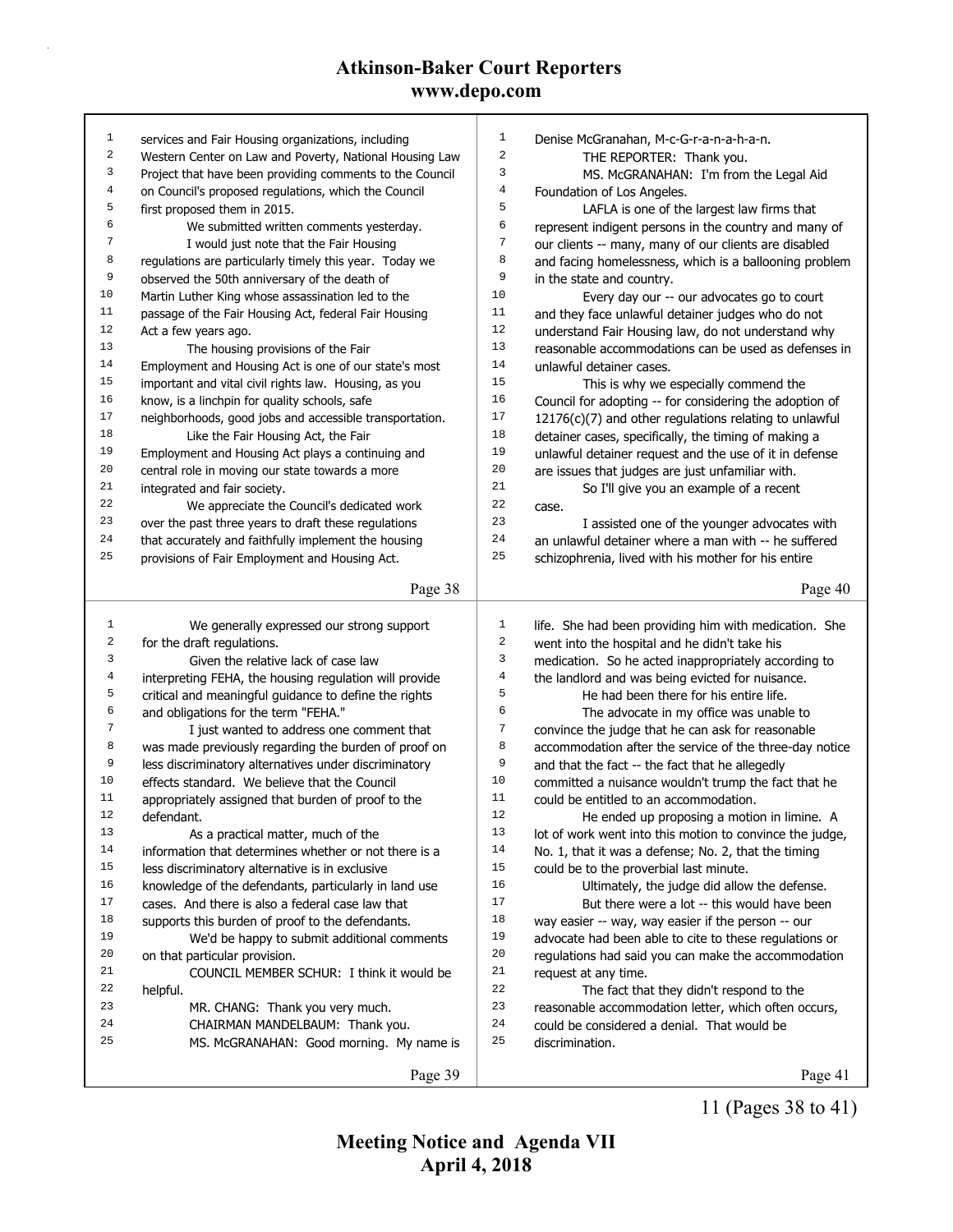| $\mathbf{1}$ | So I think that having these regulations                 | $\mathbf{1}$   | our letter -- so one second. So in our letter, we say    |
|--------------|----------------------------------------------------------|----------------|----------------------------------------------------------|
| $\sqrt{2}$   | just would be so wonderful for the work that we do. It   | 2              | that -- okay. In the case law, Giebeler,                 |
| 3            | would help us every day to prevent disabled individuals  | 3              | G-i-e-b-e-l-e-r, versus M & B Associates, it's           |
| $\,4$        | from becoming evicted -- becoming homeless, which is     | $\overline{4}$ | referenced in our letter, the 9th Circuit held that --   |
| 5            | what our goal is.                                        | 5              | that a reasonable accommodation -- reasonable            |
| 6            | I also want to say that -- that -- that,                 | 6              | accommodations are not limited to the immediate          |
| 7            | sure, we needed education of unlawful detainer judges,   | 7              | manifestations of a disability but may also address      |
| 8            | but I think if we have these regulations that it will    | 8              | practical needs caused by disability which can be        |
| 9            | help them understand that FEHA is the law that we cite   | 9              | financial. In that case, it had to do with -- with       |
| 10           | as advocates. To interpret FEHA includes federal         | 10             | allowing a co-signer.                                    |
| 11           | authority. Many judges do not -- particular judges do    | 11             | And there have been cases that have extended             |
| 12           | not want to see that. They don't want to recognize that  | $12$           | that and addressed that. And we proposed language and    |
| 13           | they need to look at federal law and that would be very  | 13             | the language is "an individual with a disability may     |
| 14           | helpful as well to be able -- we have to go through it   | $14\,$         | request a reasonable accommodation in financial policies |
| 15           | with them, cite to the Government Code and say where it  | $15\,$         | when a modification or change of such policies is        |
| 16           | says that, and it would be easy to have something --     | 16             | necessary to accommodate a disability." Such economic    |
| $17\,$       | easier to have something in there that satisfies that.   | $17\,$         | accommodations may include waiving guest fees, making an |
| 18           | I thought we put it in our letter, because I             | 18             | exception to a policy of not accepting Section 8         |
| 19           | helped write the letter that was written and provided    | 19             | vouchers, waiving a rule requiring that rent be paid on  |
| 20           | yesterday and all the other letters we worked on have    | 20             | the 1st of the month, allowing it to then to relocate to |
| 21           | been -- we've been very happy that the Council is        | 21             | a different unit without an otherwise applicable rent    |
| 22           | hearing our comments. Mainly I wanted to mention that.   | 22             | increase and allowing a prospective tenant to use a      |
| 23           | One other issue is what is necessary.                    | 23             | co-signer when the limited income -- when their limited  |
| 24           | I've -- I have a personal interest in financial          | 24             | income -- when their income is limited because of a      |
| 25           | accommodations. Worked very hard on Section 8            | 25             | disability and it would not otherwise qualify for the    |
|              |                                                          |                |                                                          |
|              | Page 42                                                  |                | Page 44                                                  |
|              |                                                          |                |                                                          |
|              |                                                          |                |                                                          |
| $\mathbf{1}$ | discrimination cases and the idea of, for example,       | $\mathbf 1$    | apartment.                                               |
| 2            | getting a -- being able to use Section 8 as a reasonable | 2              | We have case cites for each of those.                    |
| 3            | accommodation, but co-signers and having a roommate      | 3              | They're all federal cites. We just don't have a lot of   |
| 4            | because you lost your -- you're unable to work any       | 4              | case authority in California for a lot of these to       |
| 5            | longer. There are a lot of ways that you could -- a      | 5              | convince a court that the landlord's denial of a         |
| 6            | financial accommodation could help save people from      | 6              | roommate or a co-signer or whatever, it's tough.         |
| 7            | eviction, which is really what we're most concerned      | 7              | Tough to file cases in California under FEHA             |
| 8            | about in the work that we do.                            | 8              | and not be able to cite -- not be able to get the Court  |
| 9            | So I appreciate what the Council has done                | 9              | to agree with the fact that federal authority is         |
| 10           | and I'm so looking forward to the adoption of this       | 10             | relevant.                                                |
| 11           | regulation and hopefully the best form possible.         | 11             | This issue, this economic accommodation                  |
| 12           | Thank you very much.                                     | 12             | issue is so helpful for people when you can show the     |
| 13           | COUNCIL MEMBER SCHUR: Thank you.                         | 13             | nexus between their disability and their need for the    |
| 14           | Can the recommendation that you just made                | 14             | accommodation.                                           |
| 15           | about the cross-referencing between the state and        | 15             | For example -- as I gave a really great                  |
| 16           | federal law, if that's not in your letter, can you get   | 16             | example, my client became disabled through a car         |
| 17           | it to us already?                                        | 17             | accident, had a two-bedroom apartment, could no longer   |
| 18           | MS. McGRANAHAN: I absolutely will. I think               | 18             | afford the rent. I requested on her behalf the           |
| 19           | we were trying to consolidate and not make the Council   | 19             | reasonable accommodation that she be able to have a      |
| 20           | crazy with too much information, but I will provide      | 20             | roommate, which was not allowed in her lease, a waive    |
| 21           | that.                                                    | 21             | the no roommate policy. Thinking out of the box, which   |
| 22           | COUNCIL MEMBER ORTIZ: Would you provide a                | $2\sqrt{2}$    |                                                          |
| 23           | little more information on the financial accommodations  | 23             | we must all do in these cases, and they granted it and   |
| 24           | you were discussing?                                     | 24             | she was able to stay in her apartment.                   |
| 25           | MS. McGRANAHAN: So let me reference it in                | 25             | Those types of accommodations where you                  |
|              | Page 43                                                  |                | could really tie it to the disability. You have to tie   |

12 (Pages 42 to 45)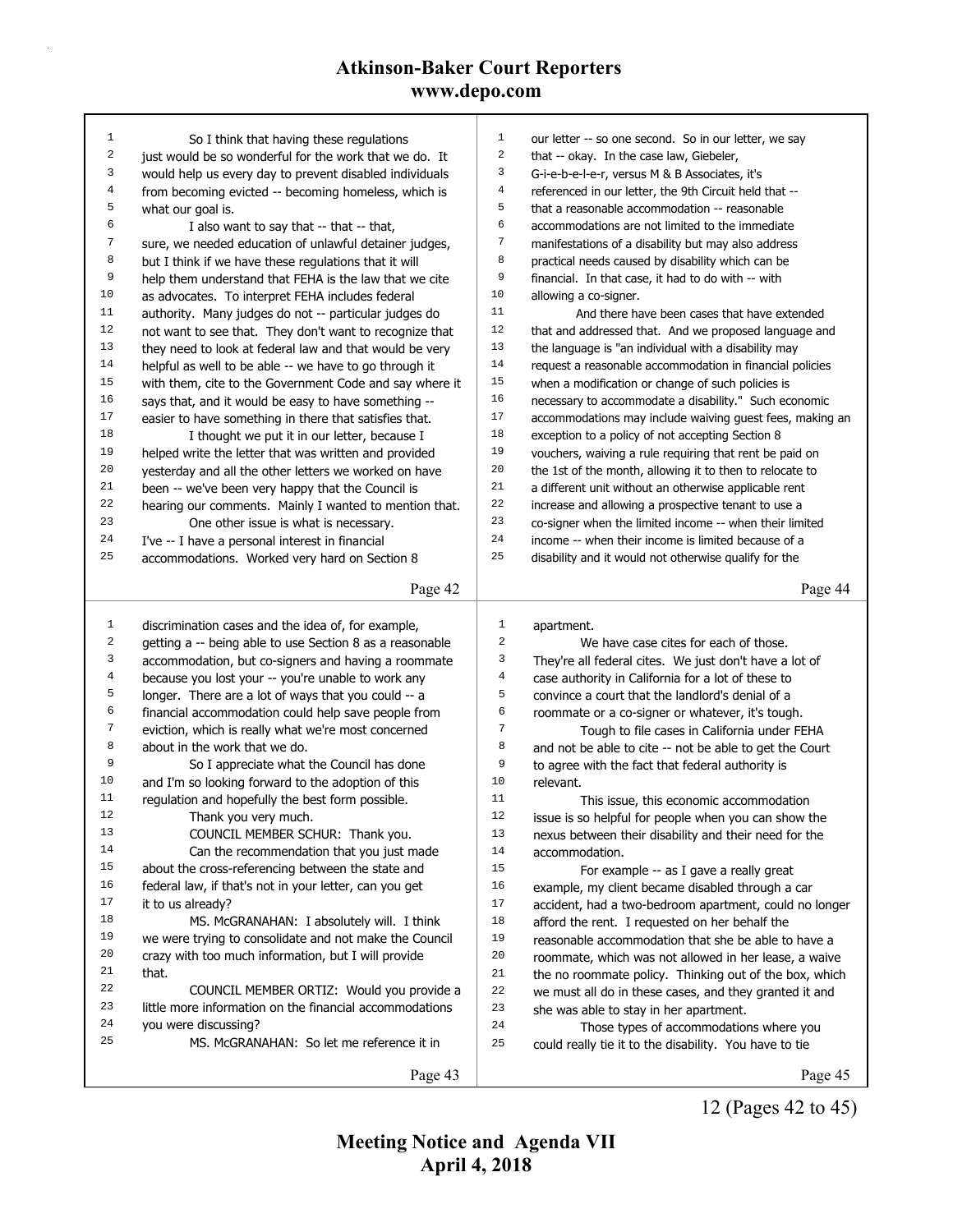| 1            | it to the disability, of course, are really, really      | 1              | fact that we may come up against a judge that doesn't         |
|--------------|----------------------------------------------------------|----------------|---------------------------------------------------------------|
| $\sqrt{2}$   | helpful to maintaining how they -- in keeping people     | $\overline{2}$ | want to understand that a reasonable accommodation is a       |
| 3            | with disabilities from becoming homeless.                | $\overline{3}$ | defense in a unlawful detainer action.                        |
| 4            | I think we explained this pretty well. If                | $\overline{4}$ | So again, thank you for these regulations.                    |
| 5            | you need additional legal authority, I'm happy to        | 5              | We can't state it enough.                                     |
| 6            | provide it.                                              | 6              | No. 2, being in the process of an                             |
| 7            | COUNCIL MEMBER ORTIZ: Thank you.                         | $\sqrt{ }$     | unlawful detainer, we shouldn't even be here. There           |
| 8            | COUNCIL MEMBER SCHUR: I didn't see the cite              | 8              | shouldn't even be an unlawful detainer action. There          |
| 9            | to Keebler. If you have additional citations on this,    | 9              | should be no -- what a waste of judicial economy, what a      |
| 10           | that will be hopeful. You mentioned other cases.         | 10             | waste of the resources we have on the very limited            |
| 11           | MS. McGRANAHAN: I will. Thank you very                   | 11             | amount of attorneys that we already have in the housing.      |
| 12           | much.                                                    | 12             | Again, public defenders in the housing role.                  |
| 13           | MS. PRADO: Good morning. My name is Diana                | 13             | There is a limited amount of access for tenants to even       |
| 14           | Prado, P-r-a-d-o. I'm a housing rights attorney with     | 14             | have attorneys, let alone then be faced with having to        |
| 15           | the Eviction Defense Network.                            | 15             | miss jobs to go to court, jobs to just get their answer       |
| 16           | And just picking up on my colleague's                    | 16             | done, to meet with the attorneys, all because a housing       |
| 17           | comments, I want to first thank the Council for the time | 17             | provider failed to grant a reasonable accommodation           |
| 18           | to draft these regulations. I'm a housing rights         | 18             | request that should have been granted.                        |
| 19           | attorney and particularly for the first part of my       | 19             | And so these regulations are so important to                  |
| 20           | career, an eviction defense attorney, these are very     | 20             | be made clear to the courts that we shouldn't even be         |
| 21           |                                                          | 21             |                                                               |
| 22           | crucial in order to be able to help the judges and the   | 22             | here today.                                                   |
| 23           | courts understand the need for reasonable accommodation, | 23             | We shouldn't be here in an                                    |
| 24           | particularly in an unlawful detainer context.            | 24             | unlawful detainer, somebody facing homelessness because       |
| 25           | I know that our comments have provided                   | 25             | a housing provider refused a reasonable accommodation         |
|              | examples and I know that those are actually very key     |                | that was necessary and should have been done.                 |
|              | Page 46                                                  |                | Page 48                                                       |
|              |                                                          |                |                                                               |
|              |                                                          |                |                                                               |
| $\mathbf{1}$ | here under regulations in providing those examples in    | $\mathbf{1}$   | And then lastly, just to bring up the point                   |
| 2            | unlawful detainers. Particularly going to the -- to      | 2              | of more than one animal.                                      |
| 3            | income and financial. If I can just -- there's a lot,    | 3              | Again, we appreciate the Council                              |
| 4            | particularly with the funds that are coming in for       | 4              | understanding that there could be a need for more than        |
| 5            | homelessness prevention in L.A. County. There's a lot    | 5              | one animal. That one animal could provide help with           |
| 6            | of third-party service providers, for example, veteran's | 6              | guidance to the door and another animal can just very         |
| 7            | groups that are providing funding for those vets or      | 7              | much provide emotional support. The analysis that's           |
| 8            | those facing homelessness to pay for their rent. And     | 8              | required is case based and so we -- I will just applaud       |
| 9            | we're having a lot of issues that housing providers are  | 9              | that there could be a need for more than one animal and       |
| 10           | not making or are not responding to our requests to      | 10             | that the Council has recognized that and provided an          |
| 11           | allow for third parties to pay for that portion of the   | 11             | analysis as such that we'd be able to go through.             |
| 12           | rent or the back rent.                                   | 12             | Thank you.                                                    |
| 13           | So having these regulations in an example,               | 13             | CHAIRMAN MANDELBAUM: Thank you.                               |
| 14           |                                                          | 14             |                                                               |
| 15           | citing to that, is very crucial. And so again, we thank  | 15             | Any other public comments on the Fair<br>Housing regulations? |
| 16           | you for being able to highlight those types of things.   | 16             |                                                               |
| 17           | Particularly also with emotional support                 | 17             | MS. WONG: Good morning. Adrienna Wong,                        |
| 18           | animals. Again, in the unlawful detainer context, just   | 18             | A-d-r-i-e-n-n-a, W-o-n-g, for ACLU of<br>Southern California. |
| 19           | today, we have a case where there was a reasonable       | 19             |                                                               |
| 20           | accommodation requested. There was a letter provided     | 20             | I'm here today to express my organization's                   |
|              | from the doctor, from the therapist, tying -- stating    | 21             | strong support for the draft regulation. The ACLU             |
| 21           | the disability, tying the disability and the need for    |                | Southern California position is that housing is               |
| 22           | having an emotional support animal. And then             | 22             | foundational to the exercise of other civil rights and        |
| 23           | nonetheless, here we are today with an unlawful detainer | 23             | civil liberties. And we think that the regulations are        |
| 24           | action on our hands and having to go through the entire  | 24             | a great step towards ensuring fair and equal access to        |
| 25           | process of an unlawful detainer. One having to face the  | 25             | housing.                                                      |

13 (Pages 46 to 49)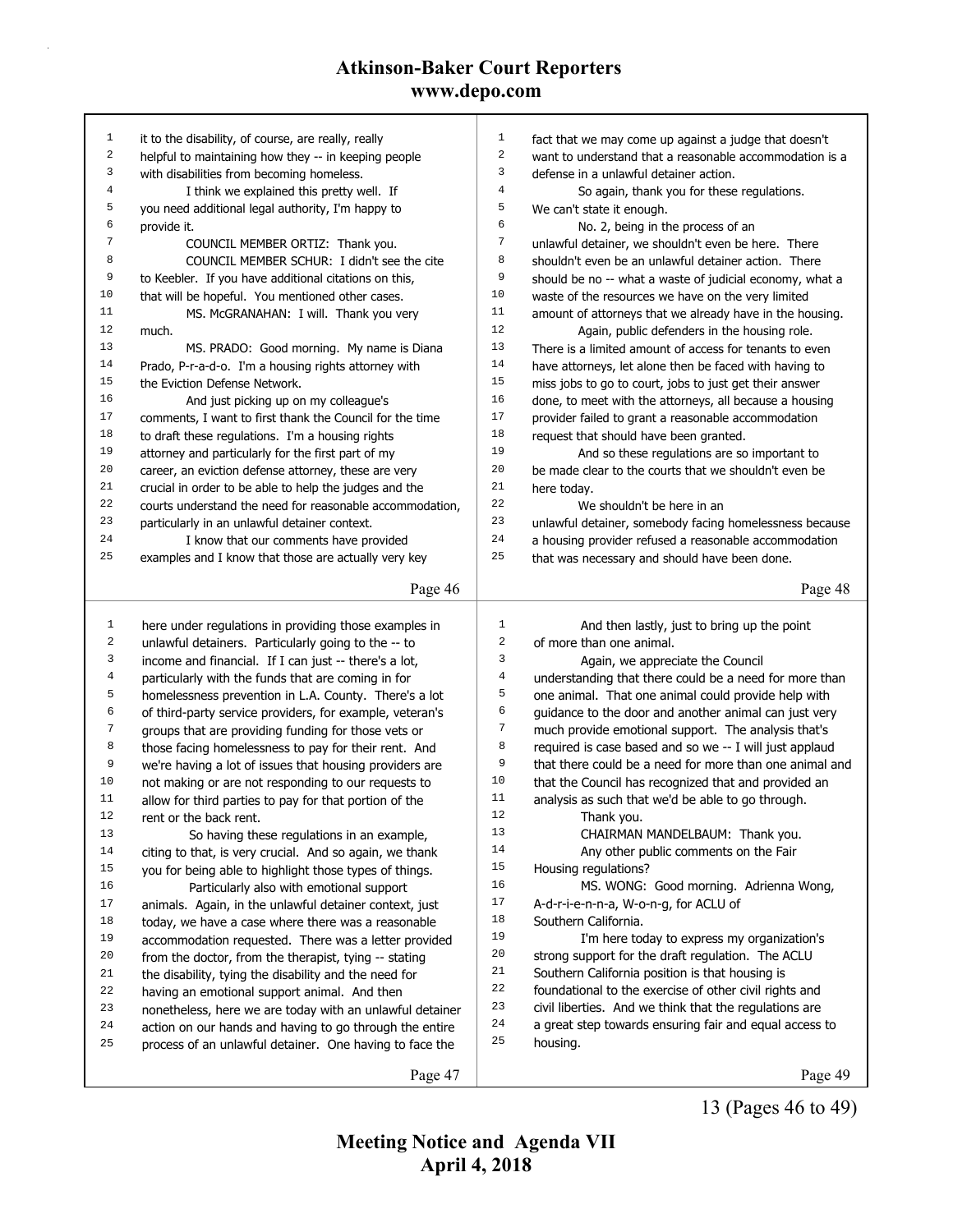| $\mathbf 1$      | I also want to express our support for the               | $\mathbf{1}$     | nuisance that's not included in the memo, I'd appreciate |
|------------------|----------------------------------------------------------|------------------|----------------------------------------------------------|
| 2                | written comments that were submitted to the Council by   | $\sqrt{2}$       | it.                                                      |
| 3                | Legal Service Providers, on housing rights organizations | 3                | MS. WONG: Yes. I'll take another look at                 |
| 4                | by Western Center. We have the opportunity to review     | 4                | the memo and if there's anything to add, we will submit  |
| 5                | those comments after they were submitted to the Council  | 5                | that separately.                                         |
| 6                | and we'd like to endorse them in full.                   | 6                | CHAIRMAN MANDELBAUM: Any other Fair Housing              |
| 7                | In particular, I want to emphasize our                   | $\boldsymbol{7}$ | public regulations comments people wish to provide?      |
| 8                | support for the portion of the draft regulations that    | 8                | Any via e-mail?                                          |
| 9                | address specifically, we think, the kind of overwrought  | 9                | Okay. Well, I want to thank everyone for                 |
| 10               | nuisance enforcement actions that are typified by the    | 10               | taking the time to provide public comments at today's    |
| 11               | crime-free housing program.                              | 11               | hearing regarding issuance of the proposed Fair Housing  |
| 12               | In our experience those programs are                     | 12               | requlations.                                             |
| 13               | generally somewhat uniform and not only violate Fair     | 13               | Again, we will accept written comments until             |
| 14               | Housing law but also due process, right to privacy,      | 14               | 5 p.m. today. So if you haven't already done so, please  |
| 15               | equality protection, the First Amendment. So we have     | 15               | make sure to submit comments.                            |
| 16               | successfully brought legal challenges in court against   | 16               | And with that, the first of our hearings is              |
| 17               | the crime-free housing program, both here in             | 17               | concluded.                                               |
| 18               | Southern California and across the country.              | 18               | But I think this would be a good time for a              |
| 19               | I think it's fair to say that the guidance               | 19               | break for our court reporter.                            |
| 20               | that the regulations give regarding those programs will  | 20               | And this part is off the record.                         |
| 21               | help localities avoid litigation rather than generating  | 21               | (Off record at 11:26 a.m.)                               |
| 22               | more. So we support the inclusion of -- I think it's     | 22               |                                                          |
| 23               | 12162(b) if I'm not wrong. The section of the            | 23               |                                                          |
| 24               | regulation that addresses those programs.                | 24               |                                                          |
| 25               | And we also support the additions                        | 25               |                                                          |
|                  | Page 50                                                  |                  | Page 52                                                  |
|                  |                                                          |                  |                                                          |
| $\mathbf{1}$     | recommended in the written comments by the Legal Service | $\mathbf 1$      |                                                          |
| 2                | Providers and housing rights organizations to that       | $\sqrt{2}$       | REPORTER'S CERTIFICATION                                 |
| 3                | section, we think will clarify and further strengthen    | 3                |                                                          |
| $\overline{4}$   | those.                                                   | 4                | I, Marceline F. Noble, a Certified Shorthand             |
| 5                | I also want to emphasize our support for the             | 5                | Reporter in and for the State of California, do hereby   |
| 6                | portion of the regulations that address consideration of | 6                | certify:                                                 |
| $\boldsymbol{7}$ | criminal history information, although I also want to    | $\sqrt{ }$       |                                                          |
| 8                | echo the request made by other provisions that the       | 8                | That the foregoing meeting was then taken before me      |
| $\,9$            | Council consider a criminal look back period that is     | 9                | at the time and place herein set forth; that the meeting |
| 10               | shorter than seven years. We understand that in -- in    | 10               | was reported stenographically by me and later            |
| 11               | the consumer context seven years has been recognized,    | 11               | transcribed into typewriting under my direction; that    |
| 12               | but based on our experiences, we have serious fairness   | 12               | the foregoing is a true record of the meeting taken at   |
| 13               | and accuracy concerns about consideration of stale       | 13               | that time.                                               |
| 14               | criminal records and so we have -- in the interest and   | 14               |                                                          |
| 15               | well-being of our community versus alongside our         | 15               | IN WITNESS WHEREOF, I have subscribed my name this       |
| 16               | community partners to pressure local public housing      | 16               | 12th day of April, 2018.                                 |
| 17               |                                                          |                  |                                                          |
| $1\,8$           | authorities for shorter look back periods successfully.  | 17               |                                                          |
|                  | So we know that it's doable, it's practicable, that it's | 18               |                                                          |
| 19               | legally supportable, and for the reasons stated in the   | 19               |                                                          |
| 20               | written comments and is the relevant HUD guide, and we'd | 20               | Marceline F. Noble, CSR No. 3024                         |
| 21               | encourage the Council to also consider a shorter look    | 21               |                                                          |
| 22               | back period.                                             | 22               |                                                          |
| 23               | Thank you.                                               | 23               |                                                          |
| 24               | COUNCIL MEMBER IGLESIAS: If you have                     | 24               |                                                          |
| 25               | additional legal authority with regard to the overbroad  | 25               |                                                          |

14 (Pages 50 to 53)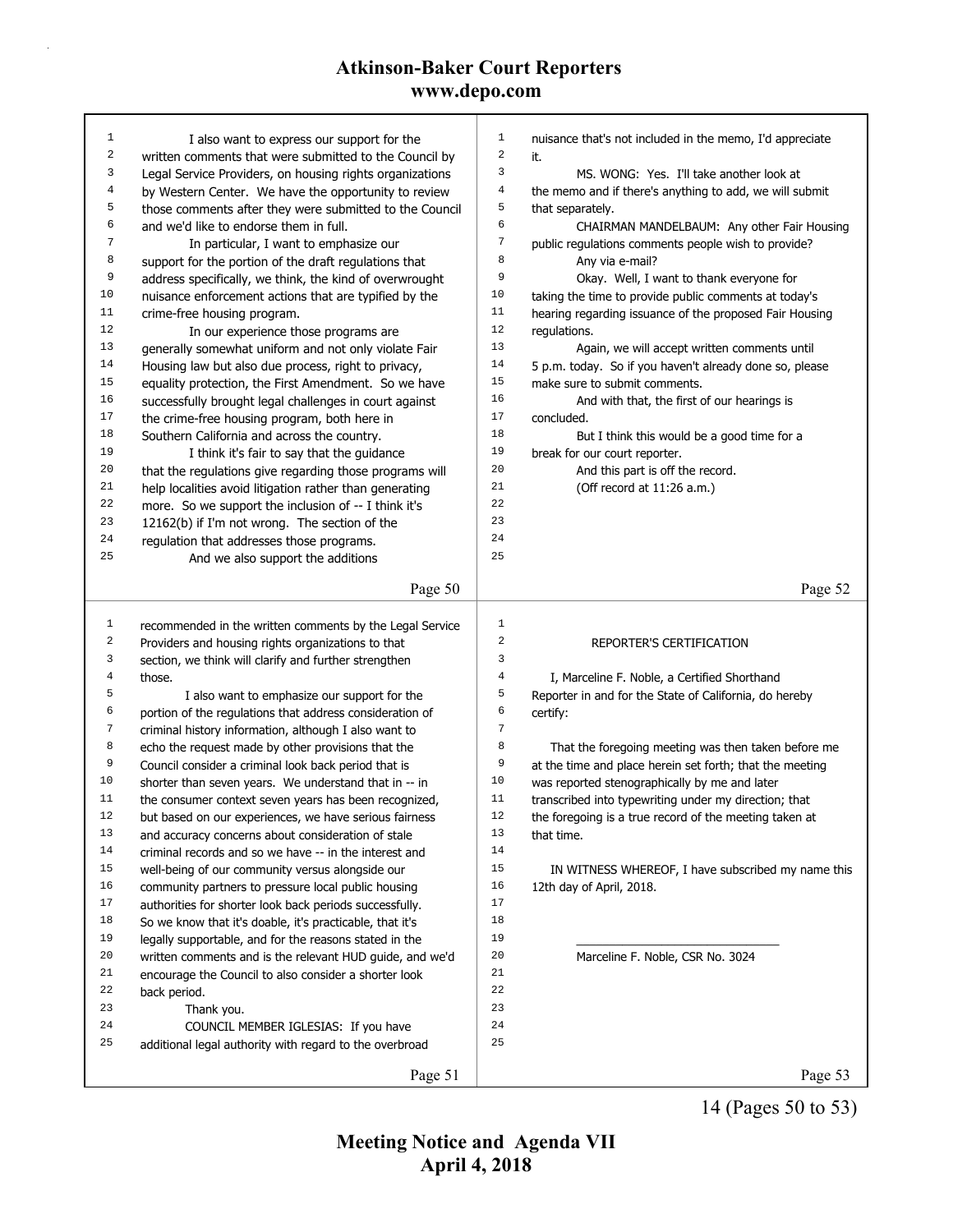|                                                        |                                        |                                | <b>Auditorium 1:13</b>                   | <b>but-for</b> 8:12 21:17           |
|--------------------------------------------------------|----------------------------------------|--------------------------------|------------------------------------------|-------------------------------------|
| Α                                                      | adopting 40:16<br>adoption 40:16 43:10 | 35:15,17 36:6,11,15<br>47:17   | authorities 13:8 51:17                   |                                     |
| A-d-r-i-e-n-n-a 49:17                                  | <b>Adrienna 2:14 49:16</b>             | anniversary 38:9               | <b>authority</b> 20:11,13 21:2           | C                                   |
| a.m.32,2.52.21                                         | advantage 14:21                        | answer $48:15$                 | 21:9 42:11 45:4,9 46:5                   |                                     |
| <b>ability</b> 10:9 19:5 20:4                          | <b>adverse</b> 7:17 8:9                | anticipating 19:7              | 51:25                                    | $C$ 1:8 4:18 22:7                   |
| 21:6,12 23:19 27:12                                    | <b>advise 21:18</b>                    | anyway 24:17                   | available 4:15,20 6:7                    | c-h-a 33:21                         |
| 27:13 28:16                                            | <b>advised</b> 26:19,19                | <b>apartment 7:3 12:22</b>     | 25:1                                     | California 1:15,21 3:1              |
| able 7:6 20:16 22:3.4                                  | advocate 41:6,19                       | 13:6 29:23 35:10 45:1          | avoid 50:21                              | 4:10,24 5:13 7:3 10:18              |
| 25:5,21 26:17 27:22                                    | <b>advocates</b> 40:10,23              | 45:17.23                       | aware 12:6 20:6 35:4                     | 11:15 12:22 13:12                   |
| 29:13,16 36:8 37:16                                    | 42:10                                  | apparent 26:12 27:20           |                                          | 16:12 23:18 34:10                   |
| 41:19 42:14 43:2 45:8                                  | affiliation 6:18                       | apparently 17:12               | в                                        | 45:4,7 49:18,21 50:18<br>53:5       |
| 45:8,19,23 46:21                                       | <b>afford</b> 45:18                    | <b>APPEARANCES 2:1</b>         | <b>B</b> 1:7 4:17 8:19 11:8              |                                     |
| 47:15 49:11                                            | <b>afoul 29:13</b>                     | appearing 23:6                 | 33:22 44:3                               | Canine 26:8<br>car 45:16            |
| absence 15:17                                          | Agenda 1:2                             | appears 10:1                   | <b>B-1</b> 12:14                         | care 5:10 18:18 19:10               |
| absolutely $27:643:18$                                 | ago 4:24 38:12                         | <b>applaud</b> 19:18 49:8      | back 4:15 8:5 15:13 17:4                 | 36:9                                |
| <b>abuse 14:22</b>                                     | agree $45:9$                           | applicable 44:21               | 31:3.25 47:12 51:9.17                    | career 46:20                        |
| AC02DD0 1:24                                           | ahead 11:12 12:2,8                     | applied 7:14                   | 51:22                                    | carefully 10:24                     |
| accept 5:5 52:13                                       | 15:21                                  | <b>applies 8:25 13:2</b>       | background $23:16,25$                    | Carmel 1:13                         |
| accepting 44:18                                        | Aid 40:3                               | apply 13:5 32:16 33:2,7        | 24:7                                     | carrier 22:15,15,19                 |
| access 35:9 36:17 37:15<br>48:13 49:24                 | aisle $34.8$                           | applying 29:6                  | <b>bad</b> 27:15                         | carveout 19:8                       |
| accessible 38:17                                       | <b>alike</b> 34:17                     | appreciate 10:14,23            | badly $20:17$                            | case 13:11,16,17 14:1               |
| accident 45:17                                         | allegedly 41:9                         | 16:7 19:18 24:2 34:10          | <b>ballooning 40:8</b>                   | 15:23 39:3,17 40:22                 |
|                                                        | alleviate 13:25                        | 34:13 37:3 38:22 43:9          | barriers 37:16                           | 44:2,9 45:2,4 47:18                 |
| accommodate 44:16<br>accommodation 9:9                 | allocate 15:17                         | 49:3 52:1                      | <b>based</b> 10:10 11:22 15:22           | 49:8                                |
| 13:7.13 14:6 24:11                                     | allocation 11:9                        | approach 27:23                 | 20:8 24:1,25 29:7 49:8                   | cases 7:24 8:2 11:7,11              |
|                                                        | <b>allow</b> 3:11 9:24 30:8            | appropriate 13:15 15:19        | 51:12                                    | 39:17 40:14,18 43:1                 |
| 29:7 31:8,10,14 32:3                                   | 41:16 47:11                            | 21:3,12 22:5 35:12             | basically 9:11 14:6 15:1                 | 44:11 45:7,22 46:10                 |
| 34:23 35:13 41:8,11                                    | allowed 14:7,15,20 30:1                | appropriately 39:11            | basis $12:2$                             | category 27:20                      |
| 41:20,23 43:3,6 44:5                                   | 37:10 45:20                            | approve 29:9                   | bear 26:13                               | causal 8:1                          |
| 44:14 45:11.14.19                                      | <b>allowing</b> 34:22 44:10,20         | <b>April</b> 1:17 3:1,10 5:7   | becoming 42:4,4 46:3                     | causation 8:13                      |
| 46:22 47:19 48:2,17<br>48:24                           | 44:22                                  | 53:16                          | bedroom 29:24                            | caused 44:8                         |
|                                                        | allows 29:5                            | area 9:8 24:5 26:23 28:4       | <b>behalf</b> 6.19 16:12 18:6            | <b>Center 37:22 38:2 50:4</b>       |
| accommodations 13:2                                    | alluded 14:1                           | areas $10:6$                   | 37:25 45:18                              | central 38:20                       |
| 14:20 17:8 30:8 35:7                                   | alongside 51:15                        | arsenal 20:20                  | behavior $20:3.19$                       | certain 22:11                       |
| 40:13 42:25 43:23                                      | <b>alternative 10:5 11:10</b>          | Article 9:17                   | <b>believe</b> 8:18 10:24 12:4           | certainly 19:17 20:6 22:1           |
| 44:6,17 45:24                                          | 12:9 39:15                             | aside $13:3$                   | 14:4, 12, 14, 18 15:7                    | 22:5                                |
| accompany 26:22                                        | alternatives 11:18 39:9                | <b>asked</b> 36:22             | 24:25 25:14 27:7                         | certification 31:20 53:2            |
| $\alpha$ ccomplish 27:1,7,22                           | amending 9:7                           | <b>asking 27:4 32:2</b>        | 34:24 39:10                              | certified $6.653.4$                 |
| 28:5                                                   | Amendment 50:15                        | <b>asks</b> 35:21              | benefits 24:23                           | certifies 29:15                     |
| accuracy 51:13                                         | amendments $3:21$ 4:14                 | assassination 38:10            | <b>Bernards</b> 31:21                    | certify 53:6                        |
| accurately 38:24                                       | 5:20                                   | <b>assessment</b> 23:1,5 37:5  | <b>best</b> 19:1 43:11                   | <b>cha-cha</b> 33:21                |
| acknowledge 19:13                                      | American 8:24                          | assigned 39:11                 | beyond 9:3                               | <b>CHAIRMAN</b> 2.2 3.4             |
| acknowledgment 24:5                                    | <b>amount</b> 27:23 32:23              | assistance 8:18 26:2           | <b>bills 18:11</b>                       | 10:14 16:6 28:20                    |
| <b>ACLU</b> 49:17,20                                   | 48:11,13                               | 29:21,25 30:11,14,17           | <b>bit</b> 18:17 21:21 24:13             | 33:16,23 37:20 39:24                |
| act 3:21 8:23,24 9:4 13:1                              | analysis 13:13 14:6 35:1               | 30:23 31:2 33:5 34:4           | 25:3,8,25 29:12,17                       | 49:13 52 6                          |
| 20:17 22:1 35:8 38:11                                  | 35:11,12,14,17,20                      | 34:13                          | <b>Blind 26:9</b>                        | chairperson 3:14                    |
| 38:12,14,18,19,25                                      | 49:7,11                                | assistant 32:15                | board 18:3,5,21 21:4                     | challenge $20:12$                   |
| acted 41:3                                             | analysts 11:24                         | assisted 40:23                 | 28:16,25 29:3                            | challenges 50:16                    |
| action 7:17 8:9 16:12                                  | ancestry 4:7                           | <b>Associates 44:3</b>         | bottom $14:14$                           | Chang 2:12 37:21,21                 |
| 20:23 21:3,12 47:24                                    | anecdotally 17:5                       | association 7:3 10:19          | Boulevard 1:21                           | 39:23                               |
| 48:3,8                                                 | <b>Angeles 1:15 3:1,9 5:11</b>         | 12:23 18:10 20:10              | box $45:21$                              | change 12:12,13 44:15               |
| actions 21:11 50:10<br>activities 19:6                 | 5:12 37:23,24 40:4                     | 21:1 22:5,16,20 25:23          | boy 30:5                                 | changed $12:7$                      |
|                                                        | <b>animal 8:21,21 9:8 12:21</b>        | 26:24 28:2,25 29:5             | <b>Brand 1:21</b>                        | changes $5:19,24$                   |
| activity 22:2,21 23:24                                 | 13:22 14:3,10,10,11                    | 32:13,18                       | break $52:19$                            | Chaya 2:2 3:14                      |
| <b>actual 13:5 31:17</b><br><b>ADA</b> 9.2, 10 13:1, 7 | 14:25 15:5 26:4,13,22                  | association's 20:4 21:4        | <b>Brian</b> 2.6 5:10,16                 | Circuit 44:4                        |
| add 3:22 17:22 23:22                                   | 26:25 27:1,5,6,7,15,20                 | 28:4                           | bright $9.24$                            | circumstance 37:8,11                |
| 52:4                                                   | 28:1.5 29:21 30:11.14                  | associations 16:13 17:9        | <b>bring</b> 17:12 49:1                  | circumstances 15:23                 |
| <b>additional</b> 30:13,14,17                          | 30:16,17 31:2 32:15                    | 17:16 18:2,4,14 19:22          | <b>BRODSKY 2:4</b>                       | 24:18                               |
|                                                        | 34:4,15 35:22 36:8,9                   | 20:16 21:20 23:19              | <b>brought</b> $5:14,50:16$              | <b>CISNEROS 2:3</b>                 |
| 31:16 33:1 37:7,11                                     | 36:12,14,18 37:2                       | 26:6 28:17                     | <b>Building 1:12</b>                     | citations 46:9                      |
| 39:19 46:5,9 51:25<br>additions 50:25                  | 47:22 49:2,5,5,6,9                     | assumption 22:20               | bundles 30:25                            | cite 41:19 42:9.15 45:8             |
|                                                        | animal's 9:13 27:13                    | <b>ATKINSON-BAKER 1:20</b>     | burden 8:5 11:6,9,13,19                  | 46:8                                |
| <b>address</b> 36:20,22 39:7                           | animals 8:19 9:3 12:24                 | <b>Attachment 1:7.8.9 4:16</b> | 12:3,18 15:14,17,19                      | cited 7:24 13:8                     |
| 44:7 50:9 51:6                                         | 13:13,14 14:17,23                      | <b>Attachments 4:17</b>        | 20:25 39:8,11,18                         | cites $45:2.3$                      |
| <b>addressed</b> 24:6 35:2<br>44:12                    | 15:8 26:2,7 29:8,11                    | attending 3:8                  | burdens 12:1                             | citing $47:14$                      |
|                                                        | 30:1,2 31:23 32:16,17                  | attorney 46:14,19,20           | business 11:13 12:3,8                    | civil 13:8 38:15 49:22,23           |
| addresses 50:24                                        | 32:25 33:4,5,6,7,8                     | <b>attorneys</b> 48:11,14,16   |                                          |                                     |
| adjust $36:25$                                         |                                        |                                |                                          |                                     |
| ado 6:23                                               | 34:13,22,23 35:4,13                    | <b>Auburn</b> 13:11,18         | 12:15,19<br><b>businesses</b> 19:13 35:5 | claim $22:14$<br>clarification 10:8 |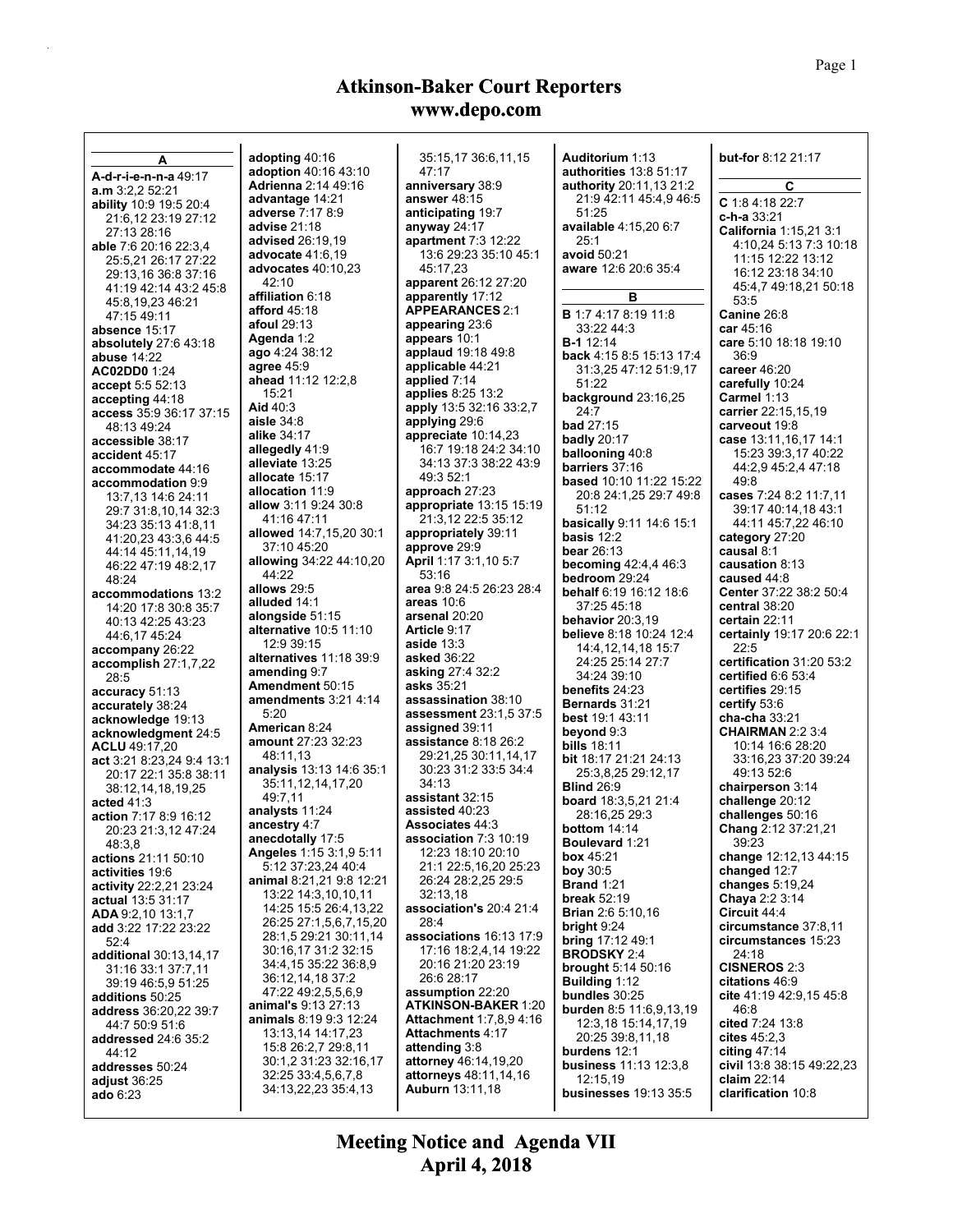**clarifies** 3:24 **clarify** 32:14 51:3 **class** 20:9 **clear** 48:20 **clearer** 21:17 **clearly** 6:10 14:21 26:8 26:17 **client** 45:16 **clients** 36:15 40:7,7 **close** 7:6 16:17,20 **co-extensive** 13:2 **co-signer** 44:10,23 45:6 **co-signers** 43:3 **Code** 4:1,10 11:15,17,25 12:13,17 13:8 15:16 23:19 24:4 42:15 **coherent** 9:21 **colleague's** 46:16 **colleagues** 3:12,16 **colloquially** 17:19 **color** 4:4 **column** 31:2 **combines** 24:17 **come** 6:14 15:8 16:22 18:1 21:4 28:9 32:13 33:24 48:1 **comes** 14:23 29:3 **coming** 25:7 47:4 **commend** 40:15 **comment** 3:19 6:1 8:17 9:16 12:20 19:16 28:11 29:1 34:24 35:2 36:10 39:7 **comments** 3:20 5:6,8,15 5:19,23,25 6:2,3,16 7:7,9 8:11 9:6 10:6,15 10:24 11:3,5 15:9 16:7 16:25 21:16,20 23:18 24:8,16 28:21 32:5 33:17 34:3,7 37:1 38:3 38:6 39:19 42:22 46:17,24 49:14 50:2,5 51:1,20 52:7,10,13,15 **commercial** 13:3 **committed** 16:16 41:10 **Committee** 16:12 **common** 17:17 22:1 27:23 28:4,12 **community** 16:9,13 17:8 17:16 18:2,6,13 28:13 34:8 36:17 37:17 51:15,16 **Companions** 26:8 **Complaint** 22:9,13,18 23:8,11 **complex** 32:21 35:10 **complexes** 13:6 **compliant** 9:23 10:9 **comply** 8:23 **complying** 30:20 **concerned** 7:19 9:19 17:24 18:17 21:19 23:12 24:14 25:19 26:3,7 29:19 43:7 **concerning** 27:13 **concerns** 11:6 19:18 36:2,6 51:13 **conclude** 5:17

**concluded** 52:17 **conclusion** 21:5 **condition** 31:14 **condominiums** 17:16 **conduct** 18:24 20:18 **conducted** 10:3 **conducting** 37:4 **confusing** 30:18 **confusion** 34:17 **congratulations** 16:20 **consequences** 15:6 27:15 **consider** 6:1 8:12 9:7,15 10:2 11:18 51:9,21 **consideration** 9:17 51:6 51:13 **considered** 10:4,24,25 11:25 12:6 41:24 **considering** 18:19 40:16 **consistent** 7:23 8:14 17:22 34:21 35:18,21 36:1 37:13 **consolidate** 43:19 **consumer** 51:11 **content** 10:3 **context** 14:16 26:5 46:23 47:17 51:11 **continue** 9:18 10:8 12:13 19:21 25:25 **continued** 7:5 **continues** 9:19 **continuing** 38:19 **contractors** 19:2 **control** 19:6 20:4 36:8 **convicted** 23:20 **convince** 41:7,13 45:5 **Copies** 4:14 **copy** 5:14,19 **Corporations** 23:19 24:4 **corral** 20:5 **Correct** 33:12 **CORRECTED** 1:11 **council** 1:1 2:2,3,3,4,4 3:15,16,16 5:8,20 7:5 7:16 8:12,22 9:6,15 10:8,12,21 11:12,21 12:2,11,16,23 15:10 15:18,25 16:2,5,16 19:7,12 28:6 32:11 33:12 34:4 35:25 37:14 38:3,4 39:10,21 40:16 42:21 43:9,13 43:19,22 46:7,8,17 49:3,10 50:2,5 51:9,21 51:24 **Council's** 4:19,21 5:2,3 6:4,8 7:21 8:1 19:18 34:14,20 35:4 36:21 38:4,22 **counsel** 18:22 **country** 40:6,9 50:18 **County** 17:1 47:5 **couple** 24:8 29:1 **course** 34:18 46:1 **court** 1:20 6:6,15 13:21 14:1 40:10 45:5,8 48:15 50:16 52:19 **courts** 13:3 15:18,22

46:22 48:20 **coverage** 22:22 **covered** 22:13 23:15 **crazy** 43:20 **create** 9:21 10:9 32:19 32:21 34:11 **created** 19:13 22:25 **credible** 24:22,24 25:13 25:17 **crime-free** 50:11,17 **criminal** 9:17,22 23:16 23:24 24:7 51:7,9,14 **critical** 6:10 39:5 **cross-referencing** 43:15 **crucial** 46:21 47:14 **CSR** 1:23 53:20 **curious** 30:12 **currently** 20:15 29:5 **D D** 1:9 4:16 **DA** 9:19 10:8 **Dachshund** 32:4 **DALE** 2:4 **DARA** 2:2 **Davis-Stirling** 23:4 **day** 18:14 40:10 42:3 53:16 **days** 4:24 **deal** 7:13 21:1 26:6 **death** 38:9 **decide** 12:12 **decision** 11:23 **dedicated** 38:22 **defendant** 11:13 39:12 **defendants** 12:1 39:16 39:18 **defenders** 48:12 **defense** 40:19 41:14,16 46:15,20 48:3 **defenses** 40:13 **define** 17:19 39:5 **defining** 17:20 **definitely** 17:11 **definition** 13:7 17:15 18:20 26:20 **degree** 19:6 **demonstration** 27:10,11 **denial** 31:8 35:9 41:24 45:5 **Denise** 2:13 40:1 **department** 3:18 **depending** 24:18 **descriptions** 33:25 **desk** 26:16 **despicable** 20:3 **detainer** 40:11,14,18,19 40:24 42:7 46:23 47:17,23,25 48:3,7,8 48:23 **detainers** 47:2 **determination** 15:24 16:1 21:10 **determine** 15:19 **determines** 22:15 39:14 **development** 22:1 28:13 **developments** 17:17,17 **DFEH** 11:23 22:3

**DFEH's** 5:11 **DFEHCouncil@DFEH....** 5:9 **diabetes** 26:19 **diagnosis** 31:12 **Diana** 2:13 46:13 **Diane** 2:11 28:23 **differences** 19:10 32:23 **different** 7:9 29:4 33:4,6 33:13 44:21 **difficult** 25:3 **difficulty** 19:21 23:21 **direct** 17:24 **direction** 15:17,25 53:11 **directly** 24:20 **director** 2:5 3:18 23:20 37:22 **directors** 18:3,5,13,16 18:18,22 21:4 28:25 **disabilities** 8:24 37:15 46:3 **disability** 4:8 9:13,14 13:25 14:8,8,10 24:19 24:21,23 25:22 26:12 26:12,14 29:16 31:13 35:23 37:6,9,10 44:7,8 44:13,16,25 45:13,25 46:1 47:21,21 **disability-related** 31:9 **disabled** 25:15,22 26:19 26:20 27:24 29:10 40:7 42:3 45:16 **disagreeing** 12:23 **disaster** 14:19 **disclose** 22:7,10,24 23:4 **disclosure** 21:23,24 23:6 **discovery** 21:10 **discrimination** 4:4 20:8 41:25 43:1 **discriminatory** 10:4 11:7 11:11 12:10 18:25 20:19 21:6,11 22:21 39:9,9,15 **discussed** 23:17 **discussing** 43:24 **disfavor** 17:13 **disputed** 13:17 **distinct** 36:4 **distinguish** 33:13 **disturbance** 32:20 **doable** 51:18 **doctor** 32:1 47:20 **documentation** 13:19 24:22 **documents** 20:11 **dog** 13:24 27:3 32:19 35:22,24 **dogs** 26:9 30:2 33:3 **doing** 19:3 **dominant** 7:20 8:15 **door** 15:1 19:24 49:6 **doubleheader** 3:5 **draft** 38:23 39:2 46:18 49:20 50:8 **drowning** 27:25 **drowns** 28:3 **due** 50:14

**Dumas** 2:11 28:23,24 32:11 **duties** 21:25 **duty** 23:4,8 **E E** 7:13 **e-mail** 5:1,2,8 7:8 52:8 **earlier** 17:18 34:24 **early** 17:20 **easier** 21:18 30:22 41:18 41:18 42:17 **easy** 29:9 42:16 **echo** 16:14 21:14,15 51:8 **economic** 44:16 45:11 **economy** 48:9 **education** 18:13 42:7 **effect** 11:7,11 **effects** 39:10 **effort** 16:19 **either** 12:13 27:24 **eliminate** 19:19 **emotional** 32:25 34:23 35:14 36:11,13,18 47:16,22 49:7 **emphasize** 50:7 51:5 **Employment** 1:1 3:15,21 38:14,19,25 **enactment** 11:25 **encountering** 26:11 **encourage** 8:12 9:6 20:13 51:21 **ended** 41:12 **endorse** 50:6 **enforce** 29:3 **enforcement** 50:10 **engage** 20:2 **engaged** 22:20 **ensuring** 49:24 **entire** 34:8 40:25 41:5 47:24 **entirely** 34:21 35:12 36:1 36:1 **entities** 21:18 **entitled** 13:18 41:11 **entity** 9:9 11:14 **environment** 19:20 **equal** 19:14 49:24 **equality** 50:15 **equivalents** 7:23 **era** 14:22 **especially** 34:16 40:15 **essentially** 7:16 8:8 **established** 13:12 **establishing** 24:10,19 **et** 4:2 **event** 16:18 **Everest** 16:21 **everybody** 15:4 17:20 **evict** 20:16,17,18 **evicted** 41:4 42:4 **evicting** 21:12 **eviction** 43:7 46:15,20 **evidence** 13:24 **ex-officio** 3:17 **exactly** 5:11 29:11 **example** 22:12 26:16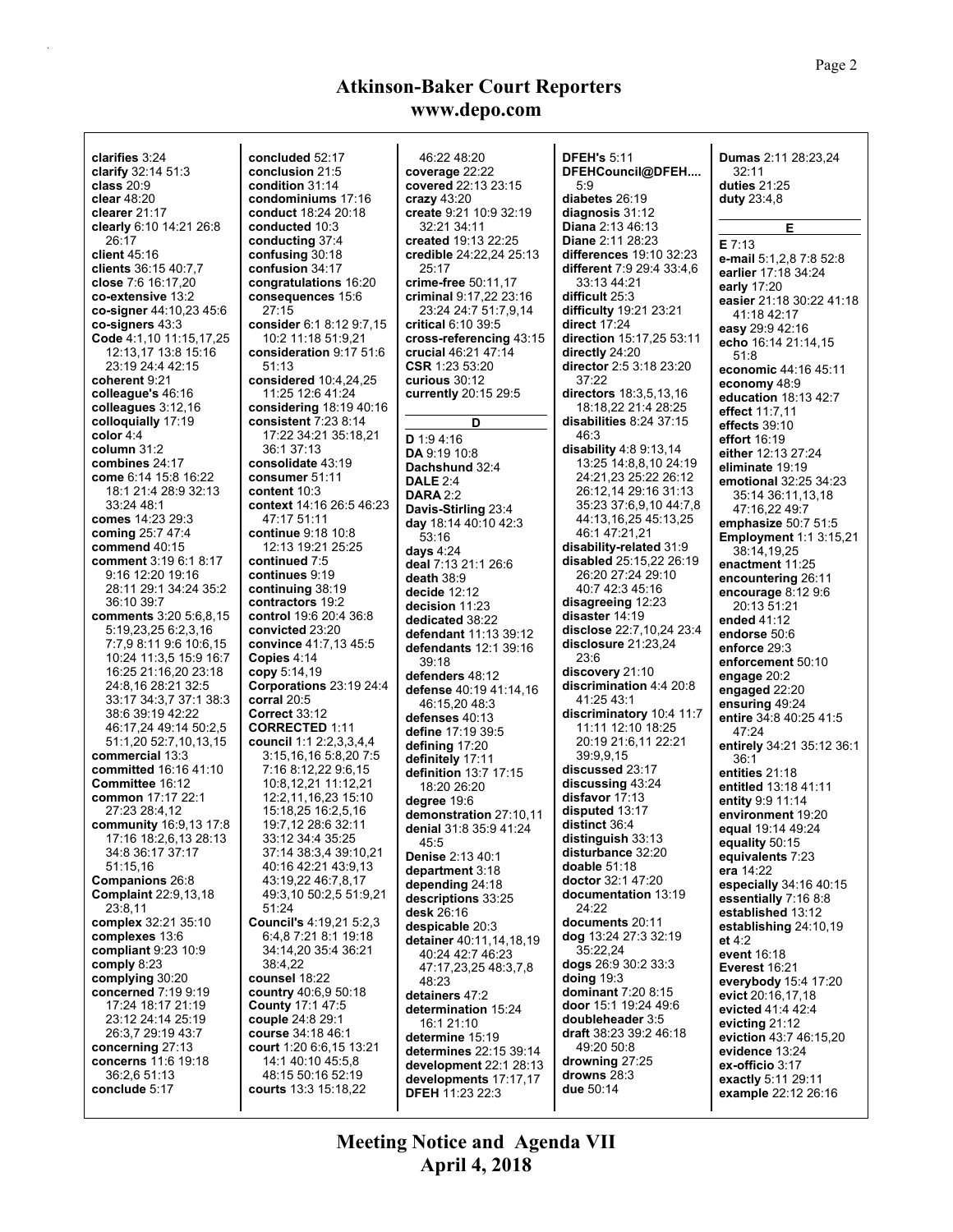| 29:14 36:16.21 40:21<br>43:1 45:15.16 47:6.13<br>examples 46:25 47:1<br>exceeds 31:22<br>exception 44:18<br>excited 28:15<br>excluded 22:22<br>exclusive 39:15<br>exercise 49:22<br>existing $3:25$<br>expands 9:2<br>expectation 28:1<br>experience 25:20 36:13<br>50:12<br>experienced 34:18<br>experiences 51:12<br>explain 18:21 19:4<br>explained 46:4 | 39:4,6 42:9,10 45:7<br>felony $23:20$<br>fight $20:14$<br>file 1:24 22:3 45:7<br>filed $22.8$<br><b>files</b> 22:13<br>filing $23:10$<br>final $6.39:16,16$<br>finalize 7:7<br><b>financial</b> 21:24 22:25<br>23:2,10 42:24 43:6,23<br>44 9.14 47 3<br>find $25:2$<br>fine 20:21 28:14<br><b>Fiore 16:11</b><br>firms $40:5$<br>first 1:13 3:23 7:4,11<br>10:20 11:6 15:14 17:5 | 18:21,22 19:3,5 21:21<br>22:23 27:21,24 28:13<br>31:15 35:7 47:2<br>good 7:2 10:17,20 28:23<br>33:18 34:2 37:21<br>38:17 39:25 46:13<br>49:16 52:18<br>governance 18:9<br>governing 20:11<br>government $4:1$ 11:15<br>11:17,25 12:13,17<br>15:13,16 42:15<br>grant $48:17$<br>granted 45:22 48:18<br>great 23:23 45:15 49:24<br>greater 36:11<br>greatest 30:25<br>greatly 34:16 | 47.848.23<br>homeowner 29:5 32:8<br>32:12<br>homeowner's 32:17<br><b>homeowners</b> 18:4 28:24<br>29:23 33:5<br><b>homes</b> 36:16<br>hope $32:6$<br>hopeful 46:10<br>hopefully $7.643.11$<br>horrible 20:3<br>hospital 41:2<br>hostile $19:19$<br>housing 1:1,5,9 3:7,8,15<br>3:21,22 4:3 9:10,18,21<br>18:10,25 22:8,13 23:8<br>28:21 33:16 34:15,17<br>35:6 36:2 37:17,22,23 | 22:11 24:18 25:1,5,6<br>33:1 37:7,11 39:14<br>43:20.23 51:7<br>initial 1:8 4:16 7:25<br>11:21<br>innocent 22:16<br>inquiries 9:2<br>inquiry 8:20 12:24 35:1<br>35:17,20<br>Institute 16:13<br>insurance 22:14,14,15<br>22:19<br>integrated 38:21<br>intent $22:6$<br><b>intentional 22:21</b><br><b>interest 17:17 22:1</b><br>28:12 42:24 51:14<br>interpret 42:10 |
|-------------------------------------------------------------------------------------------------------------------------------------------------------------------------------------------------------------------------------------------------------------------------------------------------------------------------------------------------------------|----------------------------------------------------------------------------------------------------------------------------------------------------------------------------------------------------------------------------------------------------------------------------------------------------------------------------------------------------------------------------------|-----------------------------------------------------------------------------------------------------------------------------------------------------------------------------------------------------------------------------------------------------------------------------------------------------------------------------------------------------------------------------------|---------------------------------------------------------------------------------------------------------------------------------------------------------------------------------------------------------------------------------------------------------------------------------------------------------------------------------------------------------------------------------|---------------------------------------------------------------------------------------------------------------------------------------------------------------------------------------------------------------------------------------------------------------------------------------------------------------------------------------------------------------------|
| express 49:19 50:1<br>expressed 16:15 39:1<br>expression 4:6<br>extended 44:11<br>extension 34:25<br>extensive $8:119:5$<br>extent 8:24 9:7<br>extremely 20:5 21:7<br>28:12                                                                                                                                                                                 | 33:20 38:5 46:17,19<br>50:15 52:16<br>five 30:2,2<br>flag 23:13<br>flexibility 8:7<br>floor 1:13,21 5:12<br>focus $34:3$<br>follow 12:17 15:3 24:3<br>following 12:13                                                                                                                                                                                                            | groups $47:7$<br>guess 12:12 30:13 31:17<br>31:24<br>guest 35:9 44:17<br>guidance 9:21 28:18<br>35:21 39:5 49:6 50:19<br>guide 26:9 51:20<br>guilty $22:16$                                                                                                                                                                                                                       | 38:1,2,7,11,11,13,14<br>38:15,18,19,24,25<br>39:4 40:12 46:14,18<br>47:9 48:11.12.16.24<br>49:15.21.25 50:3.11<br>50:14,17 51:2,16 52:6<br>52:11<br>HUD 12:17 51:20                                                                                                                                                                                                             | interpreting 3:25 39:4<br>introduce 34:1<br>introduced 18:12<br><b>introductions</b> 3:10<br><b>issuance</b> 3:20 52:11<br>issue 12:21 13:9,22<br>35:18,18 42:23 45:11<br>45:12<br>issues 36:20,22 40:20                                                                                                                                                            |
| F<br>F 1:23 53:4,20<br><b>F.H.A</b> $7:228:15$<br>face 40:11 47:25<br>faced 37:15 48:14<br>facie 8:4                                                                                                                                                                                                                                                        | foolish 18:4<br>foregoing 53:8,12<br>form $43:11$<br>formal $4:23$<br>forms $34:12$<br><b>forth</b> $4:153.9$<br><b>forward</b> 10:15 15:2<br>43:10                                                                                                                                                                                                                              | н<br>half 16:23<br>hand 30:19.24<br><b>hands</b> 47:24<br><b>happen</b> 14:25<br>happy 39:19 42:21 46:5<br>harass $16:22$                                                                                                                                                                                                                                                         | idea 25:12 43:1<br>identified 26:25 27:5,14<br>27:21<br>identity 4:5<br>Iglesias 2:4 3:17 51:24<br>image 33:23                                                                                                                                                                                                                                                                  | 47.9<br>items $36.9$<br>Janet 2:11 16:10<br>jobs 38:17 48:15,15<br>join $12:22$                                                                                                                                                                                                                                                                                     |
| facilities 35:10<br>facing 40:8 47:8 48:23<br>fact 11:23 12:1 14:8,11<br>19:9 22:8 32:17 41:9,9<br>41:10,22 45:9 48:1<br>facts $15:23$<br>factual 13:18<br><b>failed 48:17</b>                                                                                                                                                                              | <b>Foundation 40:4</b><br>foundational 49:22<br><b>frankly</b> 26:6 27:25<br>fraud $36:23$<br>front $6:14$<br>full 14:5 50:6<br>funding 47:7                                                                                                                                                                                                                                     | <b>harassment 4:4 19:17</b><br>19:20,23,24<br>hard 16:15 18:20 28:14<br>42:25<br>hard-pressed 21:21<br>Hatfields 20:2<br>health $31:11$<br>hear 6:20,20 16:9                                                                                                                                                                                                                      | immediate 44:6<br>impact 12:10<br><b>implement</b> 21:19 22:4<br>38:24<br>implications 23:2<br><b>important</b> 38:15 48:19<br>imposed $21:25$<br>inappropriately 41:3                                                                                                                                                                                                          | joining $3:15$<br>JOSEPH 2:3<br>judge 41:7,13,16 48:1<br>judges 40:11,20 42:7,11<br>42:11 46:21<br>judicial 48:9<br>jump $26:23$<br>Junipero 1:12                                                                                                                                                                                                                   |
| <b>fair</b> $1:1,5,9,3:6,8,15,21$<br>3:22 18:10 22:8,13<br>23:7 28:21 30:6 33:16<br>37:23 38:1,7,11,11,13<br>38:18,18,21,25 40:12<br>49:14,24 50:13,19<br>52:6,11                                                                                                                                                                                           | funds $47:4$<br>further 5:24 6:23 13:18<br>17:3 28:21 51:3<br>G<br>G-i-e-b-e-l-e-r 44:3<br>gender 4:5,5,5                                                                                                                                                                                                                                                                        | heard 11:1 34:19<br>hearing 1:5 3:5,6,9,12<br>3:20 4:22,23 6:5,7,9<br>7:1 20:21 21:5 42:22<br>52:11<br>hearings 10:23 52:16<br>heck 17:21<br>held 13:3 44:4                                                                                                                                                                                                                       | incident 17:7<br>include 18:15 35:1 44:17<br>included 52:1<br>includes 42:10<br><b>including 13:19 35:5</b><br>38:1<br>inclusion 50:22<br>income 4:7 44:23,24,24                                                                                                                                                                                                                | Κ<br>Keebler 46:9<br>keep 10:9 17:22<br><b>keeping</b> $33:10,46:2$<br><b>Kevin 2:5 3:18</b><br>key 46:25                                                                                                                                                                                                                                                           |
| fairness 51:12<br>faithfully 38:24<br>fall $13:6$<br>familial 4:7<br>far 14:4 34:7<br>fear 27:15<br>feasible 11:18 12:9<br>feasibly 25:9<br>February 4:25                                                                                                                                                                                                   | general 14:17 17:18<br>generally 9:18 20:5 39:1<br>50:13<br>generating 50:21<br>genetic 4:8<br>getting 7:6 31:13.16<br>43:2<br>Giebeler 44:2<br>give 20:13,13,14 21:9                                                                                                                                                                                                            | help 21:8 42:3,9 43:6<br>46:21 49:5 50:21<br><b>helped 42:19</b><br>helpful 23:22 33:9 39:22<br>42:14 45:12 46:2<br>hey 23:7<br>highlight 35:3,8 36:12<br>47:15                                                                                                                                                                                                                   | 47.3<br>inconsistent 7:22<br>incorrect 34:25<br>increase 44:22<br>incredibly 36:19<br>Independence 26:9<br>independent 19:2<br>indicate 21:10                                                                                                                                                                                                                                   | kick $6:25$<br><b>kind</b> 18:9 19:11 20:12<br>30:4,24 50:9<br><b>kinds</b> 33:3 37:12<br>King $38:10$<br><b>Kish 2:53:18</b><br><b>knew</b> 18:23<br>know 7:20 15:3,4 17:6<br>18:1 28:14 30:23                                                                                                                                                                     |
| federal 11:8,10 23:25<br>24:6 34:21 37:13<br>38:11 39:17 42:10,13<br>43:16 45:3,9<br>fee 31:17<br>feel 16:16 25:24 34:20<br>feeling 16:9<br>fees $44:17$<br><b>FEH 35:18</b><br>FEHA 4:1,3 7:20 8:16                                                                                                                                                        | 28:17 40:21 50:20<br>given 15:13,16,23 16:22<br>39:3<br>Glendale 1:21<br>go 17:3 31:2,25 32:3<br>40:10 42:14 47:24<br>48:15 49:11<br>goal 42:5<br>going 3.6 7:9 11:2,2,4<br>12:2,20 15:2,13 16:9                                                                                                                                                                                 | <b>historic</b> 16:18<br>history 9:17,22 11:24<br>23:16.25 24:7 51:7<br><b>HOA</b> 17:21,22<br><b>HOAs</b> 17:19<br>hold 20:21<br>holding 4:22 18:18<br><b>HOLLY 2:6</b><br><b>homeless</b> 42:4 46:3<br>homelessness 40:8 47:5                                                                                                                                                   | indicates 8:7<br>indicating 25:9<br>indigent 40:6<br><b>individual</b> 24:18,19,20<br>25:4 29:21 34:9 44:13<br>individualized 10:3<br>individuals 5:1 42:3<br>infamous 17:7<br>information 4:8 9:18,22<br>10:3 13:19,20 18:15                                                                                                                                                   | 31:19 33:9 34:6 36:5<br>36:13,23 38:16 46:24<br>46:25 51:18<br>knowledge 37:5,9 39:16<br>known 18:24<br>knows 17:20<br>L<br>$1-a-m$ 33:21                                                                                                                                                                                                                           |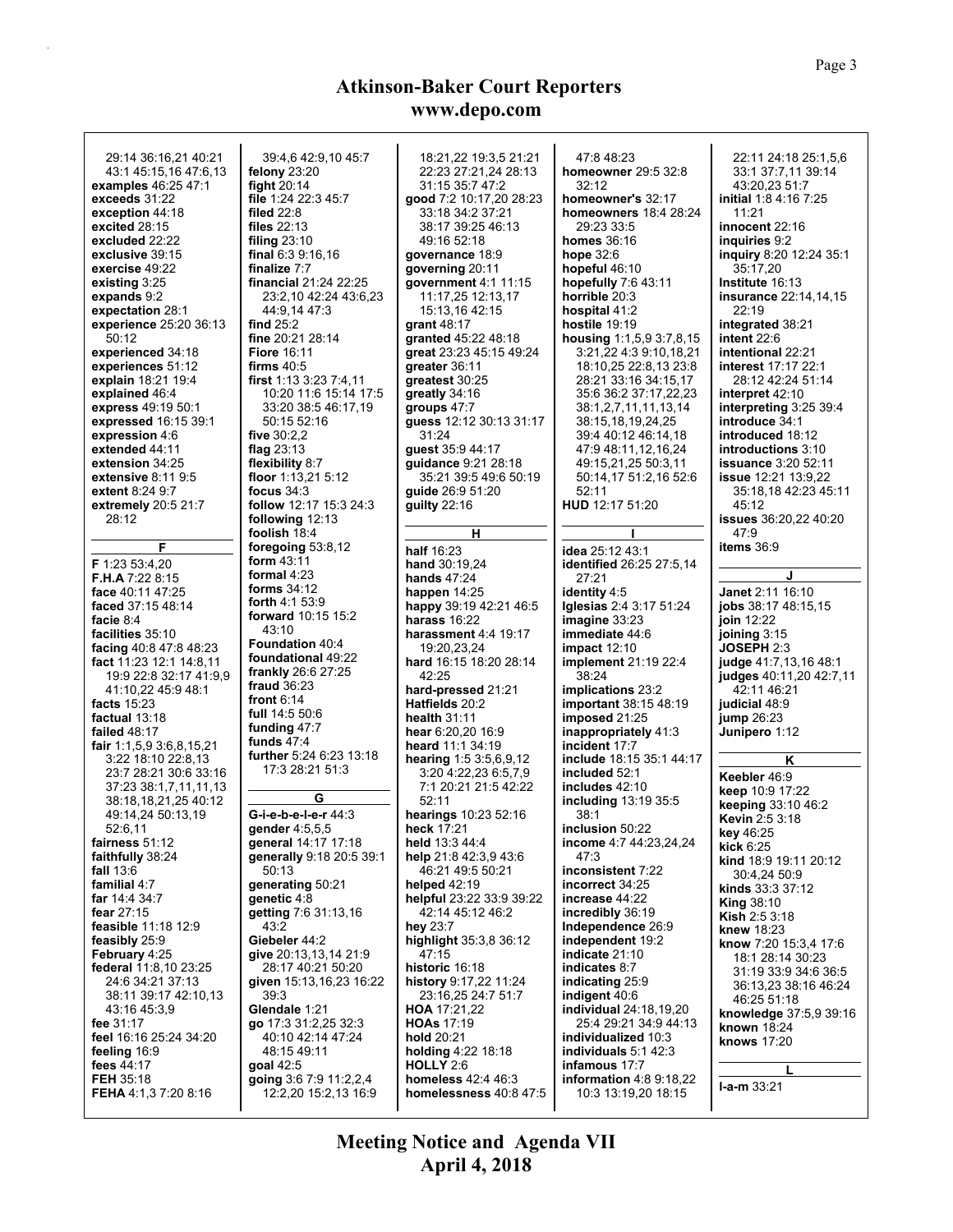| <b>L.A</b> 47:5<br><b>Lab</b> $32:19$<br>lack 39:3<br><b>LAFLA 40:5</b><br>lamb 33:21<br>land 23:15 39:16<br>landlord 41:4<br>landlord's 45:5<br>language 17:18,23,25<br>22:6 23:22 25:2 28:7<br>28:10 44:12,13<br>large 31:21<br>largest 40:5<br>lastly 28:11 49:1<br>latitude 29:12<br>law 11:8,10,15 14:15,22<br>15:7 24:1,6 34:22,25<br>36:5 37:13 38:2,2,15<br>39:3,17 40:5,12 42:9<br>42:13 43:16 44:2<br>50:14<br>laws $33:8$ | lives 19:24<br>local 51:16<br>localities 50:21<br>located 5:11<br>long 16:17 34:6<br>longer 43:5 45:17<br>look 10:15 12:6 14:19<br>29:2 30:4 42:13 51:9<br>51:17,21 52:3<br>looking 22:2,10 27:9,11<br>27:17 29:22,24 43:10<br><b>looks</b> 7:25<br>Los 1:15 3:1,9 5:11,12<br>37:23.24 40:4<br>lost 43:4<br><b>lot</b> 13:12 18:15 21:2,18<br>34:16 41:13,17 43:5<br>45:3,4 47:3,5,9<br><b>love</b> 19:8<br>$lump-sum 31:1$<br>lumping $30:20$<br><b>Luther 38:10</b> | mentioned 46:10<br>met 26:20<br>mic 15:12<br>microphone 6:15<br>mind 10:9<br>mine $3:16$<br>minute 41:15<br>mitigating 10:3<br>modification 44:15<br>moment 17:2<br>month 19:4 44:20<br>morning 7:2 10:17,20<br>28:23 33:18 34:2<br>37:21 39:25 46:13<br>49:16<br>mother $40:25$<br>motion 41:12,13<br><b>Mount 16:21</b><br>mouthful 16:13<br>move 24:9<br>moving $38:20$ | occurs 41:23<br>office 5:11 13:4 41:6<br>official 6:8<br>oh 30:5<br>okay 16:3 33:14 44:2<br>52:9<br>once 8:4 19:4<br>one-bedroom 29:23 30:3<br>one-time 32:3<br>ones 3:7 29:8,10<br>online 31:15,16,18 36:23<br>open 11:16 12:16 15:1<br>15:21,22<br>opportunity 6:22 16:4,21<br>19:12 37:10 50:4<br>opposed 25:6<br>opposite 12:5<br>options 37:2<br>Orange 17:1<br><b>order</b> 46:21<br>organization 37:23<br>organization's 49:19 | 18:3 20:17 22:3 25:20<br>28:2 29:4,6,24 30:7,8<br>30:9,15,25 31:1 36:14<br>37:15 43:6 45:12 46:2<br>52:7<br>percent 17:10<br>perform 9:13 27:13<br>35:24<br>period 5:23 51:9,22<br>periods 51:17<br>permitted 9:10 10:2<br>14:13 23:25 35:5<br>person 6:11 17:14 18:20<br>22:12 24:25 25:13,15<br>26:11.14 27:24 28:3<br>29:15,25 31:20 32:1<br>37:1,5,8,9 41:18<br>person's 34:14 37:6<br><b>personal</b> 37:5,9 42:24<br><b>persons</b> 17:15 40:6<br>perspective 29:2<br>persuasive 14:15 |
|--------------------------------------------------------------------------------------------------------------------------------------------------------------------------------------------------------------------------------------------------------------------------------------------------------------------------------------------------------------------------------------------------------------------------------------|-----------------------------------------------------------------------------------------------------------------------------------------------------------------------------------------------------------------------------------------------------------------------------------------------------------------------------------------------------------------------------------------------------------------------------------------------------------------------|----------------------------------------------------------------------------------------------------------------------------------------------------------------------------------------------------------------------------------------------------------------------------------------------------------------------------------------------------------------------------|---------------------------------------------------------------------------------------------------------------------------------------------------------------------------------------------------------------------------------------------------------------------------------------------------------------------------------------------------------------------------------------------------------------------------------------|----------------------------------------------------------------------------------------------------------------------------------------------------------------------------------------------------------------------------------------------------------------------------------------------------------------------------------------------------------------------------------------------------------------------------------------------------------------------------------------------|
| lease $45:20$                                                                                                                                                                                                                                                                                                                                                                                                                        |                                                                                                                                                                                                                                                                                                                                                                                                                                                                       | N                                                                                                                                                                                                                                                                                                                                                                          | organizations 38:1 50:3                                                                                                                                                                                                                                                                                                                                                                                                               | pet 29:6 30:1 32:4                                                                                                                                                                                                                                                                                                                                                                                                                                                                           |
| leasing $13:4$                                                                                                                                                                                                                                                                                                                                                                                                                       | М                                                                                                                                                                                                                                                                                                                                                                                                                                                                     | name 6:18 28:23 33:19                                                                                                                                                                                                                                                                                                                                                      | 51:2                                                                                                                                                                                                                                                                                                                                                                                                                                  | picking $46:16$                                                                                                                                                                                                                                                                                                                                                                                                                                                                              |
| leave 12:16 36:16                                                                                                                                                                                                                                                                                                                                                                                                                    | M $44.3$                                                                                                                                                                                                                                                                                                                                                                                                                                                              | 33:20,20,24 39:25                                                                                                                                                                                                                                                                                                                                                          | orientation 4:6                                                                                                                                                                                                                                                                                                                                                                                                                       | piece 25:21                                                                                                                                                                                                                                                                                                                                                                                                                                                                                  |
| leaves 11:15 15:22                                                                                                                                                                                                                                                                                                                                                                                                                   | M-c-G-r-a-n-a-h-a-n 40:1                                                                                                                                                                                                                                                                                                                                                                                                                                              | 46:13 53:15                                                                                                                                                                                                                                                                                                                                                                | origin 4:7                                                                                                                                                                                                                                                                                                                                                                                                                            | place 11:19 21:2 53:9                                                                                                                                                                                                                                                                                                                                                                                                                                                                        |
| led 38:10                                                                                                                                                                                                                                                                                                                                                                                                                            | mail $5:9$                                                                                                                                                                                                                                                                                                                                                                                                                                                            | <b>national 4:6 38:2</b>                                                                                                                                                                                                                                                                                                                                                   | Ortiz 2:3 3:17 43:22 46:7                                                                                                                                                                                                                                                                                                                                                                                                             | placed 5:3 11:12 12:15                                                                                                                                                                                                                                                                                                                                                                                                                                                                       |
| left $15:21$                                                                                                                                                                                                                                                                                                                                                                                                                         | maintaining 46:2                                                                                                                                                                                                                                                                                                                                                                                                                                                      | necessarily 14:5 25:24                                                                                                                                                                                                                                                                                                                                                     | outlined 37:3                                                                                                                                                                                                                                                                                                                                                                                                                         | plaintiff 11:11                                                                                                                                                                                                                                                                                                                                                                                                                                                                              |
| legal 18:22 34:9 37:25                                                                                                                                                                                                                                                                                                                                                                                                               | making 12:20 22:19                                                                                                                                                                                                                                                                                                                                                                                                                                                    | necessary 24:11 42:23                                                                                                                                                                                                                                                                                                                                                      | outside 9:9                                                                                                                                                                                                                                                                                                                                                                                                                           | plaintiffs 13:24                                                                                                                                                                                                                                                                                                                                                                                                                                                                             |
| 40:3 46:5 50:3,16 51:1<br>51:25                                                                                                                                                                                                                                                                                                                                                                                                      | 37:14 40:18 44:17                                                                                                                                                                                                                                                                                                                                                                                                                                                     | 44:16 48:25                                                                                                                                                                                                                                                                                                                                                                | overbroad 51:25<br>oversee 19:5                                                                                                                                                                                                                                                                                                                                                                                                       | plan $5:15$<br><b>plane</b> 17:7,13                                                                                                                                                                                                                                                                                                                                                                                                                                                          |
| legally 51:19                                                                                                                                                                                                                                                                                                                                                                                                                        | 47:10                                                                                                                                                                                                                                                                                                                                                                                                                                                                 | need 7:22 21:8 27:18                                                                                                                                                                                                                                                                                                                                                       | overweight 26:21                                                                                                                                                                                                                                                                                                                                                                                                                      | planned $17:16$                                                                                                                                                                                                                                                                                                                                                                                                                                                                              |
| legislative 11:24,24                                                                                                                                                                                                                                                                                                                                                                                                                 | man 40:24                                                                                                                                                                                                                                                                                                                                                                                                                                                             | 29:11 30:25 31:1,9                                                                                                                                                                                                                                                                                                                                                         | overwrought 50:9                                                                                                                                                                                                                                                                                                                                                                                                                      | plays 38:19                                                                                                                                                                                                                                                                                                                                                                                                                                                                                  |
| legislature 12:5,12                                                                                                                                                                                                                                                                                                                                                                                                                  | managers 19:1 28:17                                                                                                                                                                                                                                                                                                                                                                                                                                                   | 36:11 37:2 42:13                                                                                                                                                                                                                                                                                                                                                           | owner 20:21,22 32:18                                                                                                                                                                                                                                                                                                                                                                                                                  | please 5:16 6:17 52:14                                                                                                                                                                                                                                                                                                                                                                                                                                                                       |
| 15:20 16:12                                                                                                                                                                                                                                                                                                                                                                                                                          | mandatory 18:13                                                                                                                                                                                                                                                                                                                                                                                                                                                       | 45:13 46:5,22 47:21                                                                                                                                                                                                                                                                                                                                                        | owners 20:17,18                                                                                                                                                                                                                                                                                                                                                                                                                       | plus $30:1$                                                                                                                                                                                                                                                                                                                                                                                                                                                                                  |
| legitimate 8:6,8                                                                                                                                                                                                                                                                                                                                                                                                                     | Mandelbaum $2.23.4.14$<br>10:14 16:6 28:20                                                                                                                                                                                                                                                                                                                                                                                                                            | 49:4.9<br>needed 34:16 42:7                                                                                                                                                                                                                                                                                                                                                |                                                                                                                                                                                                                                                                                                                                                                                                                                       | podiatrist 29:15                                                                                                                                                                                                                                                                                                                                                                                                                                                                             |
| <b>let's</b> 13:24 31:6                                                                                                                                                                                                                                                                                                                                                                                                              | 33:16,23,24 37:20                                                                                                                                                                                                                                                                                                                                                                                                                                                     | needs $44:8$                                                                                                                                                                                                                                                                                                                                                               | P                                                                                                                                                                                                                                                                                                                                                                                                                                     | point 10:10 15:14 23:1                                                                                                                                                                                                                                                                                                                                                                                                                                                                       |
| letter 31:17 41:23 42:18                                                                                                                                                                                                                                                                                                                                                                                                             | 39:24 49:13 52:6                                                                                                                                                                                                                                                                                                                                                                                                                                                      | neighborhoods 38:17                                                                                                                                                                                                                                                                                                                                                        | P-a-n 33:20                                                                                                                                                                                                                                                                                                                                                                                                                           | 28:16 35:16 36:3 49:1                                                                                                                                                                                                                                                                                                                                                                                                                                                                        |
| 42:19 43:16 44:1,1,4                                                                                                                                                                                                                                                                                                                                                                                                                 | manifestations 44:7                                                                                                                                                                                                                                                                                                                                                                                                                                                   | Network 46:15                                                                                                                                                                                                                                                                                                                                                              | P-o-w-e-r-s 16:10                                                                                                                                                                                                                                                                                                                                                                                                                     | points $33:13$                                                                                                                                                                                                                                                                                                                                                                                                                                                                               |
| 47:19                                                                                                                                                                                                                                                                                                                                                                                                                                | <b>Marceline 1:23 53:4,20</b>                                                                                                                                                                                                                                                                                                                                                                                                                                         | nexus 14.9 25:16 45:13                                                                                                                                                                                                                                                                                                                                                     | P-r-a-d-o 46:14                                                                                                                                                                                                                                                                                                                                                                                                                       | policies 44:14,15                                                                                                                                                                                                                                                                                                                                                                                                                                                                            |
| letters $42:20$                                                                                                                                                                                                                                                                                                                                                                                                                      | marital 4:6                                                                                                                                                                                                                                                                                                                                                                                                                                                           | Noble 1:23 53:4,20                                                                                                                                                                                                                                                                                                                                                         | $P-r-o-u-t7:3$                                                                                                                                                                                                                                                                                                                                                                                                                        | <b>policy</b> 9:22 14:18 22:22                                                                                                                                                                                                                                                                                                                                                                                                                                                               |
| <b>level</b> 20:7,19                                                                                                                                                                                                                                                                                                                                                                                                                 | <b>Martin 38:10</b>                                                                                                                                                                                                                                                                                                                                                                                                                                                   | nonbusiness 11:14                                                                                                                                                                                                                                                                                                                                                          | p.m 5:6 7:8 52:14                                                                                                                                                                                                                                                                                                                                                                                                                     | 44:18 45:21                                                                                                                                                                                                                                                                                                                                                                                                                                                                                  |
| levied 23:5                                                                                                                                                                                                                                                                                                                                                                                                                          | materials 4:16                                                                                                                                                                                                                                                                                                                                                                                                                                                        | nondiscriminatory 8:6                                                                                                                                                                                                                                                                                                                                                      | page 4:21 5:3 29:20                                                                                                                                                                                                                                                                                                                                                                                                                   | Poodles 31:21                                                                                                                                                                                                                                                                                                                                                                                                                                                                                |
| liability 17:25,25 18:23                                                                                                                                                                                                                                                                                                                                                                                                             | matter 14:17,18 39:13                                                                                                                                                                                                                                                                                                                                                                                                                                                 | nonobvious 14:8,9                                                                                                                                                                                                                                                                                                                                                          | <b>PAGES 1:25</b>                                                                                                                                                                                                                                                                                                                                                                                                                     | pool 26:23,24 27:3 28:4                                                                                                                                                                                                                                                                                                                                                                                                                                                                      |
| 28:3                                                                                                                                                                                                                                                                                                                                                                                                                                 | matters 11:4 18:10 26:6                                                                                                                                                                                                                                                                                                                                                                                                                                               | nonretaliatory 8:6                                                                                                                                                                                                                                                                                                                                                         | paid 44:19                                                                                                                                                                                                                                                                                                                                                                                                                            | portion 47:11 50:8 51:6                                                                                                                                                                                                                                                                                                                                                                                                                                                                      |
| liberties 49:23                                                                                                                                                                                                                                                                                                                                                                                                                      | McCoys 20:2                                                                                                                                                                                                                                                                                                                                                                                                                                                           | <b>North 1:21</b>                                                                                                                                                                                                                                                                                                                                                          | pan 33:21                                                                                                                                                                                                                                                                                                                                                                                                                             | position 7:21 27:25                                                                                                                                                                                                                                                                                                                                                                                                                                                                          |
| lie 11:20                                                                                                                                                                                                                                                                                                                                                                                                                            | <b>McGRANAHAN 2:13</b>                                                                                                                                                                                                                                                                                                                                                                                                                                                | note 38:7                                                                                                                                                                                                                                                                                                                                                                  | Panchalam 2:12 33:18                                                                                                                                                                                                                                                                                                                                                                                                                  | 49:21                                                                                                                                                                                                                                                                                                                                                                                                                                                                                        |
| <b>life</b> $41:1.5$<br>likened 20:1                                                                                                                                                                                                                                                                                                                                                                                                 | 39:25 40:1,3 43:18,25                                                                                                                                                                                                                                                                                                                                                                                                                                                 | notice 1:2,7 4:16,25 5:4                                                                                                                                                                                                                                                                                                                                                   | 33:20 34:1                                                                                                                                                                                                                                                                                                                                                                                                                            | possible 43:11<br>possibly 26:23 29:25                                                                                                                                                                                                                                                                                                                                                                                                                                                       |
| limine 41:12                                                                                                                                                                                                                                                                                                                                                                                                                         | 46:11                                                                                                                                                                                                                                                                                                                                                                                                                                                                 | 41.8                                                                                                                                                                                                                                                                                                                                                                       | paper 25:21                                                                                                                                                                                                                                                                                                                                                                                                                           | potentially 27:25                                                                                                                                                                                                                                                                                                                                                                                                                                                                            |
| limit 7:9 29:14 31:22                                                                                                                                                                                                                                                                                                                                                                                                                | mean 26:9 32:1                                                                                                                                                                                                                                                                                                                                                                                                                                                        | noticed 4:23                                                                                                                                                                                                                                                                                                                                                               | parse $25:3$                                                                                                                                                                                                                                                                                                                                                                                                                          | poultry 17:11                                                                                                                                                                                                                                                                                                                                                                                                                                                                                |
| <b>limitation</b> 12:24,25 29:5                                                                                                                                                                                                                                                                                                                                                                                                      | meaningful 36:19 39:5<br>means 12:5 24:21 30:1                                                                                                                                                                                                                                                                                                                                                                                                                        | notify $23.9$<br>nuisance 20:6 41:4,10                                                                                                                                                                                                                                                                                                                                     | part 4:22 6:4,7 25:10<br>46:19 52:20                                                                                                                                                                                                                                                                                                                                                                                                  | pounds 26:21 27:2                                                                                                                                                                                                                                                                                                                                                                                                                                                                            |
| limitations 21:22 36:5                                                                                                                                                                                                                                                                                                                                                                                                               | medical 13:19                                                                                                                                                                                                                                                                                                                                                                                                                                                         | 50:10 52:1                                                                                                                                                                                                                                                                                                                                                                 | particular 12:15 25:22                                                                                                                                                                                                                                                                                                                                                                                                                | Poverty 38:2                                                                                                                                                                                                                                                                                                                                                                                                                                                                                 |
| limited 20:5,21,24 21:7                                                                                                                                                                                                                                                                                                                                                                                                              | medication 41:1.3                                                                                                                                                                                                                                                                                                                                                                                                                                                     | number 29:4,22 36:5                                                                                                                                                                                                                                                                                                                                                        | 39:20 42:11 50:7                                                                                                                                                                                                                                                                                                                                                                                                                      | power 20:14                                                                                                                                                                                                                                                                                                                                                                                                                                                                                  |
| 27:4 44:6,23,23,24                                                                                                                                                                                                                                                                                                                                                                                                                   | meet 48:16                                                                                                                                                                                                                                                                                                                                                                                                                                                            | 37:25                                                                                                                                                                                                                                                                                                                                                                      | particularly 20:23 21:19                                                                                                                                                                                                                                                                                                                                                                                                              | Powers 2:11 16:10,10,11                                                                                                                                                                                                                                                                                                                                                                                                                                                                      |
| 48:10,13                                                                                                                                                                                                                                                                                                                                                                                                                             | meeting 1:2 3:11 53:8,9                                                                                                                                                                                                                                                                                                                                                                                                                                               | numerous 18:11                                                                                                                                                                                                                                                                                                                                                             | 29:19 38:8 39:16                                                                                                                                                                                                                                                                                                                                                                                                                      | 28:6,8 32:7                                                                                                                                                                                                                                                                                                                                                                                                                                                                                  |
| limits 9:2 30:9                                                                                                                                                                                                                                                                                                                                                                                                                      | 53:12                                                                                                                                                                                                                                                                                                                                                                                                                                                                 |                                                                                                                                                                                                                                                                                                                                                                            | 46:19,23 47:2,4,16                                                                                                                                                                                                                                                                                                                                                                                                                    | practicable 26:5 51:18                                                                                                                                                                                                                                                                                                                                                                                                                                                                       |
| linchpin $38:16$                                                                                                                                                                                                                                                                                                                                                                                                                     | meets $19:4$                                                                                                                                                                                                                                                                                                                                                                                                                                                          | O                                                                                                                                                                                                                                                                                                                                                                          | parties 47:11                                                                                                                                                                                                                                                                                                                                                                                                                         | <b>practical</b> 39:13 44:8                                                                                                                                                                                                                                                                                                                                                                                                                                                                  |
| line 8:15 9:25 14:14                                                                                                                                                                                                                                                                                                                                                                                                                 | member 2:2,3,3,4,4 3:18                                                                                                                                                                                                                                                                                                                                                                                                                                               | o'clock 11:3                                                                                                                                                                                                                                                                                                                                                               | partners 51:16                                                                                                                                                                                                                                                                                                                                                                                                                        | practice 9:22,25 10:10                                                                                                                                                                                                                                                                                                                                                                                                                                                                       |
| link $8:2$<br>LISA 2:3                                                                                                                                                                                                                                                                                                                                                                                                               | 15:10 16:2 28:6 29:3                                                                                                                                                                                                                                                                                                                                                                                                                                                  | obese 26:22                                                                                                                                                                                                                                                                                                                                                                | party $25:7$                                                                                                                                                                                                                                                                                                                                                                                                                          | 18:25<br>practices 21:6 23:14                                                                                                                                                                                                                                                                                                                                                                                                                                                                |
| list 5:2                                                                                                                                                                                                                                                                                                                                                                                                                             | 32:11 33:12 39:21                                                                                                                                                                                                                                                                                                                                                                                                                                                     | obligations 39:6                                                                                                                                                                                                                                                                                                                                                           | pass $31:3$                                                                                                                                                                                                                                                                                                                                                                                                                           | practitioner 31:11                                                                                                                                                                                                                                                                                                                                                                                                                                                                           |
| litigation 37:22 50:21                                                                                                                                                                                                                                                                                                                                                                                                               | 43:13,22 46:7,8 51:24                                                                                                                                                                                                                                                                                                                                                                                                                                                 | observed 38:9                                                                                                                                                                                                                                                                                                                                                              | passage 38:11                                                                                                                                                                                                                                                                                                                                                                                                                         | Prado 2:13 46:13.14                                                                                                                                                                                                                                                                                                                                                                                                                                                                          |
| little 18:8,17 21:9,21                                                                                                                                                                                                                                                                                                                                                                                                               | members 3:17 22:11                                                                                                                                                                                                                                                                                                                                                                                                                                                    | obvious 22:6 26:10,12                                                                                                                                                                                                                                                                                                                                                      | patient 32:2<br>pay 31:17 47:8,11                                                                                                                                                                                                                                                                                                                                                                                                     | precedential 11:22                                                                                                                                                                                                                                                                                                                                                                                                                                                                           |
| 24:13 25:3,8,25 29:12                                                                                                                                                                                                                                                                                                                                                                                                                | 23:1,7,9 28:17<br>membership 21:25                                                                                                                                                                                                                                                                                                                                                                                                                                    | 27:18                                                                                                                                                                                                                                                                                                                                                                      | peace 17:2                                                                                                                                                                                                                                                                                                                                                                                                                            | prefatory 17:18                                                                                                                                                                                                                                                                                                                                                                                                                                                                              |
| 29:17 43:23                                                                                                                                                                                                                                                                                                                                                                                                                          | 22:24                                                                                                                                                                                                                                                                                                                                                                                                                                                                 | occasionally 20:7                                                                                                                                                                                                                                                                                                                                                          | peacock 17:7                                                                                                                                                                                                                                                                                                                                                                                                                          | prefer 5:9                                                                                                                                                                                                                                                                                                                                                                                                                                                                                   |
| live 14:21                                                                                                                                                                                                                                                                                                                                                                                                                           | memo 52:1,4                                                                                                                                                                                                                                                                                                                                                                                                                                                           | occupying 29:24<br>occurred 17:7 21:6,11                                                                                                                                                                                                                                                                                                                                   | peacocks 17:10,13                                                                                                                                                                                                                                                                                                                                                                                                                     | present 13:24                                                                                                                                                                                                                                                                                                                                                                                                                                                                                |
| <b>lived 40:25</b>                                                                                                                                                                                                                                                                                                                                                                                                                   | mention 42:22                                                                                                                                                                                                                                                                                                                                                                                                                                                         |                                                                                                                                                                                                                                                                                                                                                                            | people 14:21,22 16:8                                                                                                                                                                                                                                                                                                                                                                                                                  | <b>presented</b> 35:25 36:3,7                                                                                                                                                                                                                                                                                                                                                                                                                                                                |
|                                                                                                                                                                                                                                                                                                                                                                                                                                      |                                                                                                                                                                                                                                                                                                                                                                                                                                                                       |                                                                                                                                                                                                                                                                                                                                                                            |                                                                                                                                                                                                                                                                                                                                                                                                                                       |                                                                                                                                                                                                                                                                                                                                                                                                                                                                                              |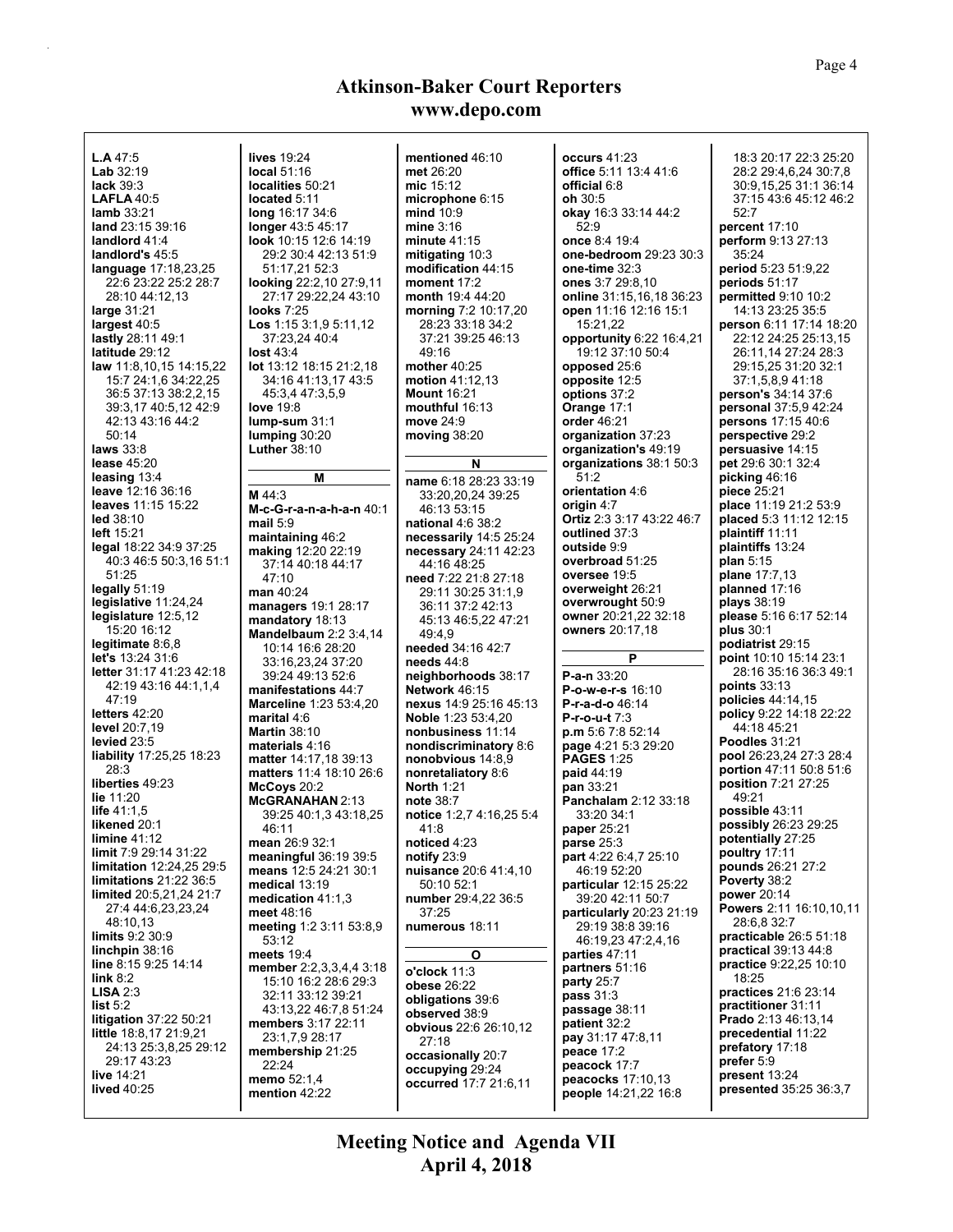| pressure 51:16                  | <b>PTSD 29:7</b>                | recognized 49:10 51:11         | 48:18 51:8                    | sake 30:20                     |
|---------------------------------|---------------------------------|--------------------------------|-------------------------------|--------------------------------|
| Presumably 15:22                | <b>public</b> 1:5 3:5,9,19 4:22 | recommendation 43:14           | <b>requested</b> 31:9 45:18   | salary 18:7                    |
| pretty $46.4$                   | 5:25 6:25 9:8.9 11:5            | recommended 51:1               | 47:19                         | Sanjay 2:10 10:17              |
| prevent 42:3                    | 13:2,7 14:20 48:12              | record 6:4,8 52:20,21          | requesting 26:15              | satisfies 42:17                |
| prevention 47:5                 | 49:14 51:16 52:7,10             | 53:12                          | <b>requests</b> 17:8,10 47:10 | save 26:24 43:6                |
| <b>previous</b> 10:23 24:1      | published 4:25                  | records 4:20 51:14             | require 14:2 25:22 29:8       | <b>saying 31:24 34:5 35:20</b> |
| previously 19:11 21:16          | publishing 23:6                 | recourse 22:4                  | 35 6 37 4                     | says 8:4 11:16 25:15.21        |
| 23:17 39:8                      | <b>purpose</b> 3:19 7:17,21     | red 23:13                      | required 7:14 8:16 9:4        | 29:20 42:16                    |
| prima $8.4$                     | 8:15                            | reduce $19:19$                 | 26:22 35:22 37:7 49:8         | scanned 24:15                  |
| prior $11:3$                    | purposes 3:11,12 7:23           | reference 13:14 19:9           | requirement 13:23 37:1        | schizophrenia 40:25            |
| privacy 29:18 50:14             | 31:13 35:11                     | 43:25                          | requirements 10:1             | schools 38:16                  |
| <b>problem</b> 21:1 40:8        | <b>pursuant</b> 5.4 11:17       | referenced 44:4                | <b>requires</b> 7:20 36:5     | Schur 2:2 3:17 15:10           |
| problematic 24:13               | <b>push</b> 30:9 31:4           | references 17:16               | requiring 44:19               | 16:2 28:6 32:11 33:12          |
| <b>problems</b> 15:2 32:21      | pushing 30:7                    | reflected 4:15.17              | resemblance 26:14             | 39:21 43:13 46:8               |
| proceedings 5:17                | <b>put</b> 12:1 16:19 17:4 21:8 | refused 48:24                  | resident 19:24.25             | <b>Scott 2:12 37:21</b>        |
| process 4:23 5:25 10:22         | 21:20,22 23:3,17,24             | regard 17:5 19:19 21:23        | resident-on-resident          | second 8:17 12:20 44:1         |
| 10:25 25:11 34:7 35:7           | 24:1,3 26:5 27:19,24            | 24:6 26:2 51:25                | 19:23                         | section 4:1 7:12 8:14,17       |
| 47:25 48:6 50:14                | 28:15 42:18                     | regarding $9.3$ 12:21          | <b>Residential 13:6</b>       | 8:19 9:2 10:1 11:7,25          |
| processed 34:7                  | putting 12:2,3 20:25            | 23:24 24:10 26:3 27:5          | <b>residents</b> 13:5 34:9    | 13:9 17:6,14 19:15,17          |
| processes 36:24                 |                                 | 34:13 39:8 50:20               | resources 48:10               | 21:22 22:10 23:15              |
| produce 25:21                   | Q                               | 52:11                          | respectively 4:18             | 24:10,14,17 29:20              |
| professional $31:12$ $32:6$     | qualify 44:25                   | regardless $15.6$ 18:23        | respond $6.241:22$            | 30:13 31:7 42:25 43:2          |
| <b>program</b> 31:18 50:11,17   |                                 | Register 4:25                  | respondent 8:5                | 44:18 50:23 51:3               |
| <b>programs</b> 50:12,20,24     | quality 38:16                   | regs $11:8$                    | responding 47:10              | sections 4:11 7:10 9:1         |
| prohibits $4.335.8$             | question 8:21 9:8 12:25         | regulation $8.2324:4$          | response 5:24                 | 13:8 14:13 23:16               |
| Project 38:3                    | 15:10 29:17 31:25,25            | 33:17 34:5,11 39:4             | restriction 35:9              | see 19:8.23 20:7 22:6          |
| prong 12:3,7,15                 | questions 8:20 9:11             | 43:11 49:20 50:24              | restrictive 11:10             | 26:7 31:6 42:12 46:8           |
| <b>proof</b> 11:9,19 39:8,11,18 | 10:12 14:7 26:3 27:5            | regulations $1.5.93.22$        | <b>rests</b> 11:10            | self-verification 24:12        |
| properties $13.435.6$           | 27:12,19 29:13 35:22            | 3:22,25 4:9,10,20 5:6          | result $24:16$                | 25:20 26:18                    |
| <b>property</b> 18:10 20:22     | 37:6                            | 5:20 9:20,23,24 10:10          | resulted 18:24                | self-verify 25:6               |
| propose 15:18 28:7              | quickly 19:16 28:11             | 10:21 16:24 28:14,22           | retain $32:23$                | send 17:4                      |
| <b>proposed</b> 1:5,7,9 3:6 4:9 | quiet $13.9$                    | 29:1,14 33:13 34:20            | retaliate 22:6                | sense 27:23                    |
| 4:14,19 5:6,20 13:9             | quite 29:10                     | 36:22 37:14 38:4,8,23          | retaliation $7:11,15,17$      | sentiments 16:14               |
| 28:9 34:4 38:4,5 44:12          | quote 13:17                     | 39:2 40:17 41:19,20            | 8:10,13 21:14 22:9            | separate 33:3                  |
| 52:11                           |                                 | 42:1,8 46:18 47:1,13           | 23:13                         | separately 5:15 52:5           |
| proposing 8:23 26:13            | R                               | 48:4,19 49:15,23 50:8          | retaliatory 23:6              | seq $4:2$                      |
| 41:12                           | race $4:4$                      | 50:20 51:6 52:7,12             | review 7:24 8:3 50:4          | serious 51:12                  |
| prospective 44:22               | Racobs 16:11                    | Regulatory 4:24                | reviewed 9:1                  | seriously 32:9                 |
| <b>protect</b> 36:6 37:12       | raise $11:4$                    | reintroduce 3:11               | reviewing 9:25                | <b>Serra</b> 1:12              |
| <b>protected</b> 20:9 22:2      | raising $23:12,13$              | related 3:20 9:14 23:14        | right 5:12 7:4 14:22 16:3     | serve $18:3$                   |
| protection 50:15                | ramification 23:10              | 36:9,21,23                     | 29:9,18 32:9 34:15,22         | service 8:21 9:3,7 12:21       |
| Prout 2:10 7:2,2 10:16          | readily 26:12 27:20             | relates 4:3 7:11 8:17,20       | 35:5 50:14                    | 12:24 13:14,22 14:2,9          |
| prove 7:14 12:9 25:25           | ready 3:4 6:23                  | 9:16                           | rights 37:22 38:15 39:5       | 14:11,16,25 15:8 26:4          |
| proven 22:16                    | real 18:10                      | relating $40:17$               | 46:14,18 49:22 50:3           | 26:13 27:1,6,14 29:8           |
| proverbial 41:15                | really 16:18 19:3 20:3,10       | relationship 20:1,23           | 51:2                          | 30:16,22 32:12,16              |
| provide 9:20 16:8 24:16         | 21:2,17 24:2 26:7               | relative 39:3                  | ring $21:9$                   | 33:7 34:15,22 35:4,13          |
| 25:5,9 26:18 37:11              | 28:13.15 30:7.10 31:2           | relatively 6:11                | rise 17:12 20:7,19            | 35:17,19,22 36:11,14           |
| 39:4 43:20,22 46:6              | 34:10 43:7 45:15,25             | relevant 45:10 51:20           | <b>road</b> 16:17             | 41:8 47:6 50:3 51:1            |
| 49:5,7 52:7,10                  | 46:1,1                          | reliable 25:10,24 26:18        | role 38:20 48:12              | services 19:2 34:9 35:10       |
| <b>provided 8:11 10:6</b>       | <b>Realtors 10:19</b>           |                                | room $1:13$ 4:15 6:14         | 38:1                           |
| 24:20 25:3 42:19                | reason 6:3 8:6,9 15:21          | religion 4:5<br>relocate 44:20 | <b>roommate</b> 43:3 45:6,20  | <b>set</b> 4:1 32:18 33:6 53:9 |
| 46:24 47:19 49:10               | 18:1 27:6,14 30:23              | relying 8:1                    | 45.21                         | seven 51:10,11                 |
| provider 9:10,21 48:17          | 31:8,14 32:15                   | remain 17:24 24:11             | round $5:25$                  | sex <sub>4:5</sub>             |
| 48:24                           | reasonable 13:13 14:5           | remained 25:19                 | rule 44:19                    | sexual 4:6                     |
| providers 34:9,17 36:3          | 17:8 24:11.25 25:13             | remarks 24:2                   | rulemaking 1:7 3:13,24        | shape $37:14$                  |
| 47:6,9 50:3 51:2                | 29:7 31:8,13 32:18              |                                |                               | shifting 11:6 12:18            |
| provides 15:25 31:7             |                                 |                                |                               |                                |
|                                 | 34:21.23 35:7.13                | remove $23:20$                 | 4:23 5:25 6:4                 |                                |
|                                 | 40:13 41:7,23 43:2              | rent 44:19,21 45:18 47:8       | rules 29:3 30:21 32:18        | 15:14,15                       |
| 36:18                           | 44:5,5,14 45:19 46:22           | 47:12,12                       | 33:5,6                        | shifts 8:5                     |
| providing 9:5 38:3 41:1         | 47:18 48:2,17,24                | rental $35.6$                  | ruling $6:8$                  | shorter 51:10,17,21            |
| 47:1.7                          | reasonableness 27:19            | replace 33:11                  | run 18:5                      | Shorthand 53:4                 |
| proving 11:9                    | reasons 1:8 4:17 7:25           | <b>reported</b> 1:23 53:10     | running 29:13                 | show 8:5 45:12                 |
| provision 11:16 37:4            | 11:22 51:19                     | reporter 6:6,15 40:2           |                               | showing 7:18 8:4 14:2          |
| 39:20                           | receipt $24:22$                 | 52:19 53:5                     | S                             | shown $13:5$                   |
| provisions 32:22 34:4           | receive 3:20 5:19               | <b>REPORTER'S 53:2</b>         | s 12:23                       | shows 12:4                     |
| 36:4 38:13,25 51:8              | received 6:2                    | <b>REPORTERS 1:20</b>          | S-a-n-j-a-y 10:18             | sic 25:22                      |
| psychiatric 29:15               | recognition 34:14               | <b>represent</b> 17:9 40:6     | S-r-i 33:20                   | sides $34:8$                   |
| psychological 29:16             | recognize 42:12                 | request 5:21 9:11 20:22        | Sacramento 18:12              | similar $33:24$                |
| psychologist 31:18              |                                 | 40:19 41:21 44:14              | safe 38:16                    | simply 11:16 12:24             |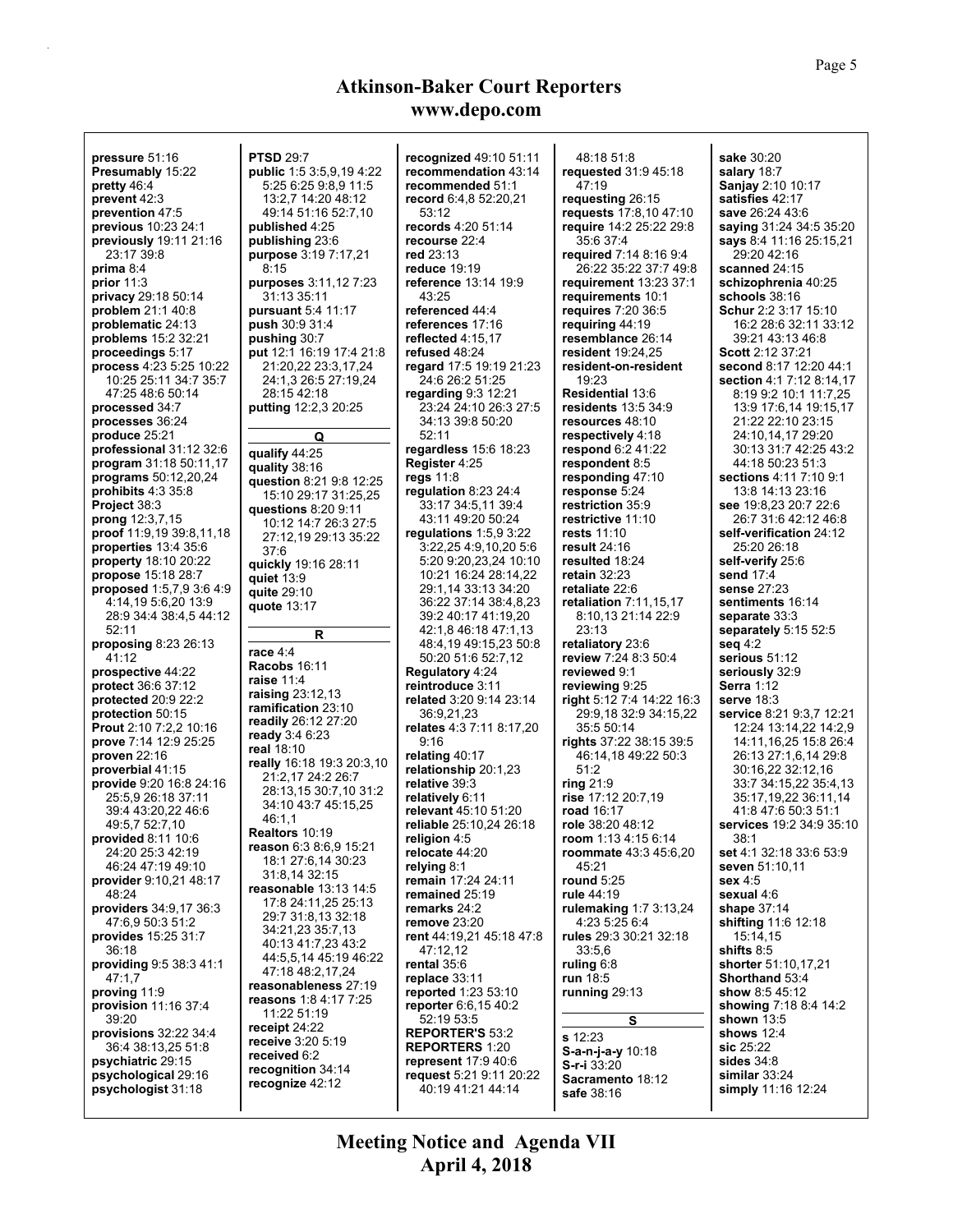| situation 22:25 26:10<br>situations 27:18<br>slated 4:9<br>slowly $6:11$<br>society 38:21<br>somebody 31:18 48:23<br>somewhat 50:13<br>sorry 21:15<br>sort 19:9<br>sorts $15:2$<br>source 4:7<br>Southern 49:18,21 50:18<br>spare $18:6$<br>speak 6:10,15 16:5,23<br><b>SPEAKERS 2:9</b><br>speaking 6:18 | subsections 7:12,13<br>subsequent 3:13<br>successfully 50:16<br>51:17<br>suffered 40:24<br>sufficient 7:18 9:20<br>15:25 31:12<br>suggest 13:14<br>supplements 3:25<br>support 13:13 14:23,23<br>15:7 30:16,22 32:17<br>32:25 33:8 34:23<br>35:14 36:12,13,17,18<br>37:2 39:1 47:16,22<br>49:7,20 50:1,8,22,25<br>51:5 | 33:3 36:24 37:12<br>47:15<br>think 7:6 9:1 12:4,11<br>14:19 15:3,20,24<br>16:18 17:5 18:1,15<br>19:3,6,12,21 21:16,20<br>22:4,7,7 24:16 25:4,23<br>27:17,18,22 28:18<br>30:15 32:19 35:14<br>37:12 39:21 42:1,8<br>43:18 46:4 49:23 50:9<br>50:19,22 51:3 52:18<br>Thinking 45:21<br>third 1:21 25:7 47:11<br>third-party 47:6<br><b>THOMAS 2:6</b> | typewriting 53:11<br>typified 50:10<br>U<br>Ultimately 41:16<br>unable 28:5 41:6 43:4<br>unclear $10:7,11$<br>understand 7:21 18:21<br>19:17 25:12 30:12,21<br>36:21 40:12,12 42:9<br>46:22 48:2 51:10<br>understanding $8:22$<br>29:17 49:4<br>understood 33:2<br>unfamiliar 40:20<br>unfortunately 24:15 | 15:11,20 16:3<br>waive 45:20<br>waiving 44:17,19<br><b>Walker 8:2</b><br>want 16:14 17:22 21:14<br>21:15 22:3,3 23:3,5<br>27:9,10 28:11 29:1<br>30:7,7 32:14 33:1<br>36:20 42:6,12,12<br>46:17 48:2 50:1,7 51:5<br>51.752.9<br>wanted 19:15 34:5 35:2<br>36:3,12 39:7 42:22<br>wants $12:16$<br>warrant $31:12$<br><b>waste</b> 48:9,10 |
|-----------------------------------------------------------------------------------------------------------------------------------------------------------------------------------------------------------------------------------------------------------------------------------------------------------|------------------------------------------------------------------------------------------------------------------------------------------------------------------------------------------------------------------------------------------------------------------------------------------------------------------------|-----------------------------------------------------------------------------------------------------------------------------------------------------------------------------------------------------------------------------------------------------------------------------------------------------------------------------------------------------|------------------------------------------------------------------------------------------------------------------------------------------------------------------------------------------------------------------------------------------------------------------------------------------------------------|-----------------------------------------------------------------------------------------------------------------------------------------------------------------------------------------------------------------------------------------------------------------------------------------------------------------------------------------|
| speaks $6.11$<br>special $23:1,5$                                                                                                                                                                                                                                                                         | supportable 51:19<br>supported 37:17                                                                                                                                                                                                                                                                                   | thought $33.834:10$<br>42:18                                                                                                                                                                                                                                                                                                                        | uniform $50:13$                                                                                                                                                                                                                                                                                            | <b>watch 19:1</b><br>way 15:4 31:25 41:18,18                                                                                                                                                                                                                                                                                            |
| specific 3:24 10:1 20:11                                                                                                                                                                                                                                                                                  | supporting 13:19                                                                                                                                                                                                                                                                                                       | thoughts $17:3$                                                                                                                                                                                                                                                                                                                                     | unique $34:14$<br>unit 29:6 30:3 44:21                                                                                                                                                                                                                                                                     | 41:18                                                                                                                                                                                                                                                                                                                                   |
| 23:14                                                                                                                                                                                                                                                                                                     | supports 39:18                                                                                                                                                                                                                                                                                                         | thousands 5:1                                                                                                                                                                                                                                                                                                                                       | unlawful 40:11,14,17,19                                                                                                                                                                                                                                                                                    | ways $43.5$                                                                                                                                                                                                                                                                                                                             |
| specifically 7:12 10:7<br>13:25 40:18 50:9                                                                                                                                                                                                                                                                | <b>sure</b> 5:16 17:19 25:9<br>33:1 37:14 42:7 52:15                                                                                                                                                                                                                                                                   | three 7:9 33:4, 10 38:23<br>three-day $41:8$                                                                                                                                                                                                                                                                                                        | 40:24 42:7 46:23 47:2                                                                                                                                                                                                                                                                                      | we'll 6:1,2<br>we're 3:6 4:22 6:23 7:6                                                                                                                                                                                                                                                                                                  |
| spell 33:19                                                                                                                                                                                                                                                                                               | swimming 28:4                                                                                                                                                                                                                                                                                                          | tie $45:25,25$                                                                                                                                                                                                                                                                                                                                      | 47:17,23,25 48:3,7,8<br>48:23                                                                                                                                                                                                                                                                              | 16:9 17:14,21 20:6                                                                                                                                                                                                                                                                                                                      |
| spelling 6:17                                                                                                                                                                                                                                                                                             | sworn $6:13$                                                                                                                                                                                                                                                                                                           | <b>TIM 2:4</b>                                                                                                                                                                                                                                                                                                                                      | unrealistic 28:1                                                                                                                                                                                                                                                                                           | 22:2,10,23 26:7,11                                                                                                                                                                                                                                                                                                                      |
| spend $18:5$<br>Sperber 2:6 5:10,16 17:4                                                                                                                                                                                                                                                                  | т                                                                                                                                                                                                                                                                                                                      | time 3:23 6:12 16:19<br>18:6 28:19 31:20                                                                                                                                                                                                                                                                                                            | unreasonable 37:16                                                                                                                                                                                                                                                                                         | 27:17 28:15 30:6 32:9<br>43.747.9                                                                                                                                                                                                                                                                                                       |
| Sri 2:12 33:19,20 34:2                                                                                                                                                                                                                                                                                    | $T$ 24:14                                                                                                                                                                                                                                                                                                              | 32:13 41:21 46:17                                                                                                                                                                                                                                                                                                                                   | <b>Unruh 8:23 9:4 13:1 35:8</b><br>35:18                                                                                                                                                                                                                                                                   | we've 3:10 19:11 23:7                                                                                                                                                                                                                                                                                                                   |
| St 31:21                                                                                                                                                                                                                                                                                                  | take 6:16 19:3 20:11,22                                                                                                                                                                                                                                                                                                | 52:10,18 53:9,13                                                                                                                                                                                                                                                                                                                                    | urge $10:8$                                                                                                                                                                                                                                                                                                | 30:17 34:18 42:21                                                                                                                                                                                                                                                                                                                       |
| stakeholders 5:2<br>stale 51:13                                                                                                                                                                                                                                                                           | 21:3,12 32:8,13 36:9                                                                                                                                                                                                                                                                                                   | timely 38:8<br>times 22:12                                                                                                                                                                                                                                                                                                                          | use 9:24 10:7 12:14                                                                                                                                                                                                                                                                                        | web 4:21 5:3<br>Wednesday 1:17 3:1                                                                                                                                                                                                                                                                                                      |
| stalemate 26:1                                                                                                                                                                                                                                                                                            | 41:2 52:3<br>taken 53:8,12                                                                                                                                                                                                                                                                                             | timing 40.18 41:14                                                                                                                                                                                                                                                                                                                                  | 21:13 23:15 32:15<br>33:4 34:15 39:16                                                                                                                                                                                                                                                                      | weigh $27:2$                                                                                                                                                                                                                                                                                                                            |
| <b>stand</b> 19:25                                                                                                                                                                                                                                                                                        | talk 18:2 19:15 31:19                                                                                                                                                                                                                                                                                                  | <b>Title 4:10</b>                                                                                                                                                                                                                                                                                                                                   | 40:19 43:2 44:22                                                                                                                                                                                                                                                                                           | well-being $51:15$                                                                                                                                                                                                                                                                                                                      |
| <b>standard</b> 8:3,8,13,13,16                                                                                                                                                                                                                                                                            | 32:13                                                                                                                                                                                                                                                                                                                  | today 3:16 5:5,6,18 6:1                                                                                                                                                                                                                                                                                                                             | usually 24:20 25:2                                                                                                                                                                                                                                                                                         | went 15:21 17:2 41:2,13                                                                                                                                                                                                                                                                                                                 |
| 12:14 14:4,25 18:18<br>19:10 21:16,17 39:10                                                                                                                                                                                                                                                               | talked 19:11                                                                                                                                                                                                                                                                                                           | 7:8,10 11:3,5 16:11<br>17:1 34:3,12,19 36:3                                                                                                                                                                                                                                                                                                         |                                                                                                                                                                                                                                                                                                            | <b>West 5:12</b><br><b>Western</b> 38:2 50:4                                                                                                                                                                                                                                                                                            |
| standards 7:14 8:1                                                                                                                                                                                                                                                                                        | talking 17:21 25:14,18<br>task 9:14 27:1,8,13,21                                                                                                                                                                                                                                                                       | 38:8 47:18,23 48:21                                                                                                                                                                                                                                                                                                                                 | V                                                                                                                                                                                                                                                                                                          | <b>WHEREOF 53:15</b>                                                                                                                                                                                                                                                                                                                    |
| standpoint 29:22 30:5                                                                                                                                                                                                                                                                                     | 28:5 35:23                                                                                                                                                                                                                                                                                                             | 49:19 52:14                                                                                                                                                                                                                                                                                                                                         | v 17:23<br>vague 25:8                                                                                                                                                                                                                                                                                      | <b>Whitney 2:10 7:2</b>                                                                                                                                                                                                                                                                                                                 |
| 32:8                                                                                                                                                                                                                                                                                                      | teeth $21.9$                                                                                                                                                                                                                                                                                                           | today's 3:12,19 52:10                                                                                                                                                                                                                                                                                                                               | valuable 36:14                                                                                                                                                                                                                                                                                             | willful 22:21                                                                                                                                                                                                                                                                                                                           |
| <b>start</b> $3.5,6.34.5$<br><b>state</b> 3:25 23:25 24:6                                                                                                                                                                                                                                                 | tell 29:10                                                                                                                                                                                                                                                                                                             | tool 21:13 28:18<br>tools 20:14 21:2                                                                                                                                                                                                                                                                                                                | variety 20:2 21:24 24:21                                                                                                                                                                                                                                                                                   | <b>wish 52:7</b><br>wishing 6:21 16:8                                                                                                                                                                                                                                                                                                   |
| 34:22 37:13 38:20                                                                                                                                                                                                                                                                                         | ten 17:9<br>tenant 20:24 21:13 35:9                                                                                                                                                                                                                                                                                    | top 16:20                                                                                                                                                                                                                                                                                                                                           | various 16:24 33:7                                                                                                                                                                                                                                                                                         | <b>WITNESS</b> 33:10,14                                                                                                                                                                                                                                                                                                                 |
| 40.9 43:15 48:5 53:5                                                                                                                                                                                                                                                                                      | 44:22                                                                                                                                                                                                                                                                                                                  | torture $16:22$                                                                                                                                                                                                                                                                                                                                     | vendors 19:2<br>verification 9:11 13:10                                                                                                                                                                                                                                                                    | 53:15                                                                                                                                                                                                                                                                                                                                   |
| state's 38:14                                                                                                                                                                                                                                                                                             | tenants 20:18 34:17                                                                                                                                                                                                                                                                                                    | totally $33:19$                                                                                                                                                                                                                                                                                                                                     | 13:15 14:2,10,12,16                                                                                                                                                                                                                                                                                        | woman 26:17 27:1                                                                                                                                                                                                                                                                                                                        |
| stated 7:16,19 8:2 9:12<br>10:22 13:16,21 51:19                                                                                                                                                                                                                                                           | 48:13                                                                                                                                                                                                                                                                                                                  | tough $45:6,7$<br>track $37:2$                                                                                                                                                                                                                                                                                                                      | 14:24 15:1.7 25:10                                                                                                                                                                                                                                                                                         | wonderful 28:18 42:2<br>Wong 2:14 49:16,16                                                                                                                                                                                                                                                                                              |
| <b>statement</b> 1:8 4:17 6:3                                                                                                                                                                                                                                                                             | <b>tender</b> 22:14<br>tendering 22:18                                                                                                                                                                                                                                                                                 | train 17:1 28:8                                                                                                                                                                                                                                                                                                                                     | 32:24 36:23                                                                                                                                                                                                                                                                                                | 52:3                                                                                                                                                                                                                                                                                                                                    |
| 7:25 11:22 23:7 24:22                                                                                                                                                                                                                                                                                     | term 30:14,17 32:15 39:6                                                                                                                                                                                                                                                                                               | trained 9:13 13:25 26:8                                                                                                                                                                                                                                                                                                                             | verify 14:7,7,9<br>verifying 37:1                                                                                                                                                                                                                                                                          | <b>Woods</b> 13:11,18                                                                                                                                                                                                                                                                                                                   |
| 24:24 25:13.15.17<br>states 11:22                                                                                                                                                                                                                                                                         | terms 21:21 23:13,15                                                                                                                                                                                                                                                                                                   | 32:20 35:24<br>training 18:8                                                                                                                                                                                                                                                                                                                        | versus 25:10 30:16 44:3                                                                                                                                                                                                                                                                                    | word 16:9 24:16<br>words $25.6$                                                                                                                                                                                                                                                                                                         |
| stating 6:17,18 47:20                                                                                                                                                                                                                                                                                     | 30:15 31:3,4 32:23<br>33:5                                                                                                                                                                                                                                                                                             | transcribed 6:5.9 53:11                                                                                                                                                                                                                                                                                                                             | 51:15                                                                                                                                                                                                                                                                                                      | work 7:5 10:21 16:16                                                                                                                                                                                                                                                                                                                    |
| status $4.6,7$                                                                                                                                                                                                                                                                                            | terrific 24:7                                                                                                                                                                                                                                                                                                          | transcript 1:11 3:13 6:6                                                                                                                                                                                                                                                                                                                            | veteran's 47:6<br><b>vets</b> 47:7                                                                                                                                                                                                                                                                         | 28:14,15 33:15 34:10                                                                                                                                                                                                                                                                                                                    |
| stay 45:23                                                                                                                                                                                                                                                                                                | testifies 5:18,22                                                                                                                                                                                                                                                                                                      | transportation 38:17                                                                                                                                                                                                                                                                                                                                | vicarious 17:25                                                                                                                                                                                                                                                                                            | 35:23 38:22 41:13                                                                                                                                                                                                                                                                                                                       |
| stenographically 53:10<br>step $49.24$                                                                                                                                                                                                                                                                    | testify 6:13                                                                                                                                                                                                                                                                                                           | treating $32:1,2$<br>troubled 24:12 30:10                                                                                                                                                                                                                                                                                                           | <b>Victor</b> 17:15,23                                                                                                                                                                                                                                                                                     | 42:2 43:4,8<br>worked 42:20,25                                                                                                                                                                                                                                                                                                          |
| <b>Stirling 22:1</b>                                                                                                                                                                                                                                                                                      | testimony 5:5 6:20<br>text $4:19$                                                                                                                                                                                                                                                                                      | true 24:25 25:14 53:12                                                                                                                                                                                                                                                                                                                              | VII 1:5                                                                                                                                                                                                                                                                                                    | working 18:6                                                                                                                                                                                                                                                                                                                            |
| Street 1:14 5:12                                                                                                                                                                                                                                                                                          | thank 3:8 7:5 10:14,16                                                                                                                                                                                                                                                                                                 | trump $41:10$                                                                                                                                                                                                                                                                                                                                       | violate 50:13<br>violation 11:16 22:9                                                                                                                                                                                                                                                                      | worth 16:19                                                                                                                                                                                                                                                                                                                             |
| strengthen 51:3<br>stress 29:7 31:14                                                                                                                                                                                                                                                                      | 10:21 16:2,3,4,6 28:18                                                                                                                                                                                                                                                                                                 | try 20:5 21:1 30:15 31:4<br>trying 19:19 25:4 29:3                                                                                                                                                                                                                                                                                                  | <b>visit</b> 31:11                                                                                                                                                                                                                                                                                         | <b>wouldn't</b> 41:10<br>write 42:19                                                                                                                                                                                                                                                                                                    |
| strong 39:1 49:20                                                                                                                                                                                                                                                                                         | 28:20 32:10,11 33:14<br>34:6 37:20 39:23,24                                                                                                                                                                                                                                                                            | 30:6 32:9 37:16 43:19                                                                                                                                                                                                                                                                                                                               | <b>vital</b> 38:15                                                                                                                                                                                                                                                                                         | writing 17:4                                                                                                                                                                                                                                                                                                                            |
| <b>subdivision</b> 11:17 12:14                                                                                                                                                                                                                                                                            | 40:2 43:12.13 46:7.11                                                                                                                                                                                                                                                                                                  | two 9:11 11:4,4 12:25                                                                                                                                                                                                                                                                                                                               | <b>volunteer</b> 18:4,18 19:4<br>28:24 29:2 32:8                                                                                                                                                                                                                                                           | written 5:5,8,14,19,23                                                                                                                                                                                                                                                                                                                  |
| <b>submit</b> 5:15 7:8 11:2                                                                                                                                                                                                                                                                               | 46:17 47:14 48:4                                                                                                                                                                                                                                                                                                       | 14:7,13 26:3 27:4                                                                                                                                                                                                                                                                                                                                   | vouchers 44:19                                                                                                                                                                                                                                                                                             | 6:2,20 7:7 9:5,20 10:6                                                                                                                                                                                                                                                                                                                  |
| 16:25 39:19 52:4.15<br>submits 5:18                                                                                                                                                                                                                                                                       | 49:12,13 51:23 52:9                                                                                                                                                                                                                                                                                                    | 29:23,25 31:3,21<br>33:11 35:1,16,20,22                                                                                                                                                                                                                                                                                                             |                                                                                                                                                                                                                                                                                                            | 10:15 11:3 15:9 16:25<br>23:18 25:14 32:5 38:6                                                                                                                                                                                                                                                                                          |
| <b>submitted</b> 32:5 38:6                                                                                                                                                                                                                                                                                | thankful 28:12<br>thanks 16:21 33:14                                                                                                                                                                                                                                                                                   | two-bedroom 45:17                                                                                                                                                                                                                                                                                                                                   | W                                                                                                                                                                                                                                                                                                          | 42:19 50:2 51:1.20                                                                                                                                                                                                                                                                                                                      |
| 50:2,5                                                                                                                                                                                                                                                                                                    | 37:19                                                                                                                                                                                                                                                                                                                  | two-question 35:12,17                                                                                                                                                                                                                                                                                                                               | <b>W</b> 1:14                                                                                                                                                                                                                                                                                              | 52:13                                                                                                                                                                                                                                                                                                                                   |
| submitting 15:9                                                                                                                                                                                                                                                                                           | therapist 47:20                                                                                                                                                                                                                                                                                                        | tying 47:20,21                                                                                                                                                                                                                                                                                                                                      | W-a-g-I-e 10:18<br><b>W-o-n-g</b> 49:17                                                                                                                                                                                                                                                                    | wrong $50:23$                                                                                                                                                                                                                                                                                                                           |
| subscribed 53:15<br>subsection 8:19                                                                                                                                                                                                                                                                       | thing 12:18 32:3,9,14                                                                                                                                                                                                                                                                                                  | type 19:22 21:13 22:21<br>types 17:11 45:24 47:15                                                                                                                                                                                                                                                                                                   | Wagle 2:10 10:17,18                                                                                                                                                                                                                                                                                        | wrongdoers 21:3<br>wrongdoing 22:17                                                                                                                                                                                                                                                                                                     |
|                                                                                                                                                                                                                                                                                                           | things 31:16 32:16 33:2                                                                                                                                                                                                                                                                                                |                                                                                                                                                                                                                                                                                                                                                     |                                                                                                                                                                                                                                                                                                            |                                                                                                                                                                                                                                                                                                                                         |